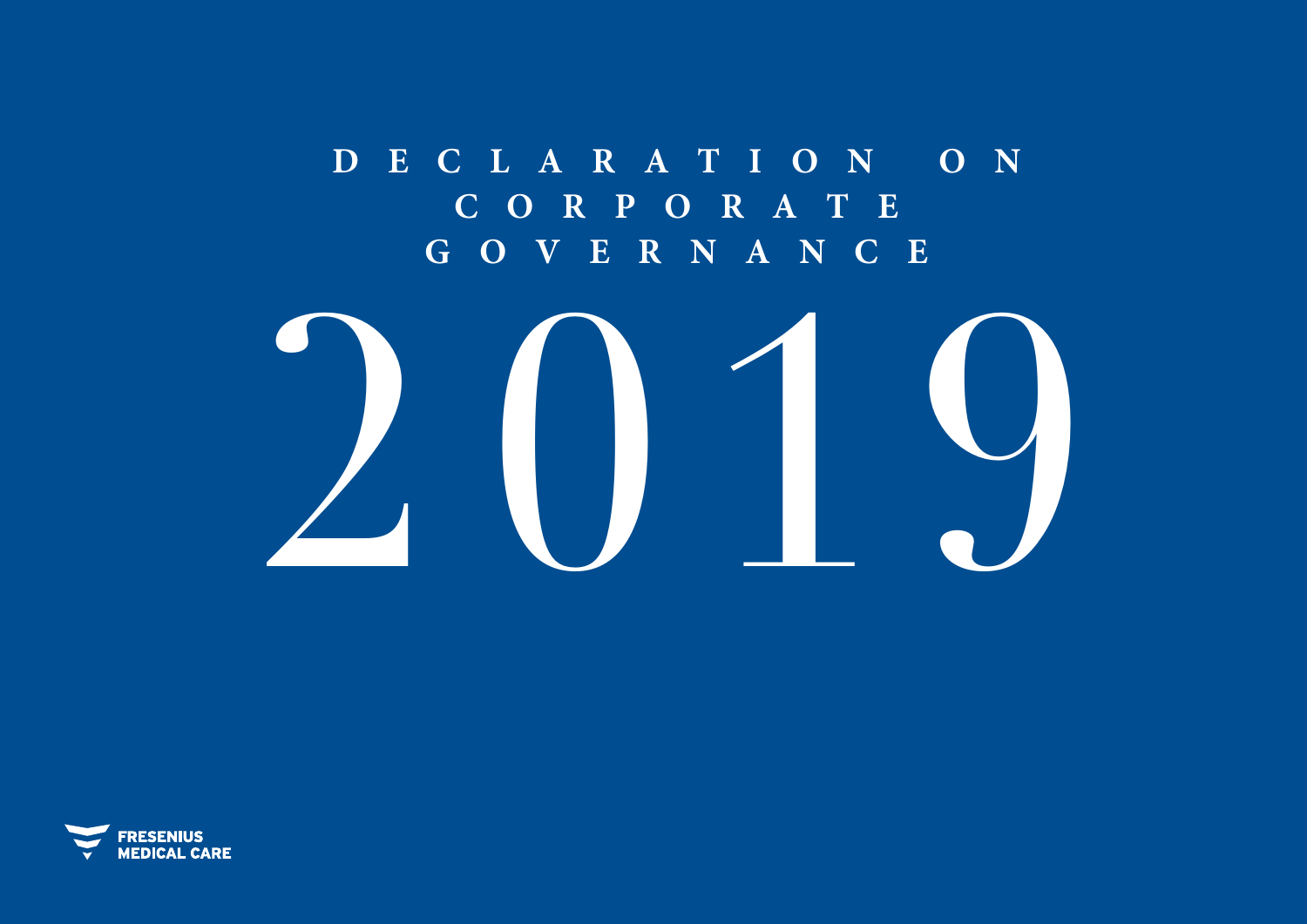# <span id="page-1-0"></span>**CORPORATE GOVERNANCE REPORT AND DECLARATION ON CORPORATE GOVERNANCE**

*The Management Board and the Supervisory Board of Fresenius Medical Care are committed to responsible management that is focused on achieving a sustainable increase in the value of the Company. Long-term strategies, solid financial management, strict adherence to legal and ethical business standards, and a transparent communication of the Company are its key elements.* 

The Management Board of the General Partner, Fresenius Medical Care Management AG (hereinafter: the Management Board), and the Supervisory Board of Fresenius Medical Care AG & Co. KGaA (hereinafter: FMC AG & Co. KGaA or the Company) hereunder report on the year 2019 as the year under review (hereinafter: the year under review) pursuant to section 289f of the German Commercial Code (Handelsgesetzbuch – HGB) and to number 3.10 of the German Corporate Governance Code in the version dated February 7, 2017 (Deutscher Corporate Governance Kodex in der Fassung vom 7. Februar 2017, hereinafter: the Code 2017) and in accordance with principle 22 of the German Corporate Governance Code in the version dated December 16, 2019 (hereinafter: the Code 2020) on the Company's corporate governance.

The Corporate Governance Report and the Declaration on Corporate Governance are publicly available on the Company's website at [www.freseniusmedicalcare.com](http://www.freseniusmedicalcare.com) in the "Investors" section.

## **DECLARATION ON CORPORATE GOVERNANCE**

## **GROUP MANAGEMENT AND SUPERVISION STRUCTURE**

The legal form of the Company is that of a partnership limited by shares (Kommanditgesellschaft auf Aktien – KGaA). Its corporate bodies provided for by statutory law are the General Meeting, the Supervisory Board and the General Partner, which is Fresenius Medical Care Management AG. In the year under review, there were no significant changes to the group's management and supervision structure – see **CHART 4.2.** 

The Articles of Association of FMC AG & Co. KGaA, which also specify the responsibilities of the bodies of the Company in more detail, are available on the Company's website at [www.](http://www.freseniusmedicalcare.com) [freseniusmedicalcare.com](http://www.freseniusmedicalcare.com) in the "Investors" section.

## **FUNCTIONING OF THE MANAGEMENT BOARD AND THE SUPERVISORY BOARD AS WELL AS COMPOSITION AND FUNCTIONING OF THEIR COMMITTEES**

The German Stock Corporation Act prescribes a dual management system (so-called two-tier management system) for stock corporations (Aktiengesellschaft) as well as for partnerships limited by shares consisting of a management body and





For certain items, there are no voting rights, e. g. for the election of the Supervisory Board of Fresenius Medical Care AG & Co. KGaA, for the formal approval of the actions of the General Partner and the Supervisory Board of Fresenius Medical Care AG & Co. KGaA, for the election of the auditor of the annual financial statements.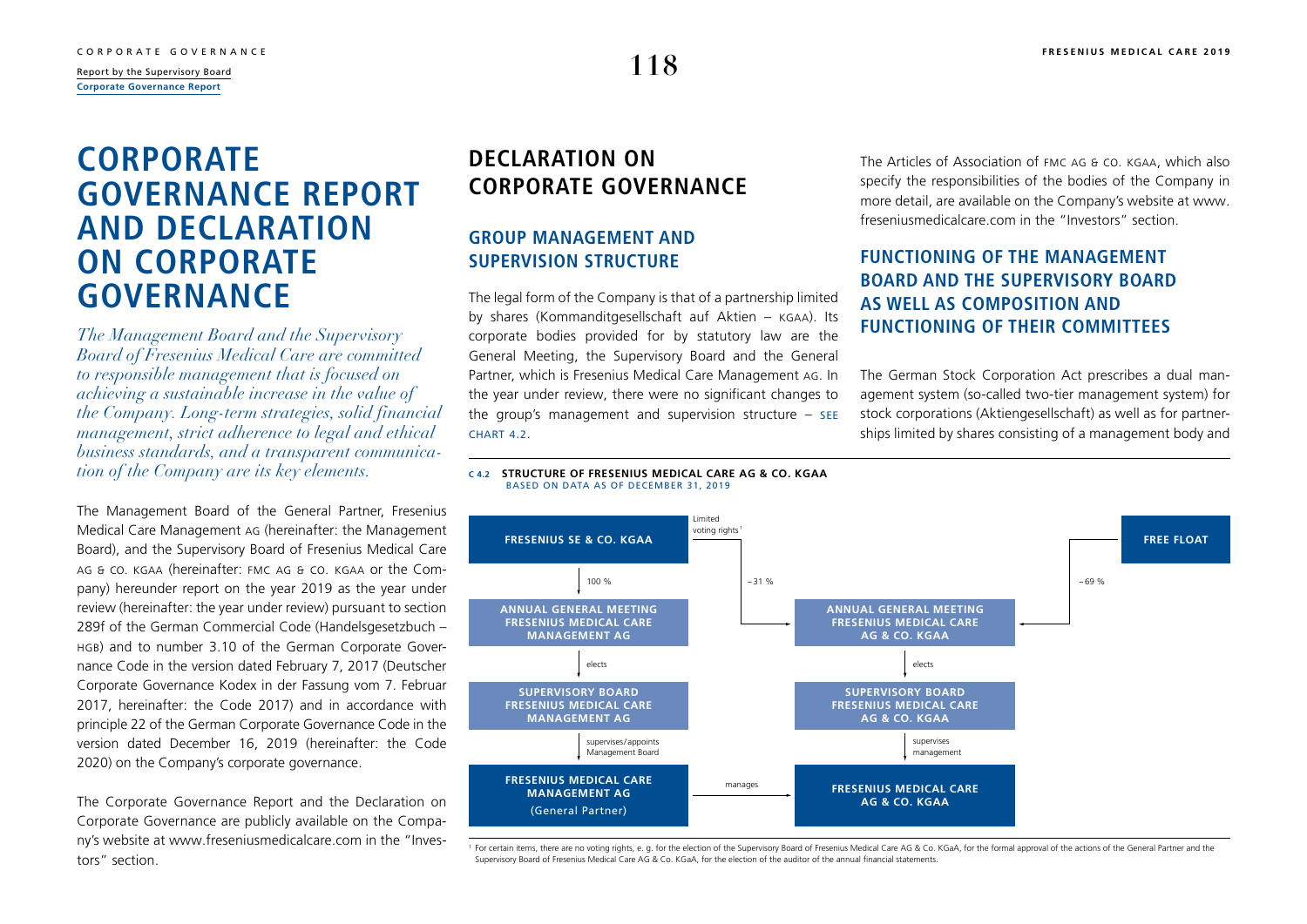a supervisory board. The business activities of a partnership limited by shares are conducted by one or several personally liable shareholders (General Partner). In the case of FMC AG & Co. KGaA, this is Fresenius Medical Care Management AG. Its Management Board is also responsible for conducting the business activities of the KGaA. Within the scope of statutory allocation of competences, the Supervisory Board is responsible for supervising and advising the Management Board and is involved in making decisions that are fundamental to the Company. The duties and responsibilities of both bodies are in each case statutorily defined and are strictly separated from one another. Corresponding to FMC AG & Co. KGaA, Fresenius Medical Care Management AG has its own Supervisory Board.

## **THE GENERAL PARTNER AND ITS BODIES**

## The Management Board of Fresenius Medical Care Management AG

The General Partner – Fresenius Medical Care Management AG – represented by its Management Board, which acts on its own responsibility, manages the Company and conducts the Company's business. Its actions and decisions are directed towards the interests of the Company.

The Management Board of the General Partner manages the Company's business in accordance with the applicable laws and the Articles of Association as well as the rules of procedure within the meaning of section 77 para. 2 German Stock Corporation Act (AktG). The rules of procedure stipulate the principles of the cooperation and provide for the schedule of responsibilities which determines the departmental responsibilities of the individual Management Board members. The rules of procedure determine that meetings of the Management Board are held as the circumstances require, but at least twelve times a year. The meetings and the taking of resolutions by the Management Board are led by the Chairman of the Management Board. If he is unavailable, this task resides with the Management Board member named by the Chairman, or, if no member has been named, with the participating Management Board member most senior in office. The Chairman of the meeting determines the order of the agenda items and the mode of voting. In principle, the Management Board adopts resolutions at meetings by simple majority of votes cast, and outside the meetings by simple majority of its members. In case of a voting tie, the Chairman of the Management Board has the casting vote.

In the year under review, the Management Board was composed of seven members. With effect as of the end of October 31, 2019, Mr. Michael Brosnan resigned as a member of the Management Board responsible as Chief Financial Officer. Ms. Helen Giza was appointed as a new member of the Management Board responsible as Chief Financial Officer with effect as of November 1, 2019. Further Mr. Frank Maddux, MD with effect as of January 1, 2020 was appointed as a member of the Management Board responsible as Global Chief Medical Officer; since then, the Management Board is composed of eight members. The members of the Management Board and their areas of responsibility are introduced on the Company's website at [www.freseniusmedicalcare.](http://www.freseniusmedicalcare.com) [com](http://www.freseniusmedicalcare.com) in the "About us" section.

Irrespective of the overall responsibility of the entire Management Board, each Management Board member is responsible for his or her own area of departmental responsibility. The Management Board members keep each other informed on an ongoing basis about all relevant business occurrences in their areas of departmental responsibility. In the case of interdepartmental matters, the Management Board members concerned are requested to coordinate with each other. The Chairman of the Management Board coordinates the affairs of the individual departments.

Matters of outstanding importance and significance are resolved on by the entire Management Board pursuant to the rules of procedure. In order to increase the efficiency of the Management Board's work, the Supervisory Board of the General Partner established a Management Board Committee for certain cross departmental matters. Such Management Board Committee essentially deals with corporate matters of subsidiaries of FMC AG & Co. KGaA or acquisitions that do not reach the minimum relevance and importance level required for being referred to the entire Management Board. The Management Board Committee must be composed of at least three members, among them the Chairman of the Management Board and the Chief Financial Officer as well as the Management Board member responsible for the respective matter or another Management Board member appointed by the Chairman at his reasonable discretion exercised in each case. In its meetings the Management Board Committee decides with a simple majority of the votes cast; outside of meetings the Management Board Committee decides with the simple majority of its members.

In various relevant cases, the rules of procedure require the Management Board to obtain the prior approval of the Supervisory Board or the competent Supervisory Board committee of the General Partner.

## The Supervisory Board of Fresenius Medical Care Management AG

As a stock corporation, Fresenius Medical Care Management AG has its own Supervisory Board, which according to its Articles of Association consists of six members. Mr. Stephan Sturm has been appointed as Chairman. Other members of the Supervisory Board of Fresenius Medical Care Management AG in the year under review were Dr. Dieter Schenk (Vice Chairman), Mr. Rolf A. Classon, Ms. Rachel Empey, Mr. William P. Johnston and Dr. Gerd Krick.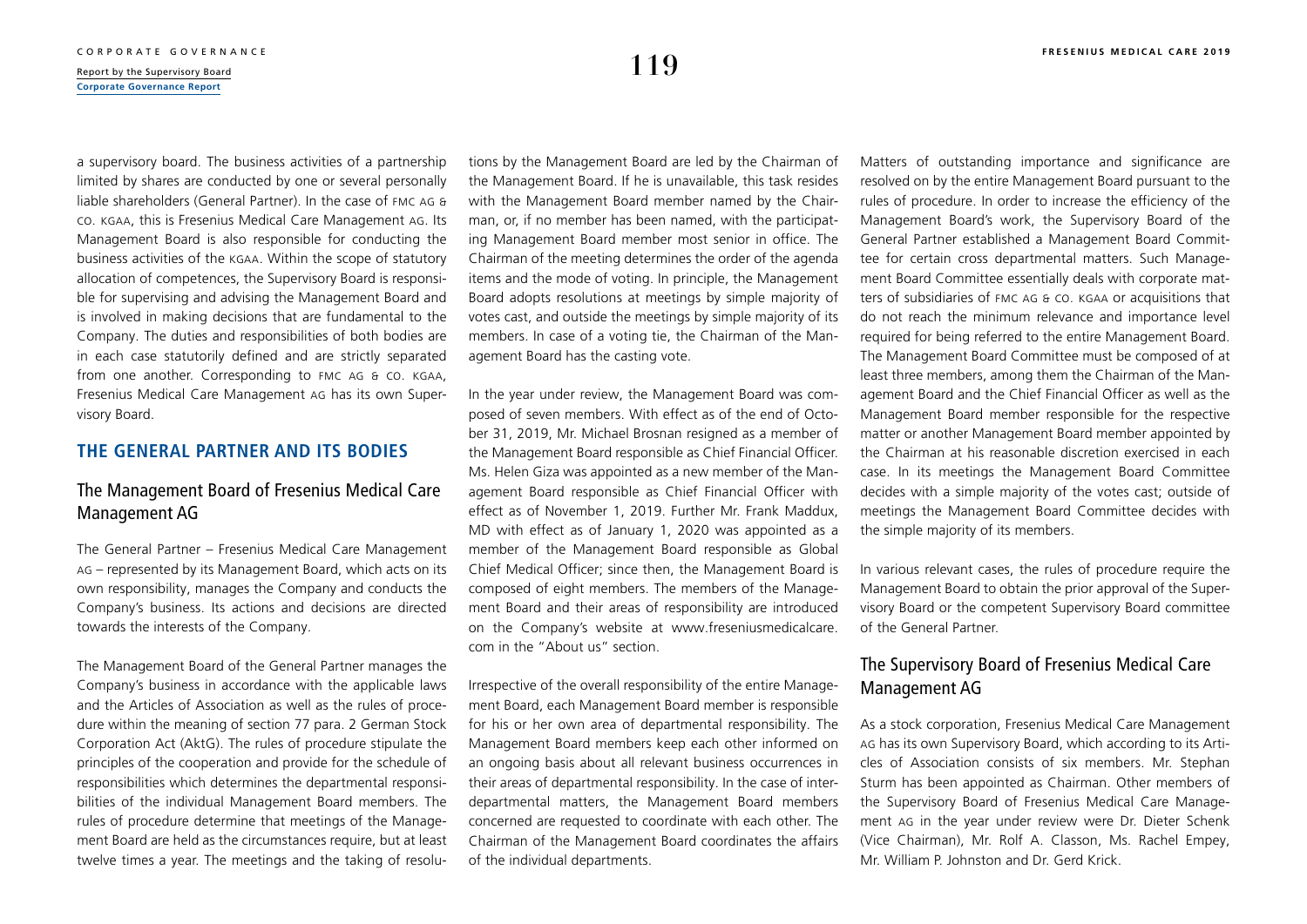### [CORPORATE GOVERNANCE](#page--1-0) **[FRESENIUS MEDICAL CARE 2019](#page--1-0)**<br>Papart by the Supervisory Board  $\frac{R_{\text{eport by the Supervisory Board}}{R_{\text{eport by the Supervisory Board}}}$ **[Corporate Governance Report](#page-1-0)**

Dr. Dieter Schenk, Mr. Rolf A. Classon and Mr. William P. Johnston are at the same time members of the Supervisory Board of FMC AG & Co. KGaA. Further information on them and on the other members of the Supervisory Board of FMC AG & Co. KGaA are available on the Company's website at [www.](http://www.freseniusmedicalcare.com) [freseniusmedicalcare.com](http://www.freseniusmedicalcare.com) in the "About us" section.

In addition, the following information is provided for the year under review with regard to the mandates exercised by the Chairman of the Supervisory Board of Fresenius Medical Care Management AG, Mr. Stephan Sturm, and by the additional members of the Supervisory Board of Fresenius Medical Care Management AG, Ms. Rachel Empey and Dr. Gerd Krick who are not at the same time members of the Supervisory Board of Fresenius Medical Care AG & Co. KGaA:

### **Stephan Sturm**

Chairman of the Management Board of Fresenius Management SE, the General Partner of Fresenius SE & Co. KGAA **Supervisory Board**  Fresenius Kabi AG (Chairman) Deutsche Lufthansa AG **Comparable foreign body** VAMED AG, Austria (Vice Chairman)

### **Rachel Empey**

Member of the Management Board of Fresenius Management SE (Chief Financial Officer), the General Partner of Fresenius SE & Co. KGAA **Supervisory Board**  Fresenius Kabi AG (Vice Chairman) **Comparable foreign body** Inchcape plc, United Kingdom (Non-executive director)

### **Dr. Gerd Krick**

Member of Supervisory Boards **Supervisory Board**  Fresenius SE & Co. KGAA (Chairman) Fresenius Management SE (Chairman) **Comparable foreign body** VAMED AG, Austria (Chairman)

Because of his extraordinary contributions to the development of the Company and his comprehensive experience, Dr. Ben Lipps is honorary chairman of the Supervisory Board of Fresenius Medical Care Management AG.

The Supervisory Board of Fresenius Medical Care Management AG appoints the members of the Management Board and supervises and advises the Management Board in its management responsibilities. The Supervisory Board has established rules of procedure.

Irrespective of the independence requirements according to statutory rules and of the recommendations of the German Corporate Governance Code in its respectively applicable form, the so-called Pooling Agreement entered into, among others, between Fresenius Medical Care Management AG and Fresenius SE & Co. KGaA provides that at least one third (and at least two) of the members of the Supervisory Board of Fresenius Medical Care Management AG must be independent members. Pursuant to the Pooling Agreement, an "independent member" is a member of the Supervisory Board with no substantial business or professional relationship with FMC AG & Co. KGaA, with its General Partner, with Fresenius SE & Co. KGaA, or with its General Partner, Fresenius Management SE, or with any affiliates of these companies.

## **COMMITTEES OF THE SUPERVISORY BOARD OF FRESENIUS MEDICAL CARE MANAGEMENT AG**

From the midst of its members, the Supervisory Board forms qualified committees for the efficient exercise of its responsibilities, which prepare the matters for deliberation and resolutions of the Supervisory Board. The Supervisory Board regularly and timely receives briefings on the committees' work. – [see table 4.3 on page 121](#page-4-0).

## **SUPERVISORY BOARD OF THE COMPANY**

The Supervisory Board of FMC AG & Co. KGaA advises and supervises the business activities as conducted by the General Partner and performs the other duties assigned to it by law and by the Articles of Association. It is involved in strategy and planning as well as all matters of fundamental importance for the Company.

Simultaneous membership in both the Supervisory Board and the Management Board is not permissible. In the year under review, the Supervisory Board did not include any members who were also members of the Management Board of the General Partner during the previous two years. The members of the Company's Supervisory Board are independent in their decisions and are not bound by requirements or instructions of third parties.

## Composition

The Supervisory Board of FMC AG & Co. KGaA consisted in the year under review of the following members: Dr. Dieter Schenk (Chairman), Mr. Rolf A. Classon (Vice Chairman), Mr. William P. Johnston, Dr. Dorothea Wenzel (since May 16,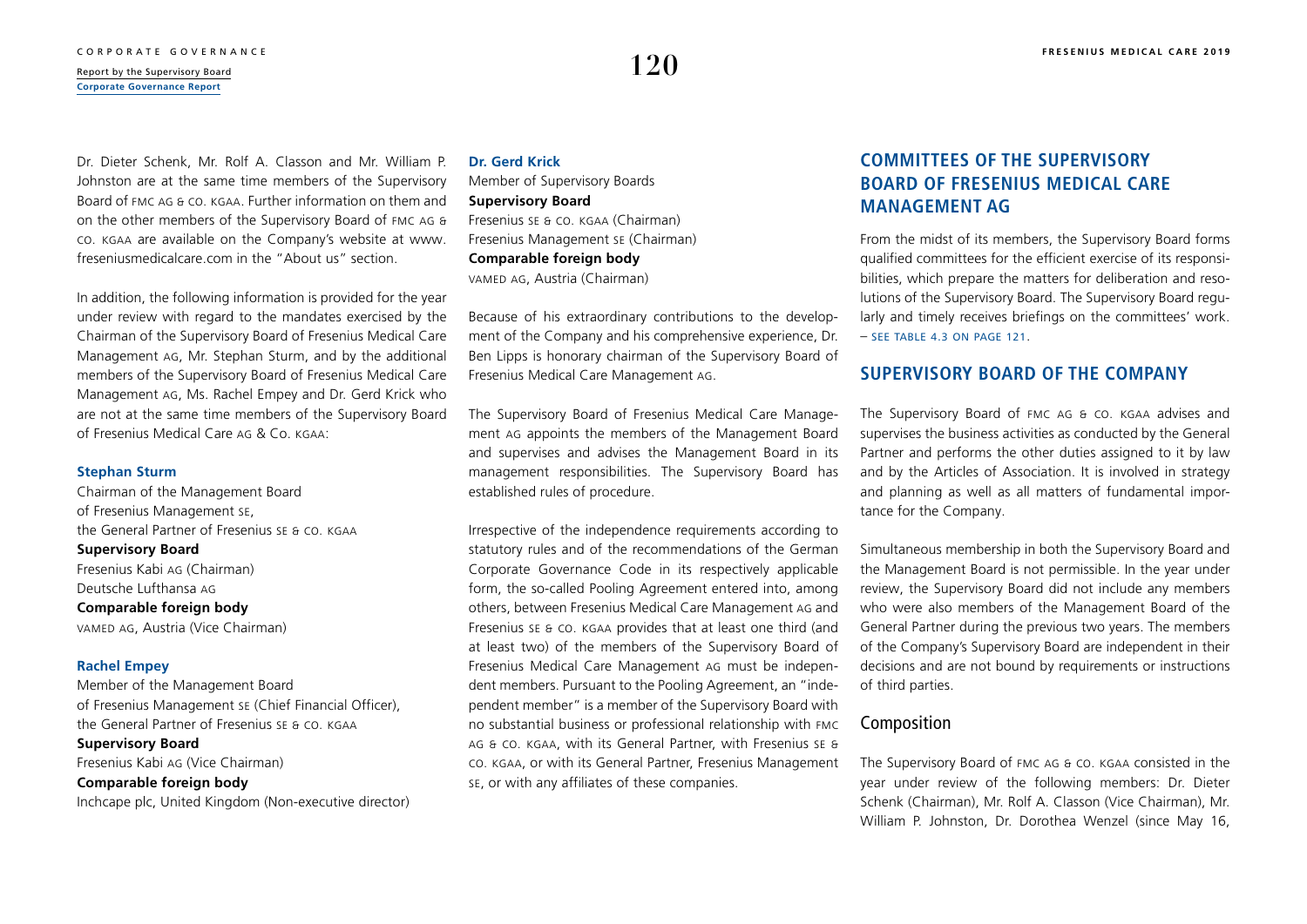### <span id="page-4-0"></span>**T 4.3 COMMITTEES OF THE SUPERVISORY BOARD OF FRESENIUS MEDICAL CARE MANAGEMENT AG**

| <b>Supervisory Board committee</b>                                                                                                                                                                                                                                                                                                          | <b>Responsibility</b>                                                                                                                                                                                          | <b>Number of meetings</b> |  |  |
|---------------------------------------------------------------------------------------------------------------------------------------------------------------------------------------------------------------------------------------------------------------------------------------------------------------------------------------------|----------------------------------------------------------------------------------------------------------------------------------------------------------------------------------------------------------------|---------------------------|--|--|
| <b>Human Resources Committee</b><br>Chairman<br>Mr. Stephan Sturm<br><b>Vice Chairman</b><br>Dr. Gerd Krick<br><b>Other members</b><br>Mr. William P. Johnston,<br>Dr. Dieter Schenk,<br>Mr. Rolf A. Classon                                                                                                                                | Advice on complex special matters such<br>as the appointment of Management Board<br>members and their compensation                                                                                             | As required               |  |  |
| <b>Regulatory and Reimbursement Assessment Committee</b><br>Chairman<br>Mr. William P. Johnston (since January 1, 2020),<br>Mr. Rolf A. Classon (until December 31, 2019)<br><b>Vice Chairman</b><br>Mr. Rolf A. Classon (since January 1, 2020),<br>Mr. William P. Johnston (until December 31, 2019)<br>Other member<br>Dr. Dieter Schenk | Advice on complex special matters such<br>as regulatory provisions and reimbursement<br>in the dialysis segment                                                                                                | As required               |  |  |
| <b>Nomination Committee</b><br>Chairman<br>Mr. Stephan Sturm<br><b>Other members</b><br>Dr. Gerd Krick.<br>Dr. Dieter Schenk                                                                                                                                                                                                                | Preparing recommendations on suitable<br>candidates for an election to the Supervisory<br>Board, who are to be presented to the<br>Supervisory Board for the purpose of its<br>proposal to the General Meeting | As required               |  |  |

2019), Ms. Pascale Witz and Professor Dr. Gregor Zünd. The members of the Supervisory Board of FMC AG & Co. KGaA are introduced on the Company's website at [www.fresenius](http://www.freseniusmedicalcare.com)[medicalcare.com](http://www.freseniusmedicalcare.com) in the "About us" section. There is also information on their term of office on the Company's Supervisory Board.

Because of his extraordinary contributions to the Company's development and his comprehensive experience, Dr. Ben Lipps is also honorary chairman of the Supervisory Board of FMC AG & Co. KGaA.

All members of the Company's Supervisory Board are elected by the General Meeting of FMC AG & Co. KGaA as the competent election body according to the provisions of the German Stock Corporation Act by a simple majority of the votes cast. Fresenius SE & Co. KGaA is excluded from voting on this issue (further explanations on this matter can be found under "Further Information regarding Corporate Governance" in the section titled "Shareholders").

## Profile of skills and expertise

The Supervisory Board is in its own initiative paying attention to the requirement to have in its entirety the knowledge, capabilities and professional expertise required for the due observation of the duties of the Supervisory Board of a listed company operating internationally in the dialysis business and has resolved a profile of skills and expertise for the entire Supervisory Board. The profile of skills and expertise contains requirements for the individual Supervisory Board members as well as requirements for the entire Supervisory Board and is available on the Company's website at [www.fresenius](http://www.freseniusmedicalcare.com)[medicalcare.com](http://www.freseniusmedicalcare.com) in the "About us" section.

When discussing its recommendations for the election of members of the Supervisory Board to the General Meeting, the Supervisory Board considers, within the framework of the profile of skills and expertise as determined by it, in particular the international activities of the enterprise, potential conflicts of interest, what it considers to be an adequate number of independent Supervisory Board members and diversity. As the composition of the Supervisory Board needs to be aligned with the interests of the enterprise and must ensure the effective supervision and consultation of the Management Board, it is, however, a matter of principle and of prime importance that each member is suitably qualified. In the Company's interest to have the widest selection of qualified candidates possible, the Supervisory Board, with a view to specific objectives for its composition and in compliance with its statutory obligations (section 111 para. 5 German Stock Corporation Act) commits itself to pursue self-defined targets for the representation of female Supervisory Board members (see also section "Gender diversity and targets") and, for the time being, refrains from an age limit and from a duration limit on the term of membership on the Supervisory Board. Instead, the Supervisory Board shall also consist of members with long-term experience and thus individuals who are generally older in order to ensure a balanced ratio of Supervisory Board members of diverse age and various terms of membership. Therefore, with the exception of the determination of target figures for women's share on the Supervisory Board, the Supervisory Board has refrained from determining, and from taking into account, specific objectives with respect to its composition when proposing candidates and from publishing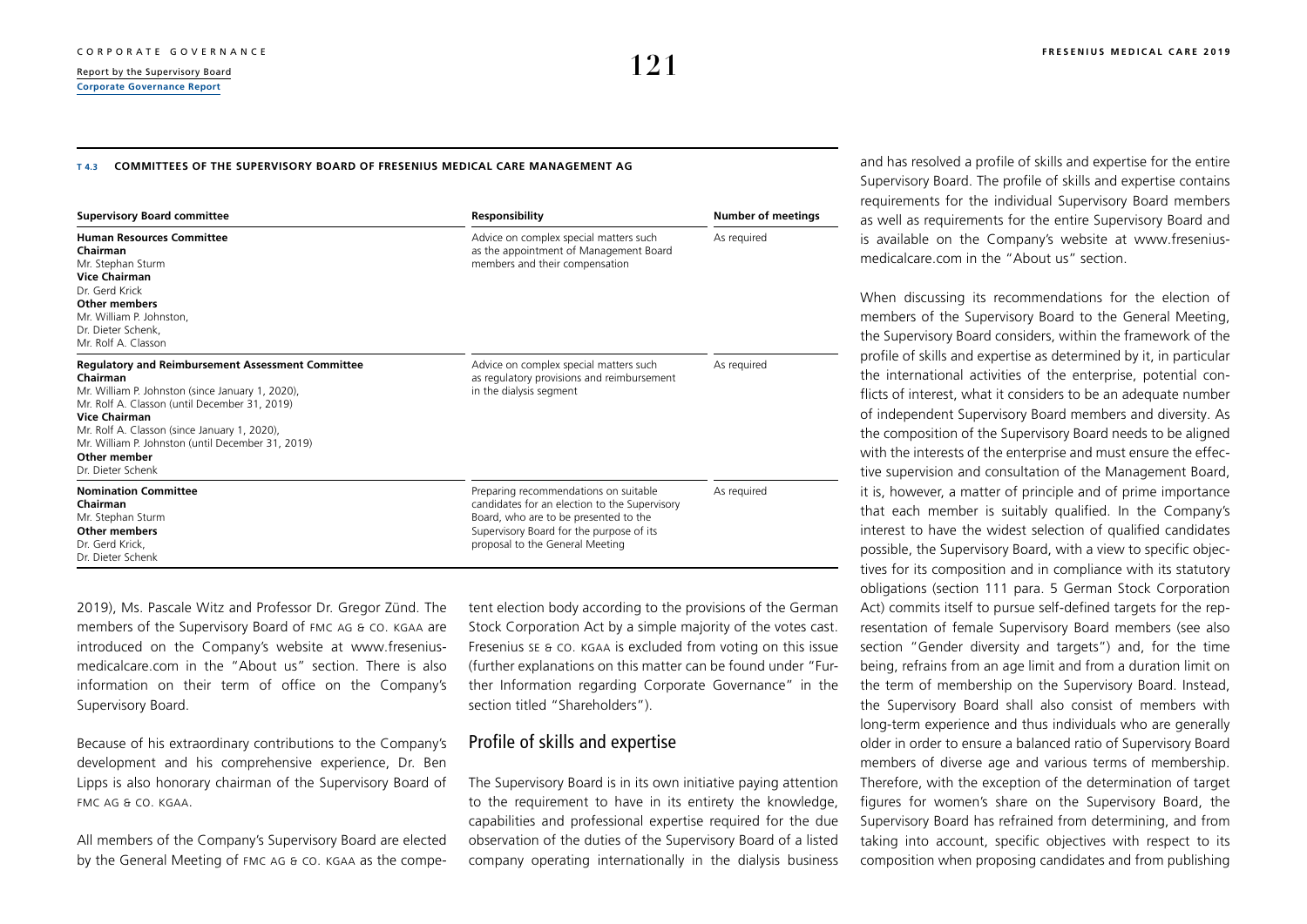the state of the implementation of such specific objectives in the Corporate Governance Report.

As a consequence of the election of Dr. Dorothea Wenzel on May 16, 2019 two of the six Supervisory Board members are female. The share of female Supervisory Board members hence, at the end of the year under view, exceeds the target of 30 % as set by the Supervisory Board for its composition. The current composition of the Supervisory Board meets the aims designated for the composition of the board and corresponds to the resolved profile of skills and expertise.

## Independence

The Supervisory Board has determined, taking into account the shareholder structure, that it considers at least four independent Supervisory Board members to be an adequate number of independent members.

A member of the Supervisory Board is not to be considered independent pursuant to the recommendation in number 5.4.2 of the Code 2017 in particular if it entertains any personal or business relations with the Company, its corporate bodies, a controlling shareholder or an enterprise associated with the latter which may cause a substantial and not merely temporary conflict of interests. Independent within the meaning of the recommendation of number 5.4.2 of the Code 2017 are, in the view of the Supervisory Board, Mr. Rolf A. Classon, Mr. William P. Johnston, Dr. Dorothea Wenzel, Ms. Pascale Witz and Professor Dr. Gregor Zünd.

According to the recommendation C.7 of the Code 2020, more than half of the members of the Supervisory Board shall be independent from the Company and the Management Board. Members of the Supervisory Board are to be considered independent from the Company and its Management Board if they have no personal or business relationship with the Company or its Management Board that may cause a substantial – and not merely temporary – conflict of interest. When assessing the independence of members of the Supervisory Board from the Company and its Management Board, the Supervisory Board shall particularly take into consideration whether the respective member of the Supervisory Board member itself or a close family member was a member of the Company's Management Board in the two years prior to appointment, is currently maintaining (or has maintained) a material business relationship with the Company or one of the entities dependent upon the Company (e.g. as customer, supplier, lender or advisor) in the year up to his/ her appointment, directly or as a shareholder, or in a leading position of a non-group entity, or is a close family member of a Management Board member, or has been a member of the Supervisory Board for more than twelve years. Independent within the meaning of the recommendation C.7 of the Code 2020 are, in the view of the Supervisory Board, Mr. Rolf A. Classon, Mr. William P. Johnston, Dr. Dorothea Wenzel, Ms. Pascale Witz and Professor Dr. Gregor Zünd. The Supervisory Board did not need to consider the question of whether Dr. Dieter Schenk and Mr. William P. Johnston are to be regarded as independent within the meaning of the recommendation C.7 of the Code 2020 in view of their term of office on the Supervisory Board of the Company of more than 12 years, because the number of those Supervisory Board members who have been members of the Supervisory Board for no more than 12 years and are otherwise to be qualified as independent already complies with the recommendation C.7 of the Code 2020.

Details on the treatment of potential conflicts of interests are set out in the section "Legal relationships with members of the Company's corporate bodies" below.

The term of office of the members of the Supervisory Board is in principle five years. The current term of office of the incumbent members of the Supervisory Board of FMC AG & Co. KGaA ends at the end of the General Meeting that resolves on the discharge for the fiscal year 2020, i.e. at the end of the Annual General Meeting 2021.

## Rules of Procedure

Details on the election, constitution and term of office of the Supervisory Board, its meetings and the adoption of resolutions, as well as its rights and obligations, are set out in the Company's Articles of Association available on the Company's website at [www.freseniusmedicalcare.com](http://www.freseniusmedicalcare.com) in the "Investors" section. In accordance with the recommendation in number 5.1.3 of the Code 2017 or, respectively, the recommendation D.1 of the Code 2020, the Supervisory Board has furthermore adopted rules of procedure which set out, among other things, the modalities for convening meetings and the manner in which resolutions are adopted. In accordance with these, the Supervisory Board meets regularly at least twice per calendar half year. The convocation period for meetings of the Supervisory Board is generally two weeks. The deliberations of the Supervisory Board are conducted by the Chairman or, if the latter is unavailable, by the Vice Chairman. The Chairman of the meeting also determines the order of the agenda items and the mode of voting. As a rule, the Supervisory Board decides by simple majority of votes cast if decisions are taken in physical meetings and otherwise with the simple majority of its members, unless other majorities are prescribed by a mandatory provision of law in the individual case. The provisions of the rules of procedure for the Supervisory Board of the Company also apply to its committees, unless their rules of procedure contain deviating provisions. The Chairman of the Supervisory Board coordinates the work and direction of the Supervisory Board; he also represents the Supervisory Board vis-à-vis third parties.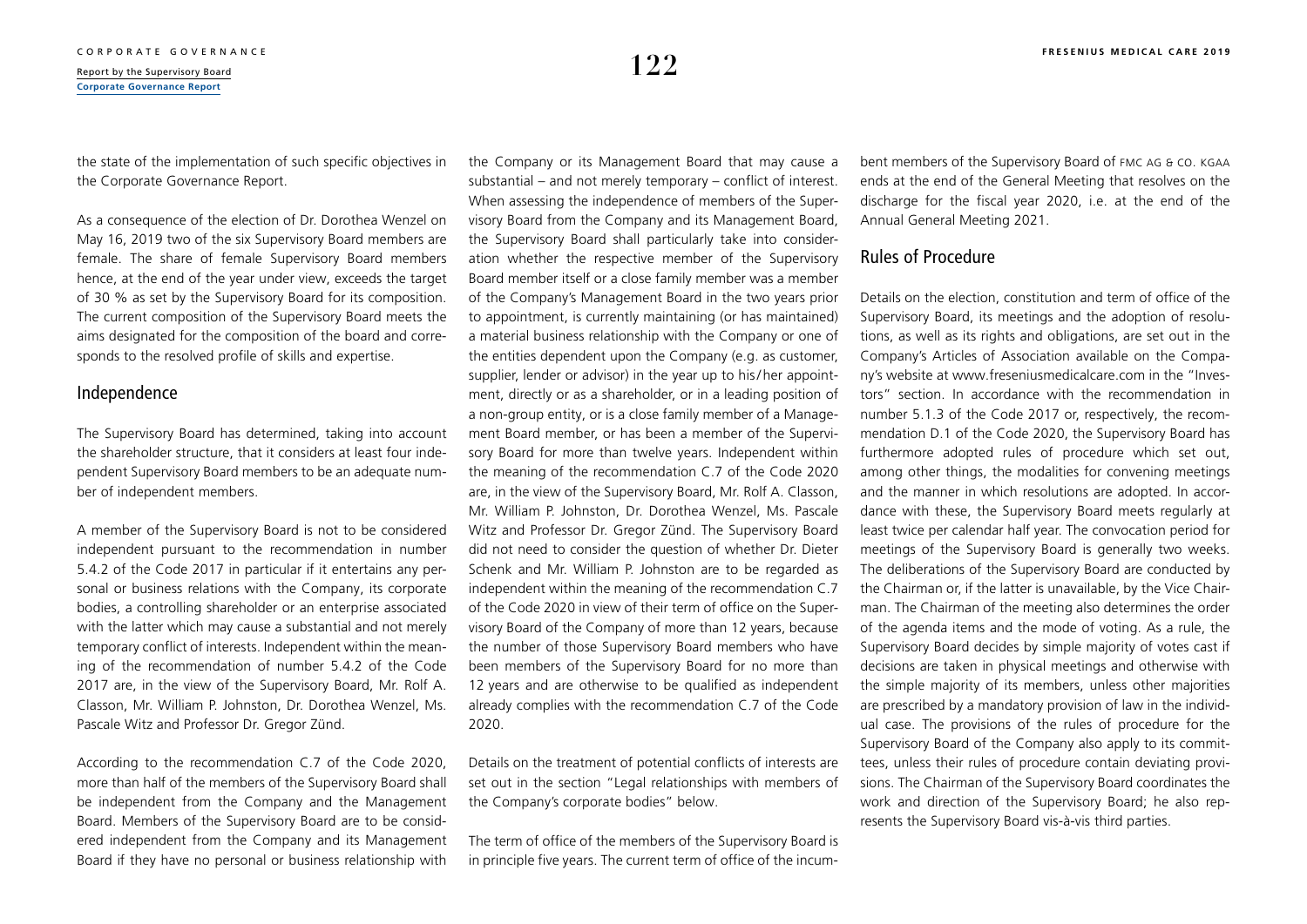## Efficiency evaluations

In accordance with the recommendation in number 5.6 of the Code 2017 or, respectively, the recommendation D.13 of the Code 2020, the members of the Supervisory Board regularly carry out efficiency evaluations or, respectively, self-assessments with regard to their work. These take place in the form of open discussions in plenary meetings, based on a corresponding questionnaire. On these annual occasions, also the complexity and the design of the presentations, as well as the meetings' procedure and structuring are discussed. The results of the efficiency evaluations or, respectively, self-assessments carried out have shown that each of the Supervisory Board and its committees are efficiently organized and that the cooperation of the Supervisory Board and the Management Boards works very well.

## Professional competence

All members of the Supervisory Board have the capabilities as well as the knowledge required for the proper exercise of their duties. The Supervisory Board members are in their entirety familiar with the sector FMC AG & Co. KGaA operates in. The members of the Supervisory Board regularly update themselves via in-house sources and via external sources about the current status of supervisory requirements. In addition to the information provided to them by several external experts, also experts of the Company's departments regularly provide reports about relevant developments, such as – for example – relevant new developments in the revision of legal rules or in jurisprudence and also about recent developments in regulations on accounting and annual auditing. In this way, the Supervisory Board, with the Company's reasonable assistance, ensures an ongoing qualification of its members and also a further development and updating of their expertise, power of judgment and experience, which is required for the Supervisory Board including its committees to duly perform their tasks.

Details of the key activities of the Supervisory Board's consultations in the year under review can be found in the "Report by the Supervisory Board" starting on [page 111](#page--1-0).

## **COMMITTEES OF THE SUPERVISORY BOARD OF FMC AG & CO. KGAA**

From the midst of its members, the Supervisory Board has formed qualified committees for the efficient exercise of its responsibilities, which prepare the matters for deliberation and resolutions of the Supervisory Board  $-$  SEE TABLE 4.4. The Supervisory Board regularly and timely receives briefings on the committees' work.

## Information on the Audit and Corporate Governance Committee

With the consent of the Supervisory Board, the Audit and Corporate Governance Committee adopted rules of procedure. On the basis of the relevant provisions of the Articles of Association of the Company (section 12 para. 2) they define the composition, work and tasks of the Audit and Corporate Governance Committee. According to these, the Audit and Corporate Governance Committee shall consist of at least three and not more than five exclusively independent members who, in particular, are to meet the criteria of independence pursuant to section 12 para. 2 sentence 3 of the Articles of Association as well as pursuant to the rules of the New York Stock Exchange. In addition, pursuant to section 107 para. 4 in connection with section 100 para. 5 of the German Stock Corporation Act at least one member must have expertise in the fields of accounting or auditing. Moreover, in accordance with the recommendations of the Code 2017 and of the Code 2020, respectively, the Chairman of the

### **T 4.4 COMMITTEES OF THE SUPERVISORY BOARD OF FMC AG & CO. KGAA**

| <b>Supervisory Board committee</b>                                                                                                                                                                                                                                                                                                                             | Responsibility                                                                                                                                                                                                                                                                                                                                                                                                                                                                                                                                                                                                                                                                                                                                                                                                                      | <b>Number of meetings</b>                                       |  |
|----------------------------------------------------------------------------------------------------------------------------------------------------------------------------------------------------------------------------------------------------------------------------------------------------------------------------------------------------------------|-------------------------------------------------------------------------------------------------------------------------------------------------------------------------------------------------------------------------------------------------------------------------------------------------------------------------------------------------------------------------------------------------------------------------------------------------------------------------------------------------------------------------------------------------------------------------------------------------------------------------------------------------------------------------------------------------------------------------------------------------------------------------------------------------------------------------------------|-----------------------------------------------------------------|--|
| <b>Audit and Corporate Governance</b><br>Committee<br>Chairman<br>Mr. Rolf A. Classon (since January 1, 2020),<br>Mr. William P. Johnston (until December 31, 2019)<br><b>Vice Chairman</b><br>Mr. Rolf A. Classon (since January 1, 2020),<br>Mr. William P. Johnston (until December 31, 2019)<br>Other member<br>Ms. Pascale Witz (since February 11, 2019) | Supervision of the accounting, the accounting process, the effectiveness<br>of the internal control system, of the risk management system, of the internal<br>audit system, the annual audit and of compliance<br>Supervision of the annual auditing, in particular with regard to the indepen-<br>dence of the auditor and the additional services provided by it, issuing the<br>auditing mandate, determining the focus areas of the auditing and the fee<br>agreement<br>Addressing the report pursuant to Form 20-F, which contains, inter alia, the con-<br>solidated group financial statements and the consolidated group financial report<br>> Assessment of the General Partner's report on relations to affiliated companies<br>Review and, if required, approval of transactions of the Company with related<br>parties | At least four times per<br>year and additionally as<br>required |  |
| <b>Nomination Committee</b><br>Chairman<br>Mr. Rolf A. Classon (since December 4, 2019, until<br>then ordinary member)<br><b>Vice Chairman</b><br>Dr. Dieter Schenk                                                                                                                                                                                            | Preparing recommendations on suitable candidates for an election to the<br>Supervisory Board, who are to be presented to the Supervisory Board for<br>the purpose of its proposal to the General Meeting                                                                                                                                                                                                                                                                                                                                                                                                                                                                                                                                                                                                                            | As required                                                     |  |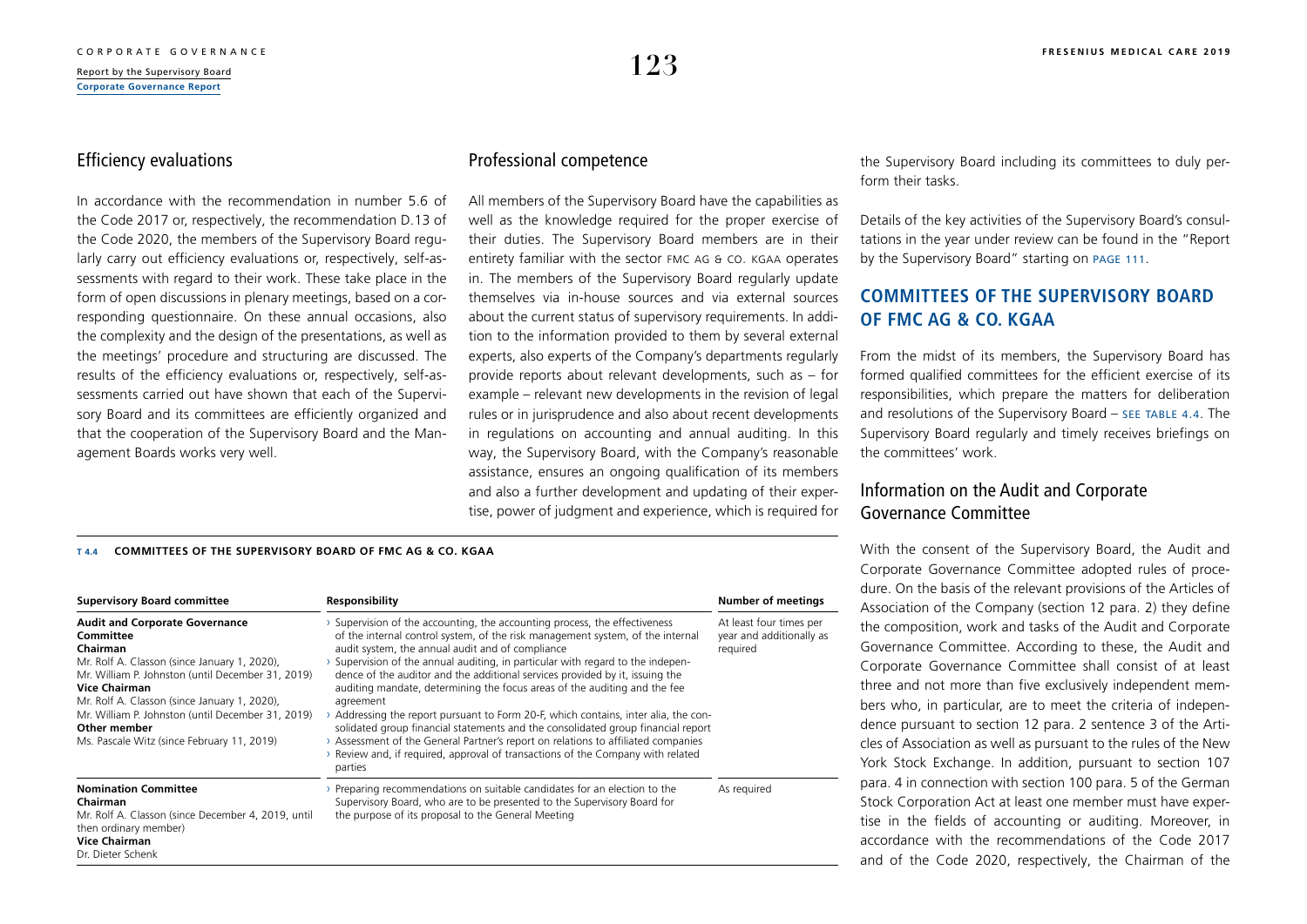### **T 4.5 JOINT COMMITTEE**

| <b>Joint Committee</b>                                                                                                                                                                         | Responsibility                                                                                                                    | <b>Number of meetings</b> |
|------------------------------------------------------------------------------------------------------------------------------------------------------------------------------------------------|-----------------------------------------------------------------------------------------------------------------------------------|---------------------------|
| <b>Members Fresenius Medical Care Management AG</b><br>Mr. Stephan Sturm,<br>Dr. Gerd Krick<br>Members Fresenius Medical Care AG & Co. KGaA<br>Mr. Rolf A. Classon,<br>Mr. William P. Johnston | Approval of certain legal transactions as defined in the Articles of<br>Association, such as material acquisitions or divestments | As required               |

### **T 4.6 SPECIAL JOINT COMMITTEE**

| <b>Special Joint Committee</b>                                                                                                                                                                                                                                        | Responsibility                                                                                                                                    | <b>Number of meetings</b> |
|-----------------------------------------------------------------------------------------------------------------------------------------------------------------------------------------------------------------------------------------------------------------------|---------------------------------------------------------------------------------------------------------------------------------------------------|---------------------------|
| Member Fresenius Medical Care Management AG and<br>Fresenius Medical Care AG & Co. KGaA<br>Dr. Dieter Schenk (Chairman)<br><b>Member Fresenius Medical Care Management AG</b><br>Mr. Stephan Sturm<br>Member Fresenius Medical Care AG & Co. KGaA<br>Ms. Pascale Witz | Recommendations on possible consequences in the context<br>of the Company's agreements with the DoJ and SEC concluded<br>in the year under review | As required               |

Audit and Corporate Governance Committee shall neither act as Chairman of the Supervisory Board of the Company at the same time nor, in accordance with the recommendations of the Code 2017, be a former member of the Management Board whose appointment has ended less than two years ago. Pursuant to the recommendations of the Code 2020 the Chairman of the Audit and Corporate Governance Committee shall also be independent within the meaning of the Code 2020. In the opinion of the Supervisory Board, the composition of the Audit and Corporate Governance Committee meets these requirements.

### Joint Committee

FMC AG & Co. KGaA also has established a Joint Committee whose composition and activity is provided for in Articles 13a et seqq. of the Articles of Association of the Company. The Joint Committee is convened only as required, namely in certain legal transactions defined in the Articles of Association to be qualified as substantial transactions and for which the General Partner requires the consent of the Joint Committee  $-$  SFF TABLE 4.5.

### Special Joint Committee

Further, the Supervisory Board of the Company and the Supervisory Board of the General Partner have established a special joint committee (Special Joint Committee). Said committee is comprised of one member of the Supervisory Board of the Company, one member of the Supervisory Board of the General Partner, and one member who is a member of both afore-mentioned Supervisory Boards.

The Special Joint Committee shall, within the scope of the responsibilities of the Supervisory Board, review any consequences of the findings of the agreements concluded by the Company with the U.S. Department of Justice (DoJ) and the U.S. Securities and Exchange Commission (SEC) in the year under review and make recommendations to the Supervisory Board – SEE TABLE 4.6.

## **COOPERATION OF GENERAL PARTNER AND SUPERVISORY BOARD OF THE COMPANY**

Good corporate governance requires an efficient cooperation between the management and the Supervisory Board on the basis of mutual trust. The General Partner and the Supervisory Board of the Company work together closely and in a trusting manner in the Company's interest. Their joint goal is to increase the Company's value in the long term in compliance with good corporate governance principles and compliance regulations.

In the year under review, the Supervisory Board regularly supervised the General Partner and advised its Management Board. The deliberations of the Supervisory Board covered all significant questions of business policy, the company planning and the strategy. Further subjects were the risk situation and risk management.

## **DIVERSITY AND TARGETS**

## Diversity Concept for governance bodies

Fresenius Medical Care highly values diversity, including social inclusion, both for its governance bodies as well as its overall workforce, and considers diversity as a strength of the enterprise. It is one of the core aims of Fresenius Medical Care and in the Company's interest to have diverse governance bodies and a diverse overall workforce as this supports an inclusive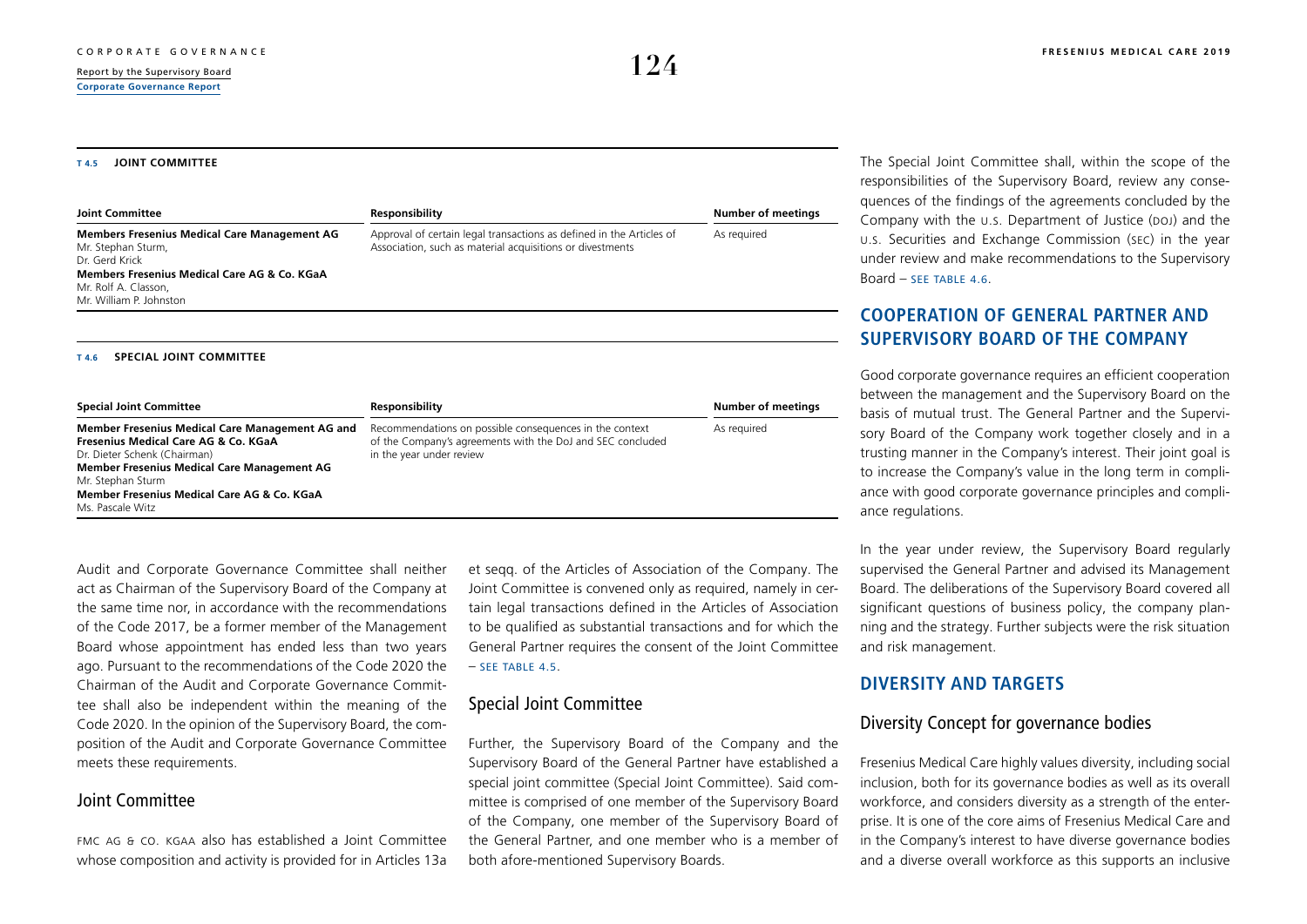## **[Corporate Governance Report](#page-1-0)**

work environment and builds the foundation for successful personal and organizational achievements. Diversity at Fresenius Medical Care is defined in a broad way, including – but not limited to – age, gender, nationality, educational background and work experience. The goal of diversity is the inclusion of differing perspectives and various aspects in the cooperation and decision-making in order to increase the understanding for the manifold requirements on a globally active company with heterogeneous groups of customers.

Based on this, the Company and the General Partner have adopted a diversity concept for the composition of the Management Board of the General Partner and the Supervisory Board of the Company reflecting this understanding and being part of the staffing processes. The individual qualification, e.g. expertise, skills and experience, however, continues to be the core selection criterion for the proposals to the General Meeting for the election of new members to the Supervisory Board; diversity aspects are considered to ensure a comprehensive and balanced decision process. For preparation of any nomination proposal, the respective competent governance body or the competent committee, as the case may be, thoroughly evaluates the current composition of the governance body to be filled and carefully analyzes each potential candidate's profile with regard to the diversity criteria.

It has further been decided to actively manage diversity in senior management levels below the Management Board. To this end, diversity aspects such as gender are particularly taken into account in the evaluation of the "talent pipelines". Additional reports, for example on the number and share of female junior talents in talent evaluation and the succession planning process, support the focus on diversity in development planning and the preparation for filling vacancies. This serves to strengthen the pursued diversity concept and to identify suitable talents at an early stage.

### **T 4.7 DIVERSITY LEVEL OF THE MANAGEMENT BOARD**

| <b>Management Board</b>             | Gender | <b>Nationality</b>    | <b>Education</b>           | Age |
|-------------------------------------|--------|-----------------------|----------------------------|-----|
| Rice Powell                         | Male   | U.S.-American         | Biology                    | 64  |
| Helen Giza <sup>1</sup>             | Female | British/U.S.-American | <b>Business</b>            | 51  |
| Franklin W. Maddux, MD <sup>2</sup> | Male   | U.S.-American         | Medicine and Mathematics   | 62  |
| Dr. Katarzyna Mazur-Hofsäß          | Female | Polish/German         | Medicine                   | 56  |
| Dr. Olaf Schermeier                 | Male   | German                | Engineering                | 47  |
| William Valle                       | Male   | U.S.-American         | <b>Business</b>            | 59  |
| Kent Wanzek                         | Male   | U.S.-American         | <b>Business</b>            | 60  |
| Harry de Wit                        | Male   | Dutch                 | Medicine and Physiotherapy | 57  |

<sup>1</sup> Ms. Helen Giza has been appointed to the Management Board of the General Partner with effect as of November 1, 2019.

<sup>2</sup> Mr. Franklin W. Maddux, MD has been appointed to the Management Board of the General Partner with effect as of January 1, 2020.

### **T 4.8 DIVERSITY LEVEL OF THE SUPERVISORY BOARD**

| <b>Supervisory Board of the Company</b> | Gender | <b>Nationality</b>    | <b>Education</b>                            | Age |
|-----------------------------------------|--------|-----------------------|---------------------------------------------|-----|
| Dr. Dieter Schenk                       | Male   | German                | Law                                         | 67  |
| Rolf A. Classon                         | Male   | U.S.-American/Swedish | Political Science                           | 74  |
| William P. Johnston                     | Male   | U.S.-American         | Law                                         | 75  |
| Dr. Dorothea Wenzel <sup>1</sup>        | Female | German                | Business and<br><b>Business Informatics</b> | 50  |
| Pascale Witz                            | Female | French                | Biochemistry                                | 53  |
| Prof. Dr. Gregor Zünd                   | Male   | Swiss                 | Medicine                                    | 60  |

<sup>1</sup> Dr. Dorothea Wenzel has been elected as a member of the Supervisory Board on May 16, 2019.

The current diversity level of the Management Board of the General Partner and Supervisory Board of the Company across selected aspects is displayed in the TABLES 4.7 AND 4.8.

## Gender diversity and targets

The Supervisory Board of FMC AG & Co. KGaA is obliged to define targets for the representation of female members in the Supervisory Board as well as an implementation period and to report on the defined targets and their achievement during the relevant reference period or in the event of a failure to meet these targets, on the reasons for this, as part of the declaration on corporate governance. The definition of targets for the composition of the Management Board is for companies which, like Fresenius Medical Care, are organized in the legal form of a partnership limited by shares, is by contrast expressly not required. Likewise, also the Supervisory Board of Fresenius Medical Care Management AG is not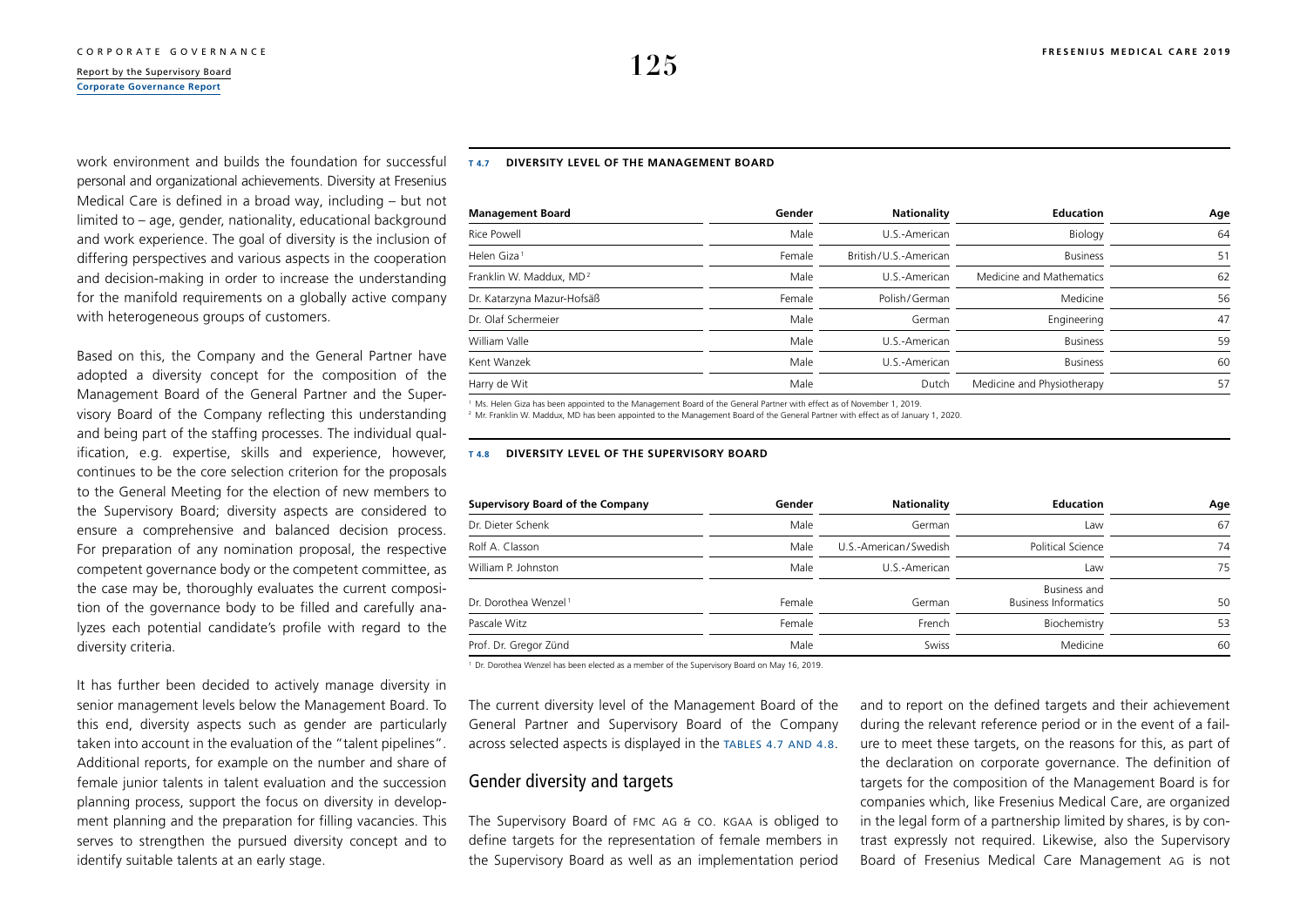required to define targets for the Management Board, because Fresenius Medical Care Management AG is not in the scope of the relevant legal provisions. With two of in total seven members of the Management Board in the year under review being female, the share of women in the Management Board of Fresenius Management AG amounted to around 29 % in the year under review.

The Supervisory Board of FMC AG & Co. KGaA has resolved on May 10, 2017 to set the target for the representation of female Supervisory Board members at 30 % and has set an implementation period ending on May 9, 2022. With two female members (33 %), the composition of the Supervisory Board in the year under review since the election of Dr. Dorothea Wenzel – as before until the resignation of Ms. Deborah Doyle McWhinney effective November 1, 2018 – was again in line with this target.

Pursuant to the Act on Equal Participation of Women and Men in Leadership Positions, the Management Board is obliged to define targets for female representation in the two top management levels below the Management Board as well as an appropriate implementation period. In a first step, the Management Board on September 28, 2015, had resolved to define the two top management levels below the Management Board in relation to the participation of executives in the group-wide Long-Term Incentive Program ("LTIP"). In a second step, the Management Board resolved on January 13, 2016 upon targets for female representation for the two top management levels below the Management Board and upon the implementation period to end on December 31, 2020. Notwithstanding the determination of these two management levels, the best indicator for Fresenius Medical Care for women holding management positions worldwide is the total number of participants in the group-wide LTIP. Compared with 2018, the share of women in these management positions slightly increased and amounted to around 34 % at the end of the year under review (2018: 33 %).

The first management level includes all managers worldwide who directly report to a member of the Management Board and participate in the LTIP. The target that shall be achieved by end of the implementation period on December 31, 2020 is 18.8 %. The share of female executives (as of December 31, 2019) was 23.0 % (2018: 21.1 %). The target of 18.8 % that shall be achieved by end of the implementation period on December 31, 2020, hence, has at present already been surpassed by the Company.

The second management level includes all managers worldwide who directly report to a management executive of the first management level and participate in the LTIP. The target (until December 31, 2020) is 28.2 %. The share of female managers as of December 31, 2019 was 29.7 % (2018: 27.4 %). The defined target, thus, has also been surpassed for this management level.

Overall, the recruiting and staffing practice of Fresenius Medical Care as well as the selection decisions regarding the hiring and promotion to top management levels will also in the future be taken with a focus on the specific qualifications of the individual. For this reason, the Management Board will select candidates for the top management of Fresenius Medical Care according to the candidate's excellence and suitability for the specific role and function in such management positions, regardless of their race, gender or other non-performance related attributes. However, the increased focus on diversity in Fresenius Medical Care's talent pipelines will further support an inclusive work environment and ensure that Fresenius Medical Care's employees continue to have equal career opportunities.

### Long-term succession planning

Together with the Management Board of the General Partner, the Supervisory Board of the General Partner takes care for the long-term succession planning. For this purpose, the Chairman of the Supervisory Board of the General Partner liaises with the respective members of the Management Board sufficiently in advance and, as a rule, not later than one year before the end of the respective term of office about their willingness to continue their respective mandate. In addition, the Supervisory Board of the General Partner continuously reviews whether the Management Board of the General Partner continues to be composed in the best possible way. To this end, the Chairman of the Supervisory Board of the General Partner discusses with the Chairman of the Management Board, in particular, what knowledge, experience and professional as well as personal competencies in the Management Board of the General Partner should be represented also with regard to the strategic development of the Company and a possible changing regulatory environment and to what extent the Management Board of the General Partner is already staffed in accordance with these requirements.

If there is need for action with regard to the composition of the Management Board, potential internal or external candidates for the corresponding addition to the Management Board are identified. For the identification of suitable external candidates, the Supervisory Board of the General Partner also obtains the support of external consultants, where necessary. When evaluating suitable candidates, not only their individual knowledge and experience, but also their personality and its added value to the Management Board is taken into account. With the composition of the Management Board, a cooperative working environment across all departments and in the interest of the entire Company shall be created that not only allows but rather also promotes constructive criticism. The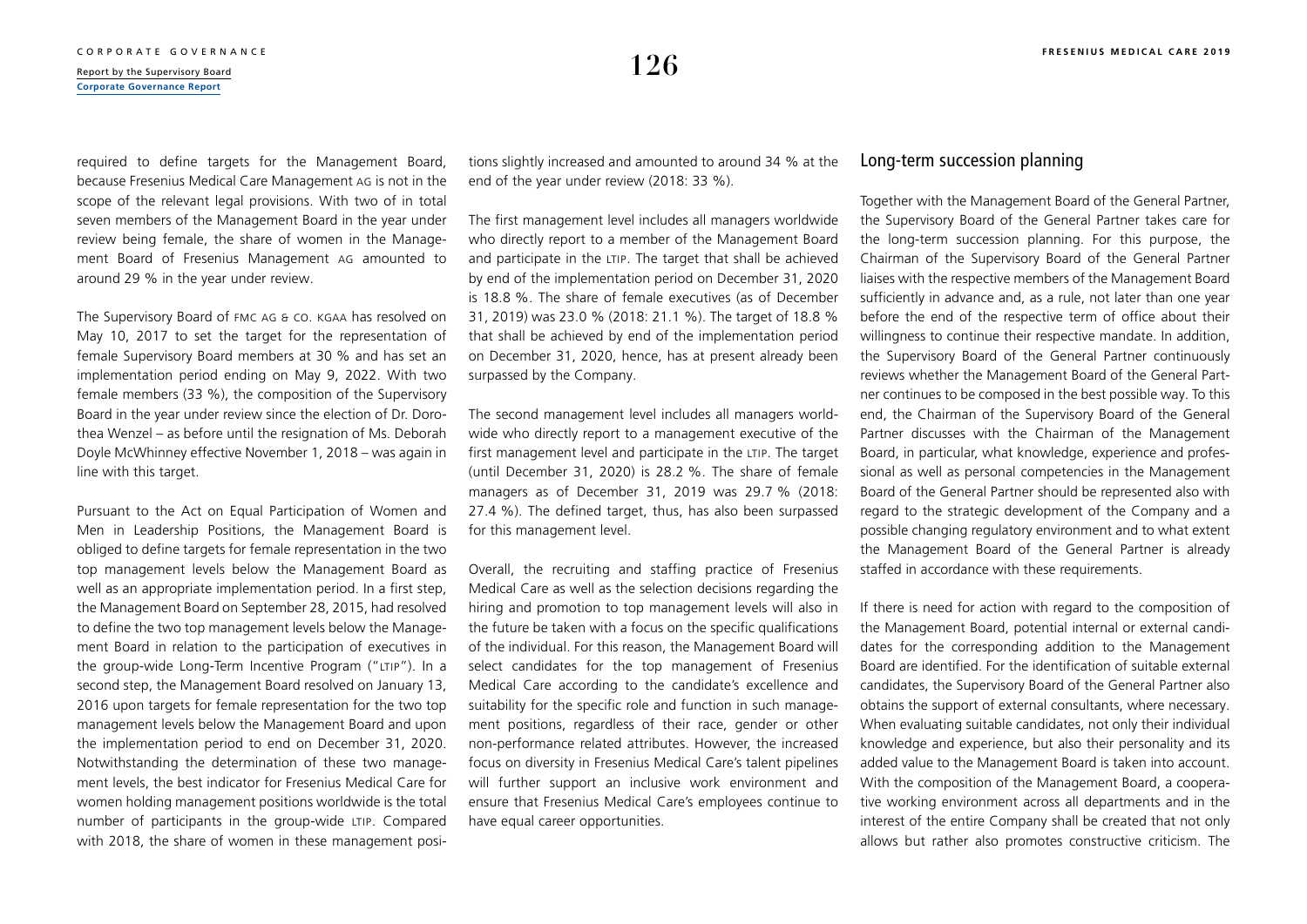Chairman of the Management Board of the General Partner is closely involved in the entire selection process.

The Supervisory Board of the General Partner pays attention to diversity in the composition of the Management Board, but, for the time being, refrains from the determination of an age limit for the members of the Management Board of the General Partner. To deem certain persons not to be eligible for the Management Board of the General Partner solely on the basis of their age does not appear to be appropriate and is not in the interest of the Company.

## **RELEVANT INFORMATION ABOUT CORPORATE GOVERNANCE PRACTICES**

## **COMPLIANCE**

Global business activities mean having global responsibility. As the global market leader in providing dialysis services and products, Fresenius Medical Care is aware of its responsibility. Every day, Fresenius Medical Care strives to improve the lives of its patients world-wide with high-quality products and services.

Fresenius Medical Care takes the highest medical standards as benchmark for quality. Fresenius Medical Care is committed to conducting its business activities in compliance with all relevant legal standards as well as internal and external provisions and requirements. The patients, customers, payors, investors and regulators of Fresenius Medical Care as well as all other stakeholders expect Fresenius Medical Care's business to be conducted based on responsible management, taking into account integrity, sound corporate governance and adherence to compliance principles.

## Fresenius Medical Care's Code of Ethics and Business Conduct

Fresenius Medical Care's Code of Ethics and Business Conduct is the basis for everything Fresenius Medical Care and its employees do, whether in their dealings with patients, colleagues and suppliers or with a view to communities in general. The Code of Ethics and Business Conduct defines corporate governance practices beyond the legal requirements. It covers Fresenius Medical Care's material non-financial topics such as patient care, quality and innovation, anti-corruption, worker protection, environment, health and safety, as well as non-discrimination. The Code of Ethics and Business Conduct together with the underlying corporate core values also includes Fresenius Medical Care's commitment to respecting human rights. It applies to every function and division worldwide, to every employee of Fresenius Medical Care, and to the Company's direct and indirect majority-owned or controlled affiliates anywhere in the world. Employees must adhere to the principles in the Code of Ethics and Business Conduct. The Code of Ethics and Business Conduct is publicly available on the Company's website at [www.fresenius](http://www.freseniusmedicalcare.com)[medicalcare.com](http://www.freseniusmedicalcare.com) in the section "About us" in the sub-section "Compliance".

## Ensuring compliance

Compliance with the rules is essential for the long-term success of Fresenius Medical Care as it determines the corporate culture and is an integral part of day-to-day work. Specialized functions at a global, regional and local level have the responsibility to implement and communicate these principles and core values within the organization. Code of Ethics and Business Conduct training programs increase awareness and an understanding of the applicable rules and help employees comply with these rules. These are held regularly and are mandatory for all relevant employees. There are processes in place to enable employees to take part in the courses.

Fresenius Medical Care fosters an open working atmosphere and therefore encourages its employees to question everything that does not comply with the rules and to report any indications of possible violations to their superiors or the Compliance, Legal or Human Resources departments. In addition, both Fresenius Medical Care employees and external parties can anonymously (to the extent permitted by law) report suspected unethical or inappropriate business practices of employees via a hotline – the Compliance Action Line – and via appropriate e-mail addresses. In accordance with Fresenius Medical Care's policy, there must be no negative consequences for whistleblowers if they have made the report in good faith.

The Company has made and continues to make further significant investments in its compliance and financial controls and in its compliance, legal and financial organizations. The Company is fully committed to compliance with applicable anti-bribery laws. Further information regarding the investigations in connection with the U.S. Foreign Corrupt Practices Act (FCPA) and regarding the settlements reached with the U.S. Securities and Exchange Commission (SEC) and the U.S. Department of Justice (DoJ) can be found on page 71 of the Annual Report.

## **RISK AND OPPORTUNITY MANAGEMENT**

At Fresenius Medical Care, an integrated management system is in place to ensure that risks and opportunities are already identified at an early stage, optimizing the risk profile and minimizing the costs potentially related to the occurrence of risks through timely intervention. Fresenius Medical Care's risk management is therefore an important component of the corporate management of Fresenius Medical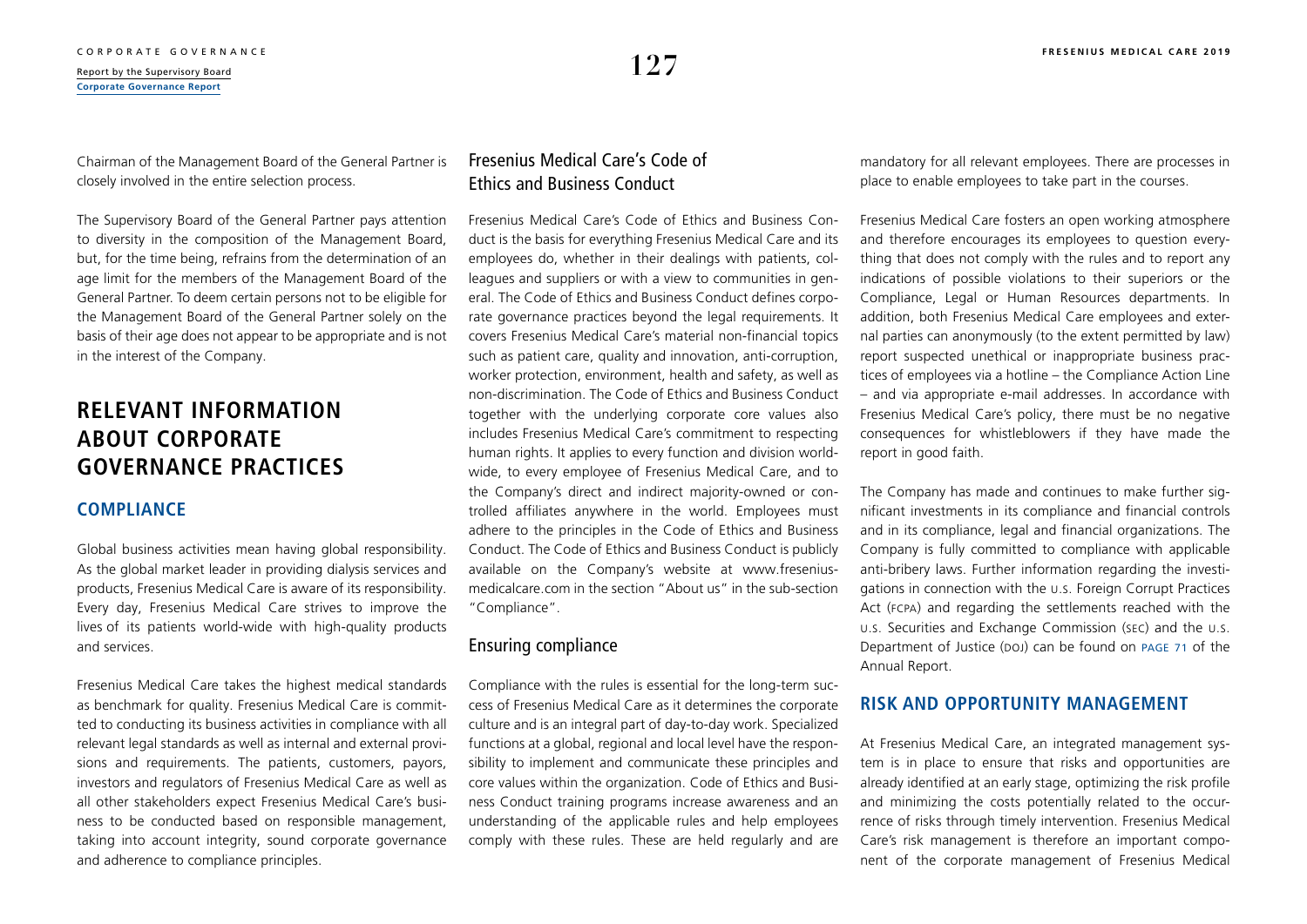Care. The adequateness and effectiveness of the internal control systems of Fresenius Medical Care for the financial reporting are reviewed on a regular basis by the Management Board and by Fresenius Medical Care's auditor.

Further information about the risk and opportunity management system can be found in the "Risks and Opportunities Report" starting on [page 63](#page--1-0).

## **GERMAN CORPORATE GOVERNANCE CODE AND DECLARATION OF COMPLIANCE**

The German Corporate Governance Code includes nationally and internationally accepted standards of good and responsible corporate governance in the form of recommendations and suggestions. The Code aims for making the rules for managing and supervising companies in Germany more transparent and comprehensible. The Code is also intended to enhance the confidence of international and national investors and of the public as well as of employees and customers in the management and supervision of German listed stock corporations.

The Management Board of Fresenius Medical Care Management AG and the Supervisory Board of FMC AG & Co. KGaA endorse the standards set forth in the German Corporate Governance Code. The vast majority of the recommendations and suggestions in the Code have been an integral and active part of Fresenius Medical Care's day-to-day operations since the founding of the Company.

The current annually required Declaration of Compliance according to section 161 of the German Stock Corporation Act issued by the Management Board of Fresenius Medical Care Management AG and the Supervisory Board of FMC AG & Co. KGaA as of December 2019 is reported hereinafter. The current and previous Declarations of Compliance and other extensive information on corporate governance are permanently made publicly available on the Company's website at [www.freseniusmedicalcare.com](http://www.freseniusmedicalcare.com) in the "Investors" section.

**DECLARATION BY THE MANAGEMENT BOARD OF THE GENERAL PARTNER OF FRESENIUS MEDICAL CARE AG & CO. KGAA, FRESENIUS MEDICAL CARE MANAGEMENT AG, AND BY THE SUPERVISORY BOARD OF FRESENIUS MEDICAL CARE AG & CO. KGAA ON THE GERMAN CORPORATE GOVERNANCE CODE PURSUANT TO SECTION 161 GERMAN STOCK CORPORATION ACT (AKTIENGESETZ)**

The Management Board of the general partner of Fresenius Medical Care AG & Co. KGaA, Fresenius Medical Care Management AG, (hereafter: the Management Board) and the Supervisory Board of Fresenius Medical Care AG & Co. KGaA declare that since issuance of the previous declaration of compliance in October 2019 the recommendations of the "German Corporate Governance Code Government Commission" published by the Federal Ministry of Justice and Consumer Protection in the official section of the Federal Gazette (hereafter: the Code) in the version of February 7, 2017 since publication thereof in the Federal Gazette have been met and will be met in the future. Only the following recommendations of the Code in its version of February 7, 2017 have not been met and will not be met to the extent described below:

## Code number 4.2.3 paragraph 2 sentence 6: Caps regarding specific compensation amounts

Pursuant to Code number 4.2.3 paragraph 2 sentence 6, the amount of compensation for Management Board members shall be capped, both overall and for variable compensation components.

This recommendation is not met. The service agreements with members of the Management Board do not provide for caps regarding specific amounts for all compensation components and accordingly not for caps regarding specific amounts for the overall compensation. The performance-oriented short-term compensation (the variable bonus) is capped. As regards stock options, phantom stock and performance shares as compensation components with long-term incentives, the service agreements with members of the Management Board do provide for a possibility of limitation but not for caps regarding specific amounts. Introducing caps regarding specific amounts in relation to such stock-based compensation components would contradict the basic idea of the members of the Management Board participating appropriately in the economic risks and opportunities of the Company. Instead of that, Fresenius Medical Care pursues a flexible concept considering each individual case. In situations of extraordinary developments in relation to the stock-based compensation which are not related to the performance of the Management Board, the Supervisory Board may cap the stock-based compensation.

## Code number 4.2.3 paragraph 4: Severance payment cap

Pursuant to Code number 4.2.3 paragraph 4, in concluding Management Board contracts, care shall be taken to ensure that payments made to a Management Board member on premature termination of his/ her contract, including fringe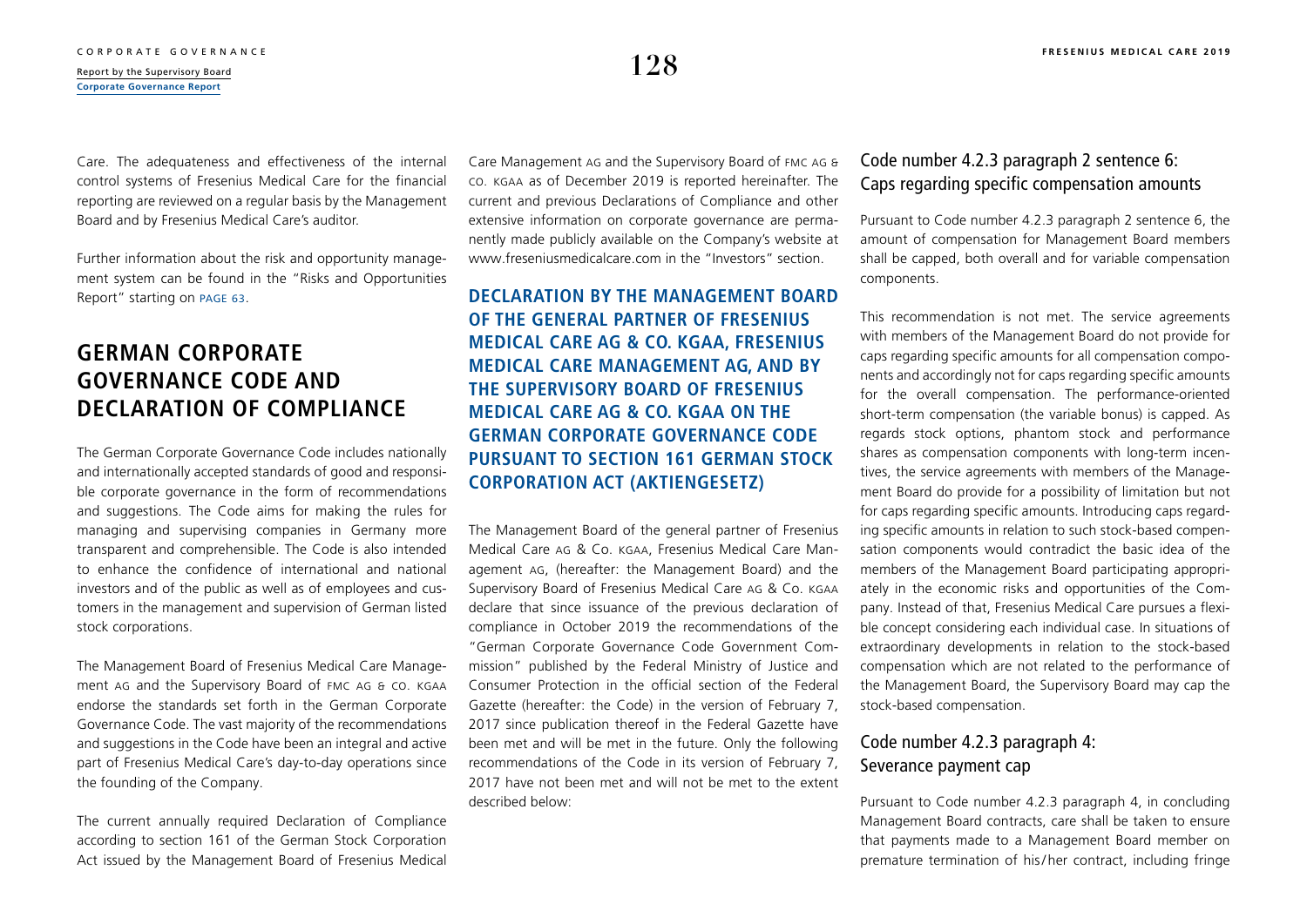benefits, do not exceed the value of two years' compensation (severance payment cap) and compensate no more than the remaining term of the employment contract. The severance payment cap shall be calculated on the basis of the total compensation for the past full financial year and if appropriate also the expected total compensation for the current financial year.

These recommendations are not met insofar as the employment contracts of the members of the Management Board do partially not contain severance payment arrangements for the case of premature termination of the contract and consequentially do not contain a limitation of any severance payment amount insofar. Uniform severance payment arrangements of this kind would contradict the concept practiced by Fresenius Medical Care in accordance with the German Stock Corporation Act according to which employment contracts of the members of the Management Board are, in principle, concluded for the period of their appointment. They would also not allow for a well-balanced assessment in the individual case.

## Code number 4.2.5 paragraph 3: Presentation in the Compensation Report

Pursuant to Code number 4.2.5 paragraph 3, the presentation of the compensation for each individual member of the Management Board in the compensation report shall inter alia present the maximum and minimum achievable compensation for variable compensation components by using corresponding model tables.

Fresenius Medical Care, in deviation from Code number 4.2.3 paragraph 2 sentence 6, does not provide for caps regarding specific amounts for all variable compensation components and, therefore, does not provide for caps regarding specific amounts for the overall compensation. In this respect, the compensation report cannot meet the recommendations of the code. Irrespective thereof, Fresenius Medical Care will continue to present its compensation system and the amounts paid to members of the Management Board in its compensation report in a comprehensive and transparent manner. The compensation report will include tables relating to the value of the benefits granted as well as to the allocation in the year under review which follow the structure and largely also the specifications of the model tables.

## Code number 5.1.2 paragraph 2 sentence 3: Age limit for members of the Management Board

Pursuant to Code number 5.1.2 paragraph 2 sentence 3 an age limit shall be specified for members of the Management Board. As in the past, Fresenius Medical Care will refrain from determining an age limit for members of the Management Board in the future. Complying with this recommendation would unduly limit the selection of qualified candidates.

## Code number 5.4.1 paragraph 2 and paragraph 4: Specification of concrete objectives regarding the composition of the Supervisory Board and their consideration when making election proposals

Pursuant to Code number 5.4.1 paragraph 2 and paragraph 4, the Supervisory Board shall specify concrete objectives regarding its composition and shall prepare a profile of competence for the entire Supervisory Board. Within the company-specific situation the composition of the Supervisory Board shall reflect appropriately the international activities of the company, potential conflicts of interest, the number of independent Supervisory Board members within the meaning of Code number 5.4.2, an age limit and a regular limit to Supervisory Board members' term of office, both to be specified, as well as diversity. Proposals by the Supervisory Board to the General Meeting shall take these targets into account, while simultaneously aiming at fulfilling the profile of competence of the entire Supervisory Board. The status of the implementation shall be published in the Corporate Governance Report. These recommendations are partly not met.

The composition of the Supervisory Board needs to be aligned to the enterprise's interest and has to ensure the effective supervision and consultation of the Management Board. Hence, it is a matter of principle and of prime importance that each member is suitably qualified. When discussing its election proposals to the General Meeting, the Supervisory Board will take into account the international activities of the enterprise, potential conflicts of interest, the number of independent Supervisory Board members within the meaning of Code number 5.4.2, and diversity, while simultaneously aiming at fulfilling the profile of competence of the entire Supervisory Board.

In the enterprise's interest not to limit the selection of qualified candidates in a general way, the Supervisory Board, however, confines itself to pursue self-defined targets for the representation of female Supervisory Board members and particularly refrains from an age limit and from a duration limit on the term of membership. Instead, the Supervisory Board shall also consist of members with long-term experience and thus individuals who are generally older in order to ensure a balanced ratio of Supervisory Board members of diverse age and various terms of membership.

### Bad Homburg v. d.H., December 2019

Management Board of the General Partner of Fresenius Medical Care AG & Co. KGAA, Fresenius Medical Care Management AG, and Supervisory Board of Fresenius Medical Care AG & Co. KGAA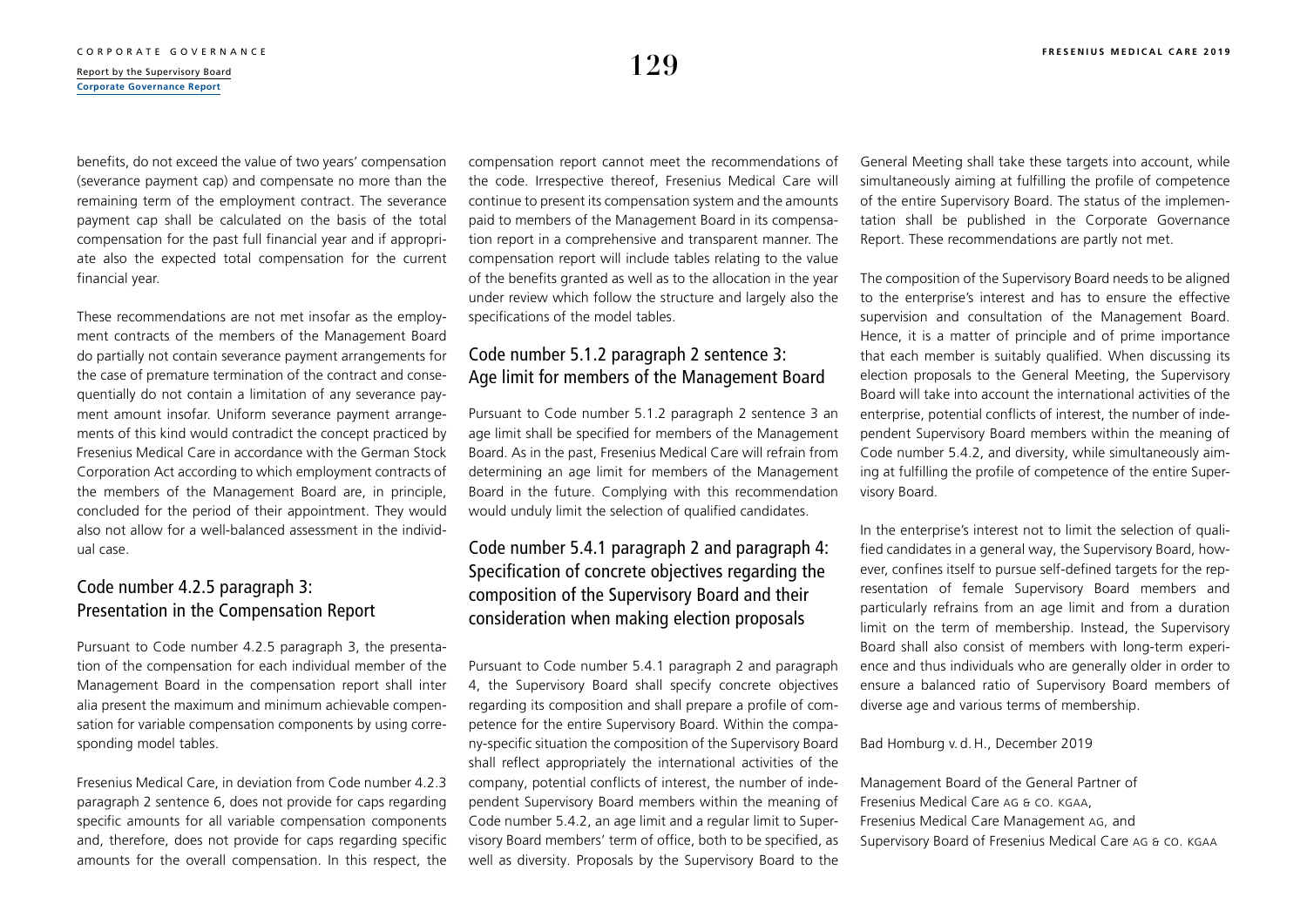## **FURTHER INFORMATION REGARDING CORPORATE GOVERNANCE**

## **SHAREHOLDERS**

The shareholders of the Company exercise their rights and voting powers in the General Meeting. The share capital of FMC AG & Co. KGaA is divided exclusively into ordinary shares. Each share of FMC AG & Co. KGaA entitles the holder to one vote at the General Meeting. Shares with multiple or preference voting rights do not exist. As a matter of principle, the General Partner (as far as it would be a shareholder in the Company, which was not the case in the year under review) respectively, its sole shareholder, Fresenius SE & Co. KGaA, can exercise at the General Meeting the voting rights connected with the shares they hold in FMC AG & CO. KGAA. However, the General Partner and its sole shareholder are subject to various rules preventing them by law from voting on certain resolutions. These include, among others, the election of the Supervisory Board, formal approval of the actions of the General Partner and the members of the Supervisory Board of FMC AG & Co. KGaA, as well as the election of the auditor of the annual financial statements. This is to guarantee that the other shareholders in the partnership limited by shares (KGAA) can solely decide on these matters, particularly those concerning the control of the management.

## **GENERAL MEETING**

Shareholders can exercise their voting rights at the General Meeting, by proxy via a representative of their choice or by a Company-nominated proxy acting on their instructions. Proxy voting instructions to a Company nominee can be issued before and during the Annual General Meeting until the end of the general debate.

The Annual General Meeting of FMC AG & Co. KGaA took place on May 16, 2019 in Frankfurt/Main (Germany). Approximately 77 % of the share capital was represented at the Annual General Meeting. At the Annual General Meeting, resolutions were passed on the following topics:

- $\rightarrow$  approval of the annual financial statements for fiscal year 2018,
- $\rightarrow$  allocation of distributable profit,
- $\rightarrow$  approval of the actions of the General Partner for fiscal year 2018,
- › approval of the actions of the Supervisory Board for fiscal year 2018,
- › election of the auditor and consolidated group auditor for fiscal year 2019 and the auditor for the potential review of the first half year financial report and other interim financial information for fiscal year 2019 as well as the auditor for the potential review of interim financial information for fiscal year 2020 that is prepared prior to the Annual General Meeting 2020,
- › elections to the Supervisory Board.

All documents and information on the Annual General Meeting are available on the Company's website at [www.fresenius](http://www.freseniusmedicalcare.com)[medicalcare.com](http://www.freseniusmedicalcare.com) in the "Investors" section.

## **LEGAL RELATIONSHIPS WITH MEMBERS OF THE COMPANY'S CORPORATE BODIES**

When making decisions and in connection with the tasks and activities performed by them, the members of the Management Board of the General Partner and of the Supervisory Board of FMC AG & Co. KGaA, as well as the Supervisory Board of Fresenius Medical Care Management AG, do not pursue personal interests or give unjustified advantages to other people. Any business dealings with the Company by members of the corporate bodies are to be disclosed to the Supervisory Board of FMC AG & Co. KGaA immediately and are subject to its approval, if necessary. The Supervisory Board reports to the General Meeting on possible conflicts of interests of its members and on the treatment of such conflicts. In the year under review, there were no conflicts of interest of board members that would have been required to be disclosed to the Supervisory Board and of which the Supervisory Board would inform the General Meeting.

Mr. Rice Powell as the Chairman of Fresenius Medical Care Management AG's Management Board is, with the approval of Fresenius Medical Care Management AG's Supervisory Board, at the same time a member of the Management Board of Fresenius Management SE.

The member of the Supervisory Board of FMC AG & Co. KGaA Dr. Dieter Schenk (Chairman) is also member and Vice Chairman of the Supervisory Board of Fresenius Medical Care Management AG and of the Supervisory Board of Fresenius Management SE, the general partner of Fresenius SE & Co. KGaA.

Dr. Dieter Schenk continues to be Chairman of the foundation board of the Else Kröner-Fresenius-Stiftung, which is the sole shareholder of Fresenius Management SE as well as a limited shareholder of Fresenius SE & Co. KGaA, and, in addition, member and chairman of the foundation board's steering committee, which, since the termination of the execution of the estate of Mrs. Else Kröner in June 2018, carries out the tasks previously performed by the executors and which include the administration of the Else Kröner-Fresenius-Stiftung's participation in Fresenius SE & Co. KGaA and the exercise of the voting rights attached thereto.

The members of the Supervisory Board of FMC AG & Co. KGaA Mr. William P. Johnston and Mr. Rolf A. Classon are also members of the Supervisory Board of Fresenius Medical Care Management AG.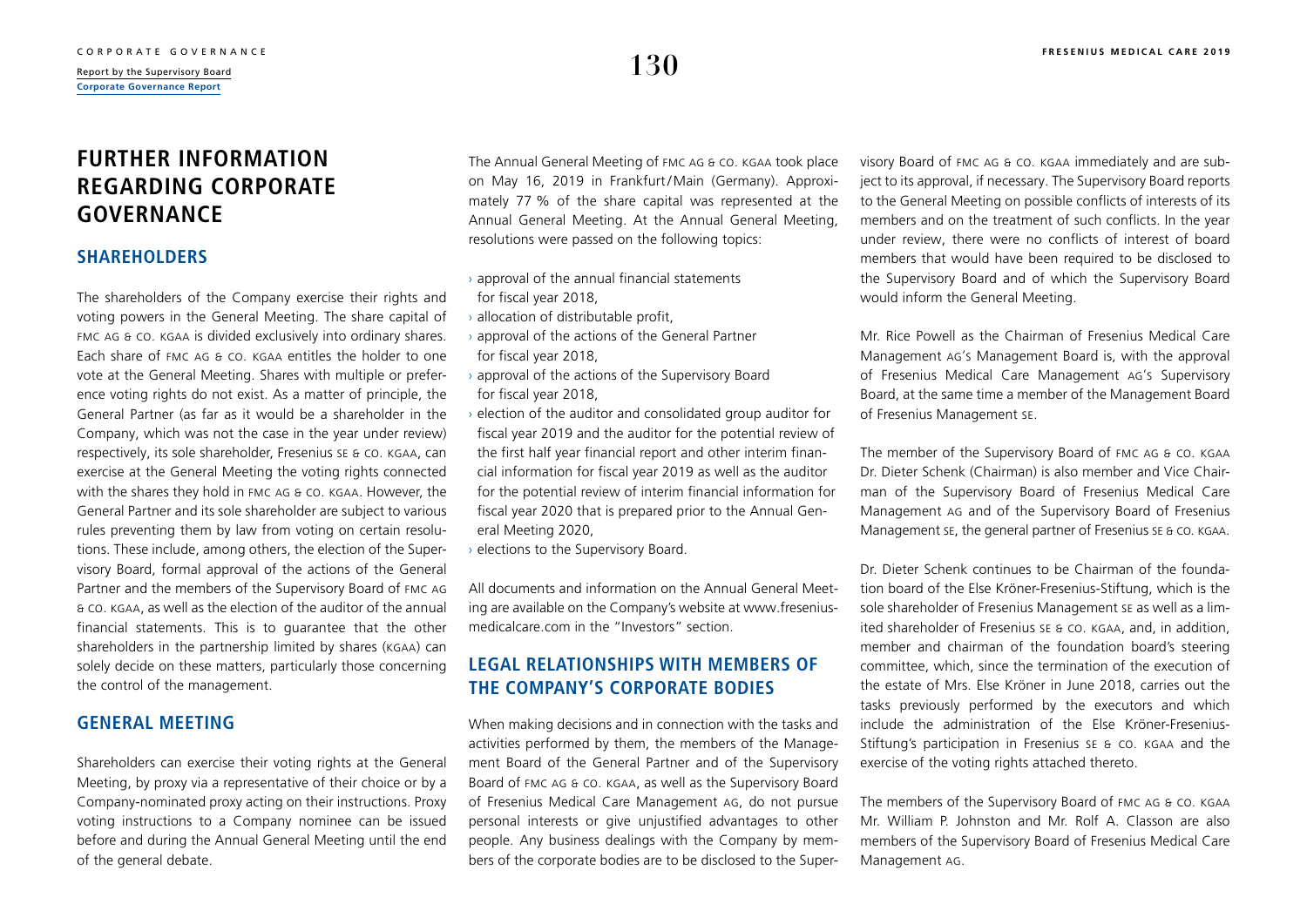During the year under review, consulting or other service relationships between members of the Supervisory Board and the Company did not exist.

## **MANAGERS' TRANSACTIONS**

According to Article 19 of the Regulation (EU) No 596/2014 (Market Abuse Regulation), the members of the Management Board and the Supervisory Board as well as other persons discharging managerial responsibilities and all persons who are closely associated with the aforementioned persons shall notify the issuer of any subsequent transaction with shares in Fresenius Medical Care and additional related financial instruments conducted on their own account once a total amount of €5,000 has been reached within a calendar year or, since January 1, 2020 a total amount of €20,000 has been reached within a calendar year. The issuer is required to publish the respective information.

The managers' transactions undertaken in the year under review are, inter alia, published on the Company's website at [www.freseniusmedicalcare.com](http://www.freseniusmedicalcare.com) in the "Investors" section

## **TRANSPARENCY OF REPORTING**

Fresenius Medical Care meets all applicable transparency and external reporting requirements imposed by number 6 of the Code 2017 and, respectively, chapter F of the Code 2020. Fresenius Medical Care attaches special importance to informing its shareholders simultaneously and uniformly about the Company in its regular financial reporting events. Ad hoc releases and the website of Fresenius Medical Care play an essential role in these efforts. They provide investors and other interested persons equally with direct and timely access to the information Fresenius Medical Care releases.

## **FINANCIAL ACCOUNTING AND AUDIT, STOCK EXCHANGE LISTING**

Fresenius Medical Care prepares Consolidated Financial Statements and a Group Management Report as well as Interim Consolidated Quarterly Reports in accordance with the "International Financial Reporting Standards" (IFRS) as adopted by the EU as well as in accordance with the provisions of the German Commercial Code (Handelsgesetzbuch, HGB). The financial reporting is based on these statements. The Consolidated Financial Statements are published within the first 90 days of the end of each fiscal year, and the Consolidated Quarterly Reports within the first 45 days of the end of each quarter.

The Annual Financial Statements and the Management Report of FMC AG & Co. KGaA are prepared in accordance with the legal requirements of the German Commercial Code. The Annual Financial Statements are decisive for the distribution of the annual profit.

Moreover, an Annual Report of Fresenius Medical Care, which includes the Consolidated Financial Statements and the Group Management Report in accordance with IFRS and the German Commercial Code, is published each year.

Fresenius Medical Care's shares are listed on the stock exchange in the U.S. (as so-called American Depositary Receipts) and in Germany. Fresenius Medical Care is therefore subject to a number of regulations and recommendations regarding the management, administration and monitoring of the Company. On the one hand, in addition to mandatory requirements under stock corporation and commercial law, Fresenius Medical Care complies with the regulations of Deutsche Börse and adhere to most of the recommendations of the German Corporate Governance Code. On the other hand, being a non-u.s. company (a so-called "foreign private

issuer") Fresenius Medical Care is subject to the regulations connected to Fresenius Medical Care's listing in the U.S. Observance of the Sarbanes-Oxley Act (SOX) and portions of the Corporate Governance Rules of the New York Stock Exchange in particular is required. The Sarbanes-Oxley Act includes provisions governing companies and their auditors and is aimed at improving financial reporting, ensuring auditor independence and implementing other matters. The extension of regulations for financial reporting and internal control systems is intended to increase the trust of investors and other parties interested in the Company. Fresenius Medical Care fully complies with the current requirements applicable to the Company.

## **COMPENSATION REPORT**

The Compensation Report of FMC AG & Co. KGaA summarizes the main elements of the system for the compensation of the members of the Management Board of Fresenius Medical Care Management AG, the General Partner of FMC AG & Co. KGaA, and in this regard notably explains the amounts and structure of the compensation paid to the Management Board. Furthermore, the principles and the amount of the compensation of the Supervisory Board of the Company are described. The Compensation Report is part of the Management Report on the annual financial statements and on the annual consolidated group financial statements of FMC AG & Co. KGaA as at December 31, 2019. The Compensation Report is prepared on the basis of the recommendations of the German Corporate Governance Code in the version dated February 7, 2017. Therefore, the terms "granting" or "granted" used in the following in connection with the components of performance-related remuneration are to be construed in the meaning of the recommendations of the German Corporate Governance Code in the version dated February 7, 2017. The Compensation Report also includes the disclosures as required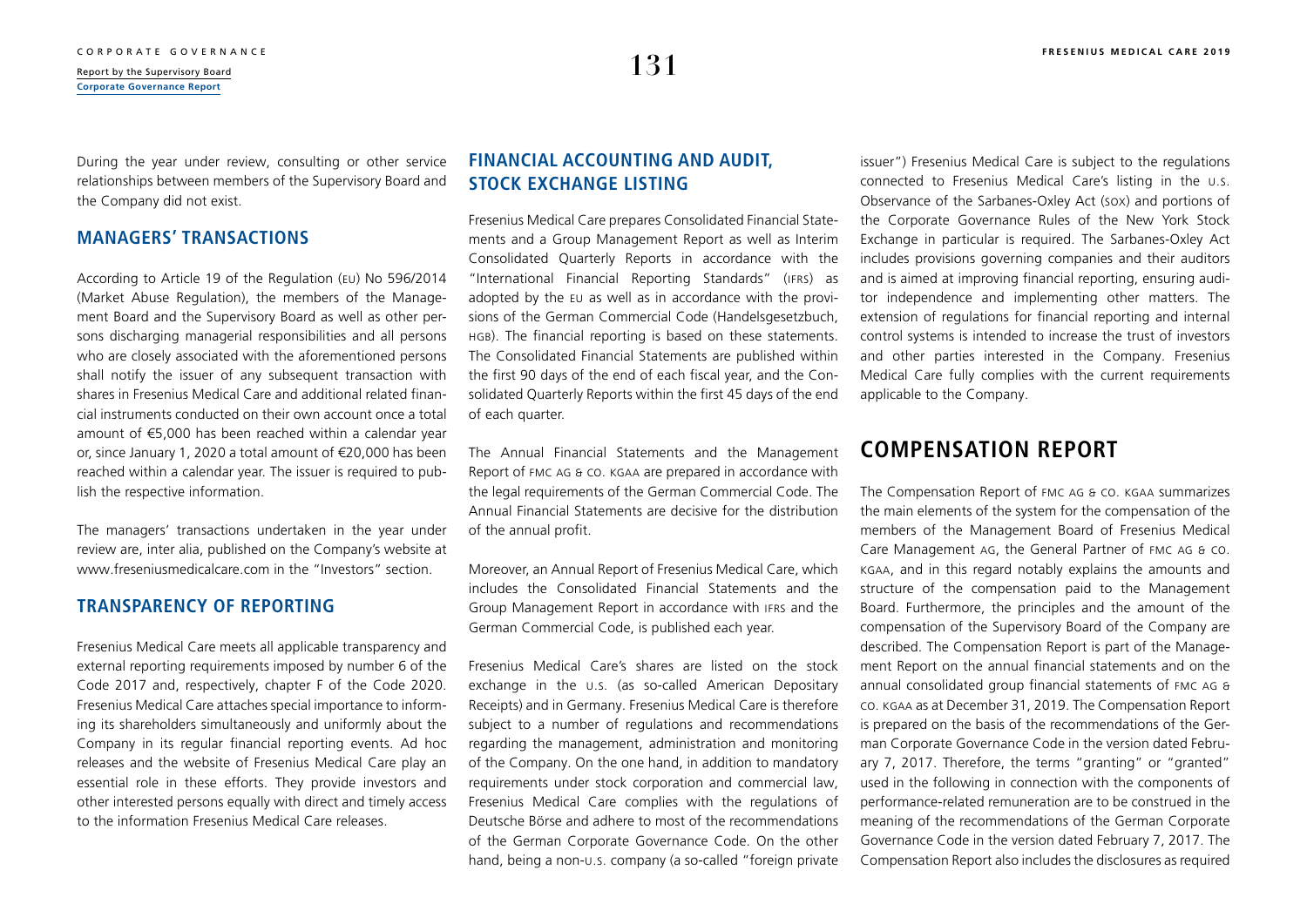pursuant to the applicable statutory regulations, notably in accordance with the German Commercial Code (HGB).

## **COMPENSATION OF THE MANAGEMENT BOARD**

The Supervisory Board of Fresenius Medical Care Management AG is responsible for determining the compensation of the members of the Management Board. The Supervisory Board of Fresenius Medical Care Management AG is assisted in this task by a personnel committee, the Human Resources Committee, a committee which is composed of individual members of the Supervisory Board of Fresenius Medical Care Management AG and which is also responsible for the tasks of a compensation committee. The Human Resources Committee is composed of Mr. Stephan Sturm (Chairman), Dr. Gerd Krick (Vice Chairman), Mr. Rolf A. Classon, Mr. William P. Johnston and Dr. Dieter Schenk.

The underlying system of the Management Board compensation in the fiscal year was approved by the General Meeting of FMC AG & Co. KGaA on May 12, 2016. The Management Board compensation is reviewed by an independent external compensation expert on a regular basis.

The objective of the compensation system is to enable the members of the Management Board to participate reasonably in the sustainable development of the Company's business and to reward them based on their duties and performance as well as their success in managing the Company's economic and financial position giving due regard to the peer environment.

The amount of the total compensation of the members of the Management Board is measured taking particular account of a horizontal comparison with the compensation of management board members of other DAX-listed companies and similar companies of comparable size and performance in a relevant peer environment. Furthermore, the relation of the overall compensation of the members of the Management Board and that of the senior management as well as the staff overall, as determined by way of a vertical comparison, is taken into account.

The compensation of the Management Board is, as a whole, performance-based and geared to promoting sustainable corporate development. It consists of three components:

- 1. non-performance-based compensation (base salary and fringe benefits),
- 2. short-term performance-based compensation (one-year variable compensation),
- 3. components with long-term incentive effects (multi-year variable compensation comprised of share-based compensation with cash settlement and stock options, the latter granted in previous fiscal years).

More information about the compensation components is provided in [chart 4.9 on page 133](#page-16-0).

## I. Non-performance-based compensation

The members of the Management Board receive a base salary. In Germany or Hong Kong (applicable to Mr. Harry de Wit, who is resident in Hong Kong), as the case may be, the base salary is paid in twelve equal monthly instalments. To the extent the base salary is paid to members of the Management Board in the U.S., the payment is made in accordance with local customs in twenty-four equal instalments.

Moreover, the members of the Management Board receive fringe benefits. In the fiscal year these consisted mainly of payments for insurance premiums, the private use of company cars and special payments such as school fees, housing,

rent and relocation supplements, reimbursement of fees for the preparation of tax returns, reimbursement of charges, payments in connection with the appointment to the Management Board, reimbursement of air travel expenses, anniversary payments, contributions to pension, accident, life and health insurance as well as tax burden compensation due to varying tax rates applicable in Germany and the U.S. (net compensation) and other benefits in kind and fringe benefits, also in case provisions have been set up therefore.

## II. Performance-based compensation

Performance-based compensation is granted as a short-term cash component (one-year variable compensation) and as components with long-term incentive effects (comprising share-based compensation with cash settlement). The oneyear variable compensation consists of an amount that is payable without deferral after the end of the fiscal year (hereinafter: "Bonus") and an amount that is converted into virtual shares of the Company as an amount to be deferred (the so-called Share Based Award, together with the Bonus the "Total Bonus"). The share-based compensation with cash settlement consists of the Share Based Award as well as of Performance Shares, which have been granted in the context of the Fresenius Medical Care Management Board Long-Term Incentive Plan 2019 (hereinafter: MB LTIP 2019).

More information about the performance-based compensation components is provided in CHART 4.12 ON PAGE 134.

Under the Fresenius Medical Care Long-Term Incentive Program 2011 (hereinafter: LTIP 2011), individual members of the Management Board may under certain conditions also exercise stock options already granted or receive a sharebased compensation with cash settlement from already granted Phantom Stock. In addition, under certain conditions and for the first time in year 2020, individual members of the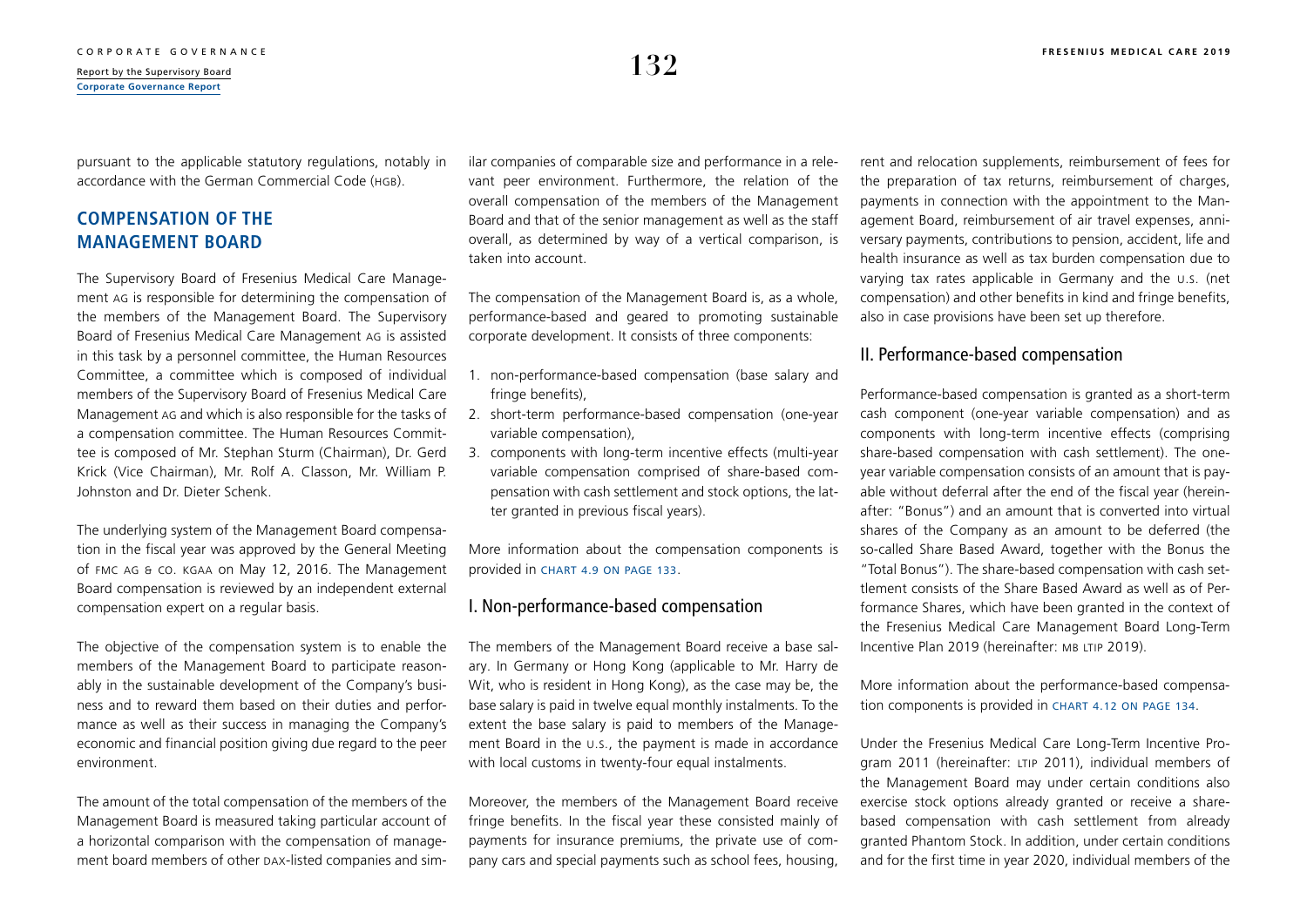### <span id="page-16-0"></span>**C 4.9 COMPENSATION COMPONENTS GRANTED DURING THE FISCAL YEAR**

of the Management Board last named, the valuation of the respective Adjusted Operating Margin contributes another 20 %. The target Adjusted Free Cash Flow in percent of revenues is uniformly measured with 20 % for all members of the Management Board - SEE TABLE 4.10.



### **T 4.10 WEIGHTING OF TARGETS**

|                                                                          | <b>Adjusted</b><br><b>Net Income</b><br>Growth | <b>Adjusted</b><br><b>Free Cash</b><br>Flow in % of<br>revenues | <b>Adjusted</b><br>Operating<br><b>Margin</b> |  |
|--------------------------------------------------------------------------|------------------------------------------------|-----------------------------------------------------------------|-----------------------------------------------|--|
| Corporate group function<br>and/or Research<br>and Development           | 80%                                            | 20%                                                             |                                               |  |
| Regional functions and/or<br>Global Manufacturing,<br>Quality and Supply | 60%                                            | 20%                                                             | 20%                                           |  |

Management Board may receive a share-based compensation with cash settlement from Performance Shares that have been granted within the framework of the Fresenius Medical Care Long-Term Incentive Plan 2016 (hereinafter: LTIP 2016).

### **One-year variable compensation and Share Based Award**

The amount of the one-year variable compensation and of the Share Based Award depends on the achievement of the following individual and joint targets which are derived from the corporate strategy:

- $\rightarrow$  adjusted net income growth attributable to the shareholders of FMC AG & Co. KGaA at constant currency ("Adjusted Net Income Growth"),
- $\rightarrow$  adjusted net cash provided by (used in) operating activities after capital expenditures, before acquisitions and investments ("Adjusted Free Cash Flow"), in percent of revenues,
- › adjusted operating margin ("Adjusted Operating Margin").

In order to ensure comparability of the figures, they are adjusted for certain special effects (such as the implementation of IFRS 16 and effects from certain acquisitions and divestments).

The targets are weighted differently depending on the Management Board department or function. In the case of Messrs. Rice Powell and Michael Brosnan (member of the Management Board until October 31, 2019) respectively Ms. Helen Giza (member of the Management Board since November 1, 2019) (each of them being members of the Management Board with corporate group functions) as well as Dr. Olaf Schermeier (member of the Management Board responsible for Research and Development), the Adjusted Net Income Growth is weighted with 80 %. In the case of Dr. Katarzyna Mazur-Hofsäß and Messrs. William Valle and Harry de Wit (each of them being members of the Management Board with regional responsibility) as well as Mr. Kent Wanzek (member of the Management Board responsible for Global Manufacturing, Quality and Supply), the Adjusted Net Income Growth is weighted with 60 %. In the case of the members The degree of the achievement of the specific targets (target) achievement) is determined by comparing the actual values with the target values to be achieved. The Adjusted Net Income Growth is taken into account up to a growth rate of 2 %. The targets regarding the respective Adjusted Free Cash Flow in percent of revenues fall within a range of rates between 0.51 % and 10.69 % and are evaluated within the Group or, as the case may be, in the relevant regions. For the benefit of members of the Management Board with regional responsibilities as well as for the benefit of the Management Board member responsible for Global Manufacturing, Quality and Supply, growth of the respective Adjusted Operating Margin is compensated within individual target corridors between 11.84 % and 17.75 %, reflecting the particularities of the respective regions and responsibilities – [see table](#page-17-0) 4.11 [on page 134](#page-17-0).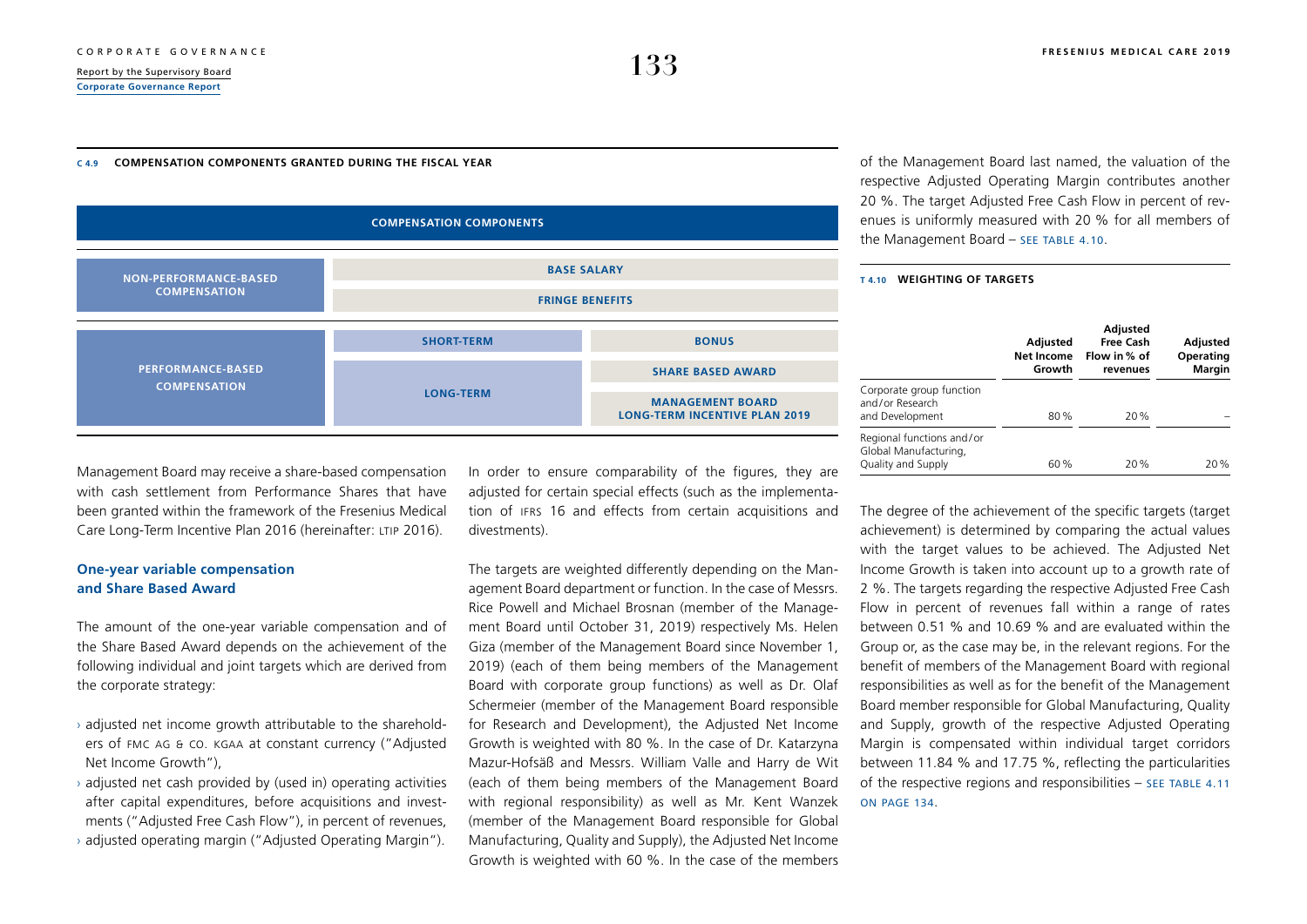## <span id="page-17-0"></span> $\frac{134}{\frac{134}{\frac{24}{\frac{24}{\frac{24}{\frac{24}{\frac{24}{\frac{24}{\frac{24}{\frac{24}{\frac{24}{\frac{24}{\frac{24}{\frac{24}{\frac{24}{\frac{24}{\frac{24}{\frac{24}{\frac{24}{\frac{24}{\frac{24}{\frac{24}{\frac{24}{\frac{24}{\frac{24}{\frac{24}{\frac{24}{\frac{24}{\frac{24}{\frac{24}{\frac{24}{\frac{24}{\frac{24}{\frac{24}{\frac{24}{\frac{24}{\frac$

**[Corporate Governance Report](#page-1-0)**

**C 4.12 PERFORMANCE-BASED COMPENSATION COMPONENTS GRANTED IN THE FISCAL YEAR**

### **T 4.11 TARGET VALUES**

|                                             | $0\%$<br>target<br>achievement<br>(Minimum)                                                                 | 100 $%$<br>target<br>achievement |       |  |  |
|---------------------------------------------|-------------------------------------------------------------------------------------------------------------|----------------------------------|-------|--|--|
| Adjusted Net Income<br>Growth               | $-2.00%$                                                                                                    | 1.49%                            | 2.00% |  |  |
| Adjusted Free Cash Flow<br>in % of revenues | Individual corridors between<br>0.51 % and 10.69 %,<br>depending on the respective responsibilities         |                                  |       |  |  |
| <b>Adjusted Operating Margins</b>           | Individual target corridors between<br>11.84 % and 17.75 %,<br>depending on the respective responsibilities |                                  |       |  |  |

The degree of overall target achievement of each member of the Management Board is determined by the weighted arithmetic mean of the target achievement of the aforementioned targets. Multiplying the degree of the respective overall target achievement by the respective base salary and another fixed multiplier results in the Total Bonus, of which a 75 % share is paid out in cash to the members of the Management Board as Bonus after approval of the consolidated annual financial statements of FMC AG & Co. KGaA by the Supervisory Board for the respective fiscal year. Since the degree of target achievement is limited to a maximum of 120 %, the Management Board's achievable one-year variable compensation has maximum limits (cap).

For the fiscal year and the previous year, the amount of cash compensation payments to members of the Management Board without components with long-term incentive effects  $can$  be found in TABLE 4.13 ON PAGE 135.

The portion of the one-year variable compensation not paid out for the fiscal year in question, amounting to 25 % of the Total Bonus, is converted into virtual shares not backed by equity and allocated to the members of the Management

|                                   |                                              | <b>PERFORMANCE-BASED COMPENSATION</b>                                                                    |
|-----------------------------------|----------------------------------------------|----------------------------------------------------------------------------------------------------------|
|                                   |                                              | Annual payment in cash after lapse of the fiscal year                                                    |
| <b>SHORT-TERM</b><br><b>BONUS</b> |                                              | Targets: Adjusted net income growth, adjusted free cash flow in % of revenues, adjusted operating margin |
|                                   |                                              | Overall target achievement: 0 - 120 %                                                                    |
|                                   |                                              | Deferred part of the Total Bonus converted into virtual shares of the Company                            |
|                                   | <b>SHARE</b><br><b>BASED</b><br><b>AWARD</b> | Exercise and payment after three years at the earliest                                                   |
|                                   |                                              | Payment amount in cash depends on Company's share price at exercise                                      |
| <b>LONG-TERM</b>                  |                                              | Performance Share Plan with a vesting period of four years and payment in cash                           |
|                                   | <b>MB</b><br><b>LTIP 2019</b>                | Targets: revenue growth, net income growth, return on invested capital                                   |
|                                   |                                              | Overall target achievement: 0 - 200 %                                                                    |

Board in the form of the so-called Share Based Award. The Share Based Award is attributed to the compensation components with long-term incentive effect and can be exercised at the earliest after lapse of a period of three years following the grant date. In special cases (e.g. occupational disability, entry into retirement, non-renewal of expired employment contracts by the company), a shorter period may apply. The payment from the Share Based Award is made in cash and depends on the share price of FMC AG & Co. KGaA upon exercise.

In accordance with the targets achieved in the fiscal year, the members of the Management Board who were members of the Management Board on December 31 of the fiscal year and the member of the Management Board who resigned during the fiscal year acquired entitlements to Share Based Awards valued at €2,623 THOUS (2018: €3,414 THOUS). Based on the already fixed value, the allocation of the specific number of virtual shares made by the Supervisory Board of Fresenius Medical Care Management AG in principle takes place in March of the following year on the basis of the then current price conditions of the shares of FMC AG & Co. KGaA.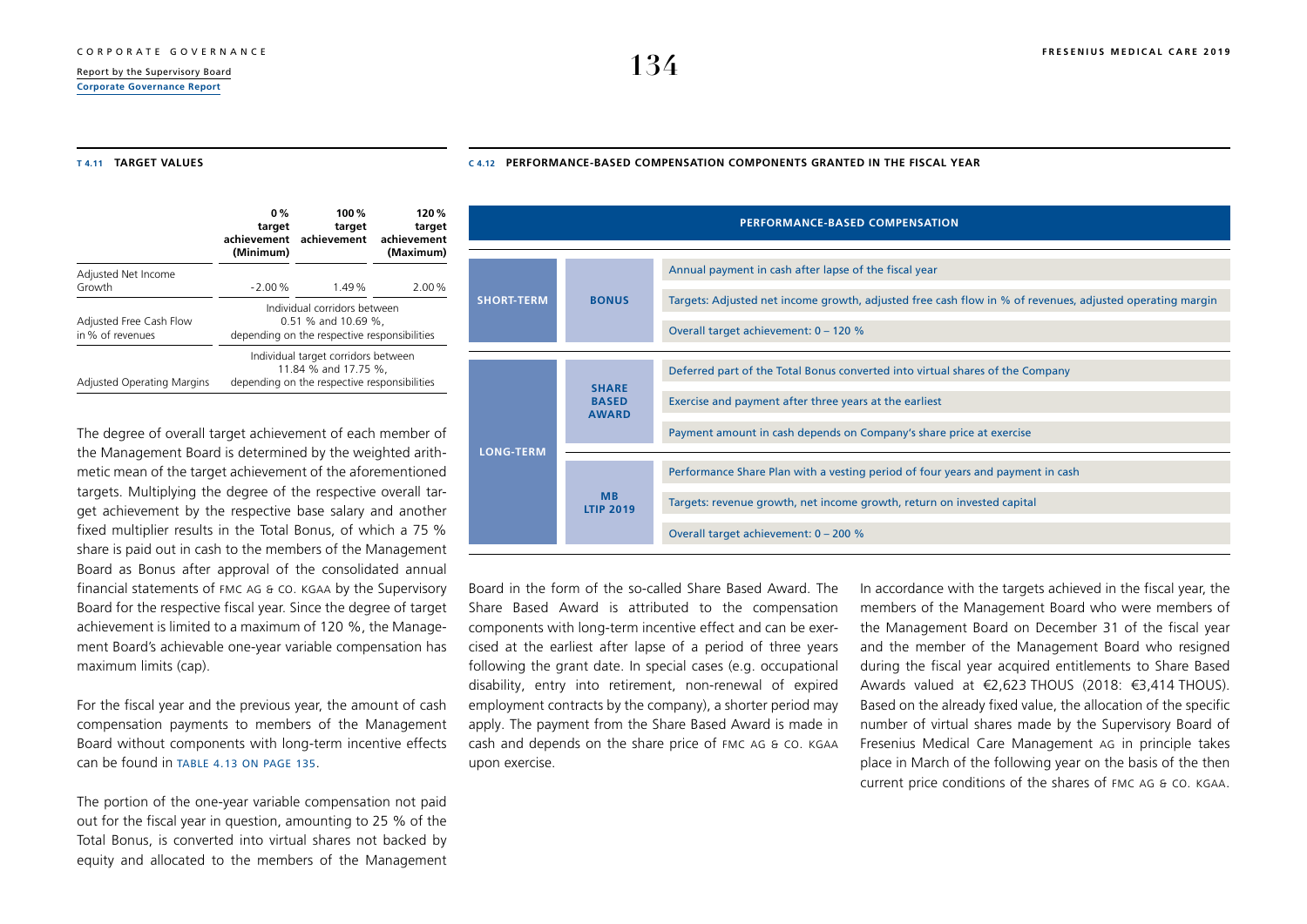<span id="page-18-0"></span>**[Corporate Governance Report](#page-1-0)**

#### **T 4.13 AMOUNT OF CASH COMPENSATION**  $I$  IN  $\epsilon$  through

| <b>IN 도 IIIUUJ</b> |  |  |
|--------------------|--|--|
|                    |  |  |
|                    |  |  |

|      | Non-performance-based<br>compensation |      |                        |      | Short-term performance<br>based compensation | <b>Cash compensation</b><br>(without long-term |                       |  |
|------|---------------------------------------|------|------------------------|------|----------------------------------------------|------------------------------------------------|-----------------------|--|
|      | Base salarv                           |      | <b>Fringe benefits</b> |      | Bonus                                        |                                                | incentive components) |  |
| 2019 | 20181                                 | 2019 | 20181                  | 2019 | 20181                                        | 2019                                           | 20181                 |  |

### **Members of the Management Board serving as of December 31, 2019**

| Rice Powell                             | ,340 | 1.270                    | 256              | 195    | .970  | 2.376 | 3,566 | 3,841 |
|-----------------------------------------|------|--------------------------|------------------|--------|-------|-------|-------|-------|
| Helen Giza <sup>2</sup>                 | 108  | $\overline{\phantom{a}}$ | 440 <sup>3</sup> | $\sim$ | 159   | -     | 707   |       |
| Dr. Katarzyna Mazur-Hofsäß <sup>2</sup> | 700  | 233                      | 94               | 8444   | 1.131 | 370   | 1,925 | 1,447 |
| Dr. Olaf Schermeier                     | 510  | 490                      | 136              | 131    | 750   | 970   | 1,396 | 1,591 |
| William Valle                           | 866  | 792                      | 237              | 330    | .035  | 1.395 | 2.138 | 2,517 |
| Kent Wanzek                             | 607  | 550                      | 127              | 126    | 866   | 1,076 | 1,600 | 1,752 |
| Harry de Wit                            | 520  | 480                      | 337              | 315    | 841   | 950   | 1,698 | 1,745 |

### **Former member of the Management Board who resigned during the fiscal year 2019 <sup>5</sup>**

| Michael<br>Brosnan | $- - -$<br>ບບບ | 720   | 24<br>$\sim$ 1 | $\sim$<br>56 |       | ,300  | .96    | ን ሰ7៨<br>2.V / V |
|--------------------|----------------|-------|----------------|--------------|-------|-------|--------|------------------|
| <b>TOTAL</b>       | 5,284          | 4,535 | ,838           | 1,997        | 7,869 | 8,437 | 14,991 | 14,969           |

<sup>1</sup> Please note for purposes of comparison between the amounts indicated and those of the fiscal year that the compensation is subject to foreign exchange rate fluctuations depending on whether it is contractually denominated in euro (Mses. Helen Giza and Dr. Katarzyna Mazur-Hofsäß as well as Messrs. Dr. Olaf Schermeier and Harry de Wit) or U.S. dollar (Messrs. Rice Powell, William Valle, Kent Wanzek and Michael Brosnan).

2 Please note for purposes of comparison of the amounts indicated for the fiscal year that Ms. Helen Giza has been appointed as member of the Management Board only with effect as of November 1, 2019 and Dr. Katarzyna Mazur-Hofsäß with effect as of September 1, 2018 and, therefore, they have received compensation payments to be set out herein only in each case as of such date.

<sup>3</sup> The fringe benefits of Ms. Helen Giza include a payment of €400 THOUS, which Ms. Helen Giza received in connection with her appointment to the Management Board. In the years 2020 and 2021, Ms. Helen Giza will receive further payments of €200 THOUS each year in connection with her appointment to the Management Board.

4 The other benefits of Dr. Katarzyna Mazur-Hofsäß include a one-off special payment in the amount of € 800 THOUS by which Dr. Katarzyna Mazur-Hofsäß was compensated for forfeited compensation benefits from the previous employment relationship.

 $^{\rm 5}$  Mr. Michael Brosnan resigned from the Management Board with effect as of the end of October 31, 2019. Therefore, the amounts for the base salary and the fringe benefits as set out herein for the fiscal year relate to the period until October 31, 2019.

This number will also serve as multiplier for the share price on the respective exercise date and, thus, as the basis for the determination of the payment amount of the respective share-based compensation.

More information about the functionality of the Total Bonus is provided in [chart 4.14 on page 136](#page-19-0).

### **Personal Investment from the Bonus 2018 with Stock Holding Condition**

To take adequate account of the business development in the year 2018, the members of the Management Board being in office at that time – in accordance with a respective agreement with the Supervisory Board – have acquired shares in FMC AG & CO. KGAA on a stock exchange for a portion of their Bonus for year 2018 after payment in the fiscal year 2019. The shares acquired from this portion of their Bonus for year 2018 may only be sold by the respective member of the Management Board after a period of three years from the respective date of acquisition has expired.

The net amounts invested by the members of the Management Board being in office at that time in implementation of this personal investment partly exceed the agreed amounts and, taking into account the respective exchange rate applicable at the time of acquisition, can be found in TABLE 4.15 ON [page 136](#page-19-0).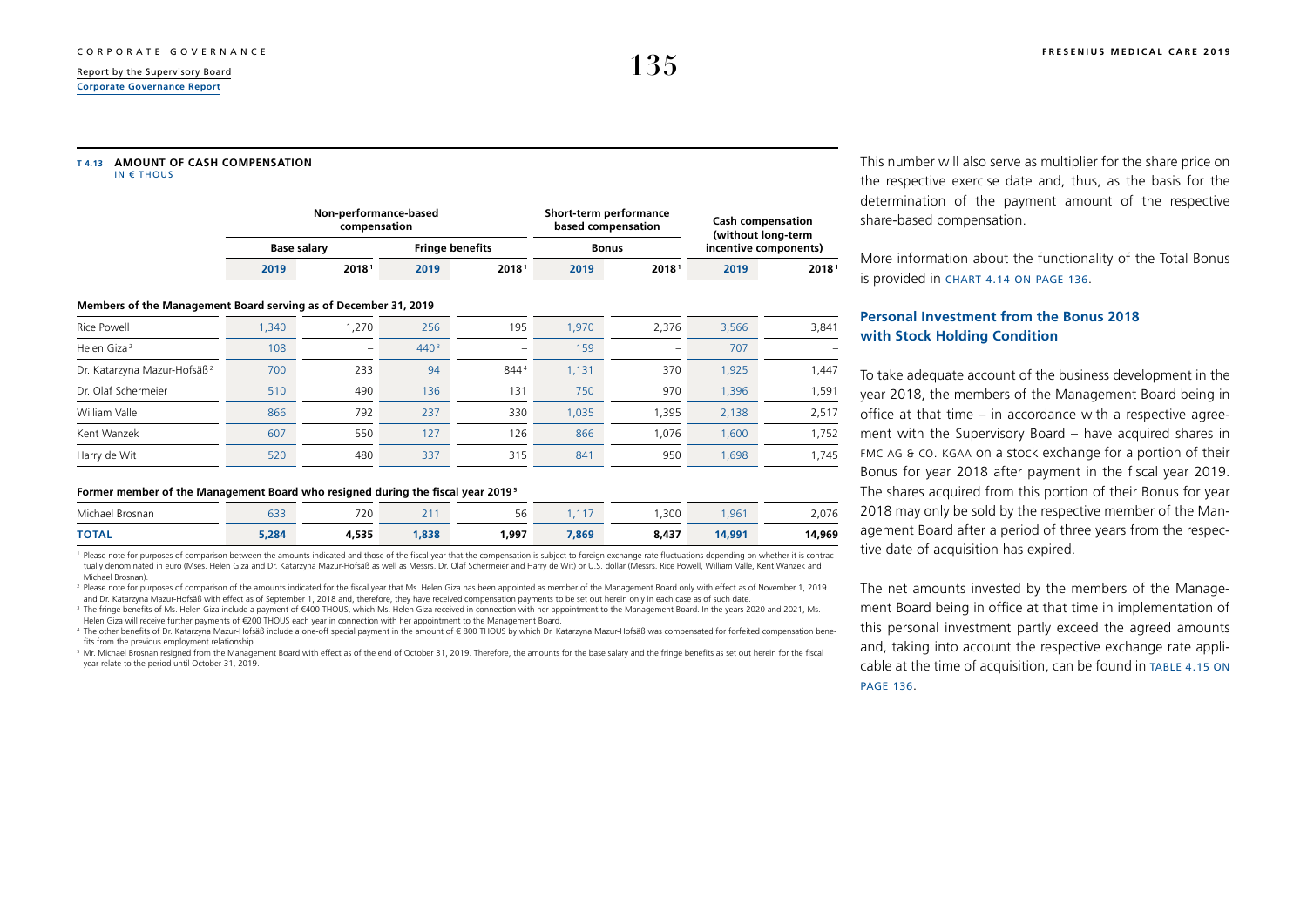## <span id="page-19-0"></span> $\frac{R_{\text{eport by the Supervisory Board}}{R_{\text{eport by the Supervisory Board}}}$ **[Corporate Governance Report](#page-1-0)**

### **C 4.14 FUNCTIONALITY OF THE TOTAL BONUS (BONUS AND SHARE BASED AWARD) IN PRINCIPLE**



### **T 4.15 PERSONAL INVESTMENT IN FISCAL YEAR 2019**

|                            |              | <b>Amount Currency</b> |
|----------------------------|--------------|------------------------|
| Rice Powell                | 619,571 US\$ |                        |
| Michael Brosnan            | 317,951 US\$ |                        |
| Dr. Katarzyna Mazur-Hofsäß | 80,207 €     |                        |
| Dr. Olaf Schermeier        | 244.664 €    |                        |
| William Valle              | 308,633 US\$ |                        |
| Kent Wanzek                | 344,036 US\$ |                        |
| Harry de Wit               | 166,456 €    |                        |

### **Performance Shares**

In addition to the Share Based Award, the members of the Management Board were also granted so-called "Performance Shares" on the basis of the MB LTIP 2019, as further performance-based component with a long-term incentive effect. The MB LTIP 2019 was approved in the fiscal year 2019 by the Supervisory Board of Fresenius Medical Care Management AG upon recommendation of the Human Resources Committee and follows on the LTIP 2016, under which, as of the end of 2018, no further Performance Shares may be granted, and on the LTIP 2011, under which, as of the end of 2015, no further stock options or Phantom Stock may be granted.

Performance Shares are virtual compensation instruments not backed by equity. These may provide entitlement to a cash payment depending on the achievement of the performance targets described below and the development of FMC AG & Co. KGaA's share price. The MB LTIP 2019 stipulates that the members of the Management Board could be granted Performance Shares once or twice in the year 2019. For the members of the Management Board, the Supervisory Board determined, after due consideration and taking into account the individual responsibilities and performance of the respective members of the Management Board, the so-called grant value, as the initial amount for each grant to be made to members of the Management Board. This grant value was divided by the applicable fair value of a Performance Share at the grant date, taking into account the 30-day average stock exchange price of the share of FMC AG & Co. KGaA prior to the grant, in order to determine the number of Performance Shares to be granted. This number may change over a period of three years depending on the degree to which the performance targets are achieved, both the total loss of all granted Performance Shares as well as a doubling (at most) of that number being possible. The number of Performance Shares after the three-year performance period, resulting from the respective target achievement, is considered as vested four years after the date the respective allocation was made. The above-mentioned number of Performance Shares is then multiplied by the average price of the Company's shares during the thirty-day period prior to the expiration of the four years' vesting period. The resulting amount is paid out in cash to the members of the Management Board for their respective Performance Shares.

The degree of the total target achievement during the threeyear performance period is determined based on the three following performance targets which are derived from the long-term corporate strategy: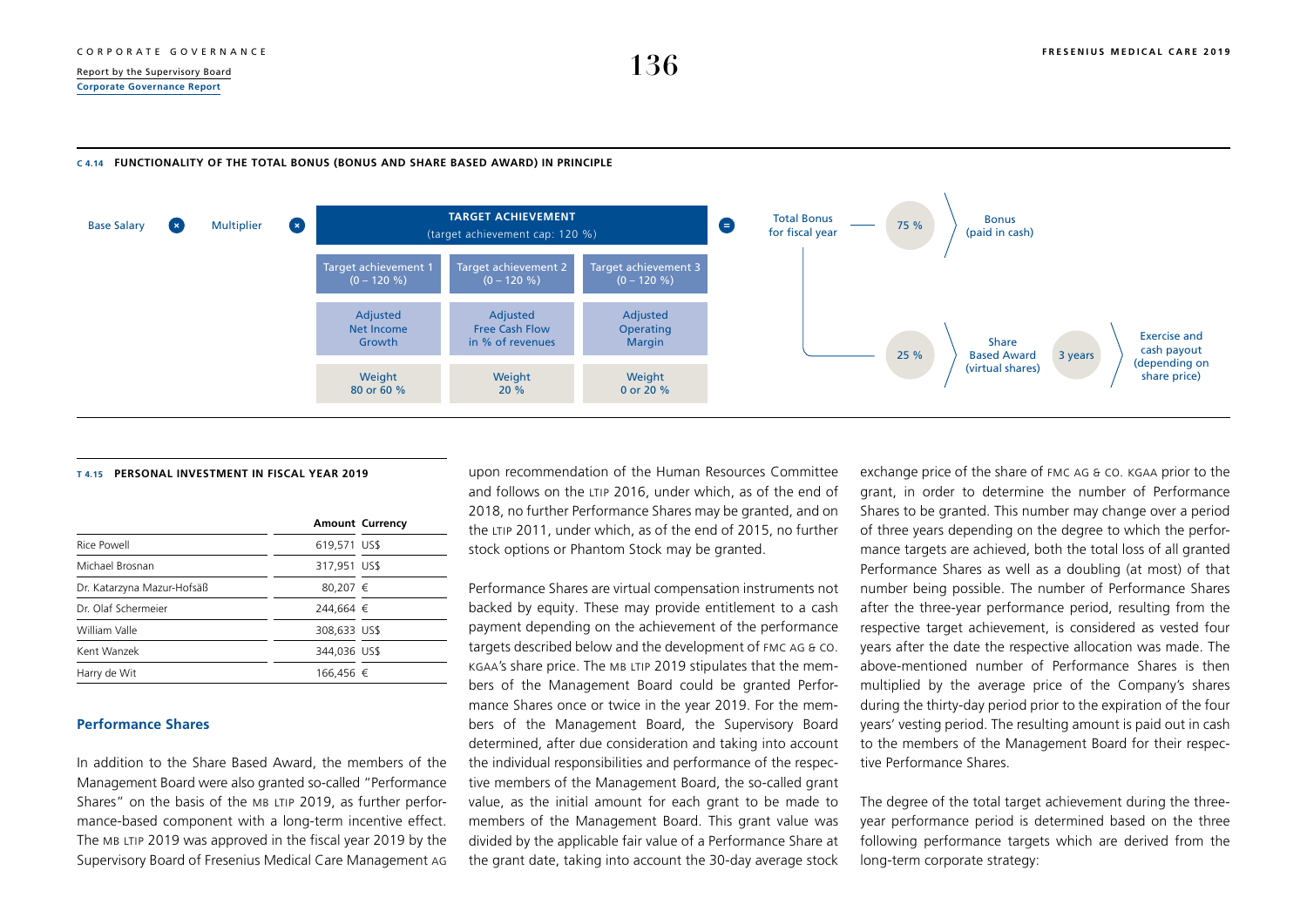$\rightarrow$  revenue growth at constant currency ("Revenue Growth").

 $\rightarrow$  growth of the net income attributable to the shareholders of FMC AG & Co. KGaA at constant currency ("Net Income Growth"),

› return on invested capital (ROIC).

**T 4.16 TARGET CORRIDORS AND TARGETS**

In order to ensure comparability of the figures of the growth-related performance targets, they are adjusted for the effects of the implementation of IFRS 16.

The target corridors and targets are as set out in TABLE 4.16.

Under the MB LTIP 2019 the ROIC target for the year 2019 is set at 7.9 %. For each Revenue Growth, any Net Income Growth and any ROIC level within the range of the values presented above, the degree of target achievement is linearly interpolated. If the target achievement in relation to the ROIC target in the third year of the performance period is higher than or equal to the target achievement in each of the two

previous years, the ROIC target achievement for the third year applies to all years of the performance period.

Each of these three performance targets accounts for onethird in the calculation of the yearly target achievement, which is calculated for each year of the three-year performance period. The overall target achievement at the end of the three-year performance period is determined by the arithmetic value of these three average yearly target achievements. The achievement degree of each of the performance targets as well as the overall target achievement can lie in a corridor between 0 % and 200 % and in this respect has a maximum limit (target achievement cap).

The number of Performance Shares granted to the members of the Management Board is multiplied by the overall target achievement in percent in order to determine the final number of Performance Shares that forms the basis of the cash payments under the MB LTIP 2019 as described above.

**Growth/ROIC Target achievement Weight** Performance target 1: Revenue Growth  $< 0 \frac{9}{6}$  0 % 7 % 100 % 1/3  $> 16 \%$  200 % Performance target 2: Net Income Growth  $< 0 \frac{9}{6}$  0 % 7 % 100 % 1/3  $> 14 \%$  200 % Performance target 3: ROIC 0.2 percentage points below target ROIC 0 % target ROIC 100 % 1/3 0.2 percentage points above target ROIC 200 %

More information about the functionality of the MB LTIP 2019 is provided in [chart 4.17 on page 138](#page-21-0).

In the course of the fiscal year, a total of 114,999 Performance Shares (2018: 73,315 under the LTIP 2016) with a total value of €7,158 THOUS (2018: €5,783 THOUS under the LTIP 2016) were granted to the members of the Management Board under the MB LTIP 2019. The fair value of the Performance Shares issued in July of the fiscal year amounted on the grant date to €62.10 (2018: €80.55 under the LTIP 2016) for grants in euro (applies to Dr. Katarzyna Mazur-Hofsäß and Messrs. Dr. Olaf Schermeier and Harry de Wit) and to \$69.71 (2018: \$94.11 under the LTIP 2016) for grants in U.S. dollars (applies to Messrs. Rice Powell, Michael Brosnan (member of the Management Board until October 31, 2019), William Valle and Kent Wanzek). Ms. Helen Giza (member of the Management Board since November 1, 2019) was granted Performance Shares in December of the fiscal year whose fair value on the grant date was €60.58 (2018: €69.05 for the grant of Performance Shares to Dr. Katarzyna Mazur-Hofsäß under the LTIP 2016). At the end of the fiscal year, the members of the Management Board being in office on December 31 of the fiscal year held a total of 314,313 Performance Shares under the MB LTIP 2019 and the LTIP 2016 (2018: 204,693 under the LTIP 2016).

For the fiscal year, the value of the share-based compensation with cash settlement granted to the members of the Management Board is shown, in each case compared to the previous year, individualized in [table 4.18 on page 139](#page-22-0).

The Supervisory Board has agreed on a limitation option for the components with a long-term incentive effect in the event of extraordinary developments.

The components with long-term incentive effect entitle to a cash payment or can be exercised only after the expiration of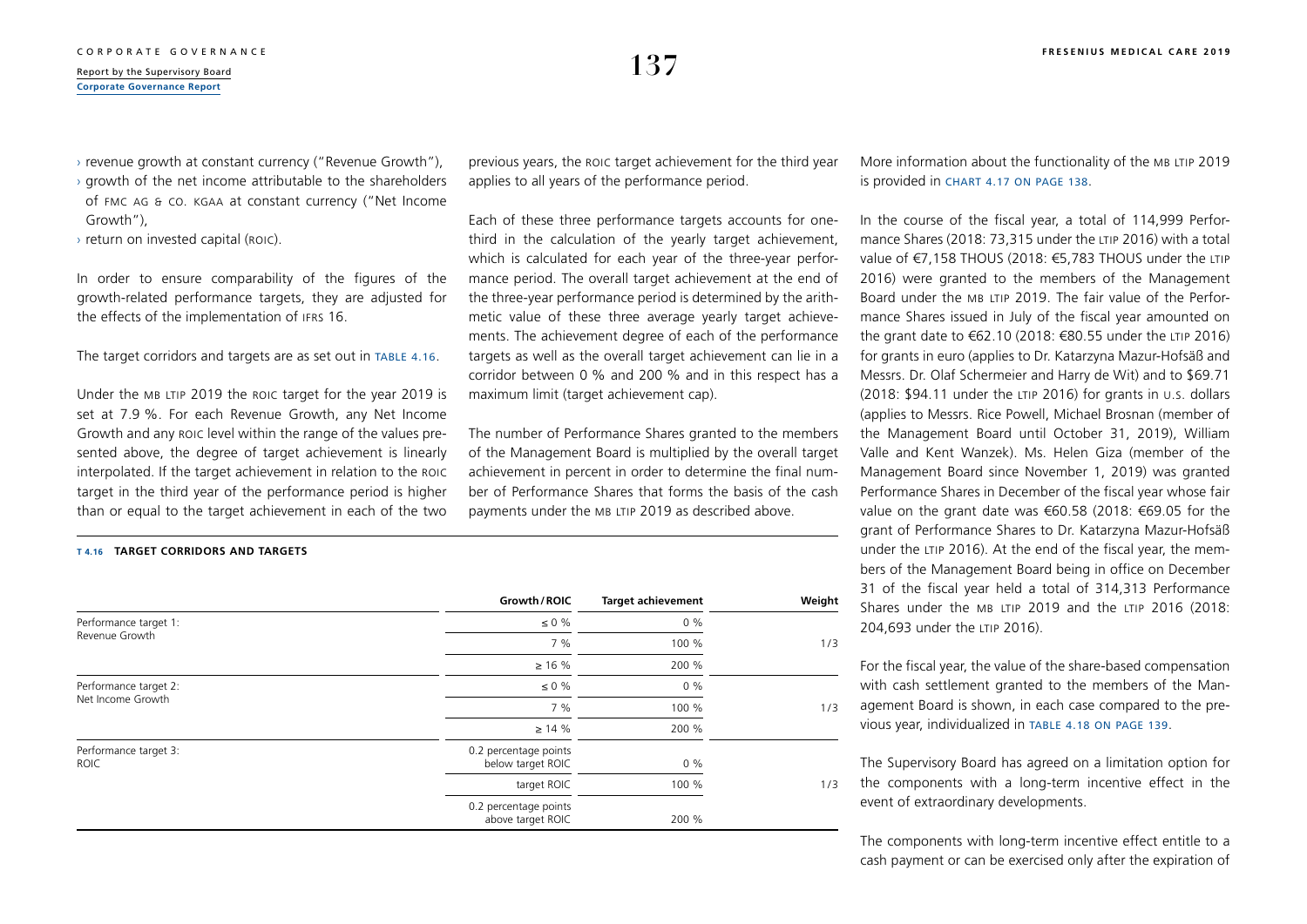### <span id="page-21-0"></span>**C 4.17 FUNCTIONALITY OF THE MB LTIP 2019 IN PRINCIPLE**



the predefined waiting and / or vesting periods. Their value is distributed over the waiting periods and is proportionally accounted for as an expense in the respective fiscal year.

The expenses pertaining to components with long-term incentive effects for the fiscal year and for the previous year are set out in [table 4.19 on page 139](#page-22-0).

### **Focus on sustainable corporate development**

The compensation of the Management Board is designed to promote sustainable corporate development. This is ensured, among other things, by the fact that the portion of the longterm compensation always exceeds the portion of short-term compensation. To the extent the portion of the performance-based components with long-term incentive effects (i.e. Performance Shares and Share Based Award) does not reach 50 % of the sum of all variable compensation components for the respective fiscal year, it has been contractually provided that the one-year variable compensation is reduced accordingly and the Share Based Award is increased correspondingly.

In addition, already earned and paid compensation components, in particular in case of relevant violations of internal guidelines or undutiful conduct, can be reclaimed (claw back) on the basis of the MB LTIP 2019 and the LTIP 2016 plan conditions and in accordance with the employment contracts concluded with individual members of the Management Board as from January 1, 2018.

### **Performance Shares under the LTIP 2016**

Until the end of year 2018 grants of Performance Shares under the LTIP 2016 constituted a component of the compensation of the members of the Management Board. As of the end of year 2018 grants under the LTIP 2016 are no longer possible. However, individual members of the Management Board may exercise Performance Shares which have already been granted and receive (for the first time in year 2020) thereof a cash-settled share-based payment from Performance Shares under the LTIP 2016, taking into consideration blackout periods, the achievement of defined performance targets as well as, subject to deviating stipulations in the individual case, the continuation of the service and/or employment relationship. The members of the Management Board being in office on December 31 of the fiscal year held, by the end of the fiscal year, a total of 211,878 Performance Shares (2018: 204,693) under the LTIP 2016.

### **Stock options and Phantom Stock under the LTIP 2011**

Until the end of the fiscal year 2015 grants under the LTIP 2011, which consisted of the Phantom Stock Plan 2011 and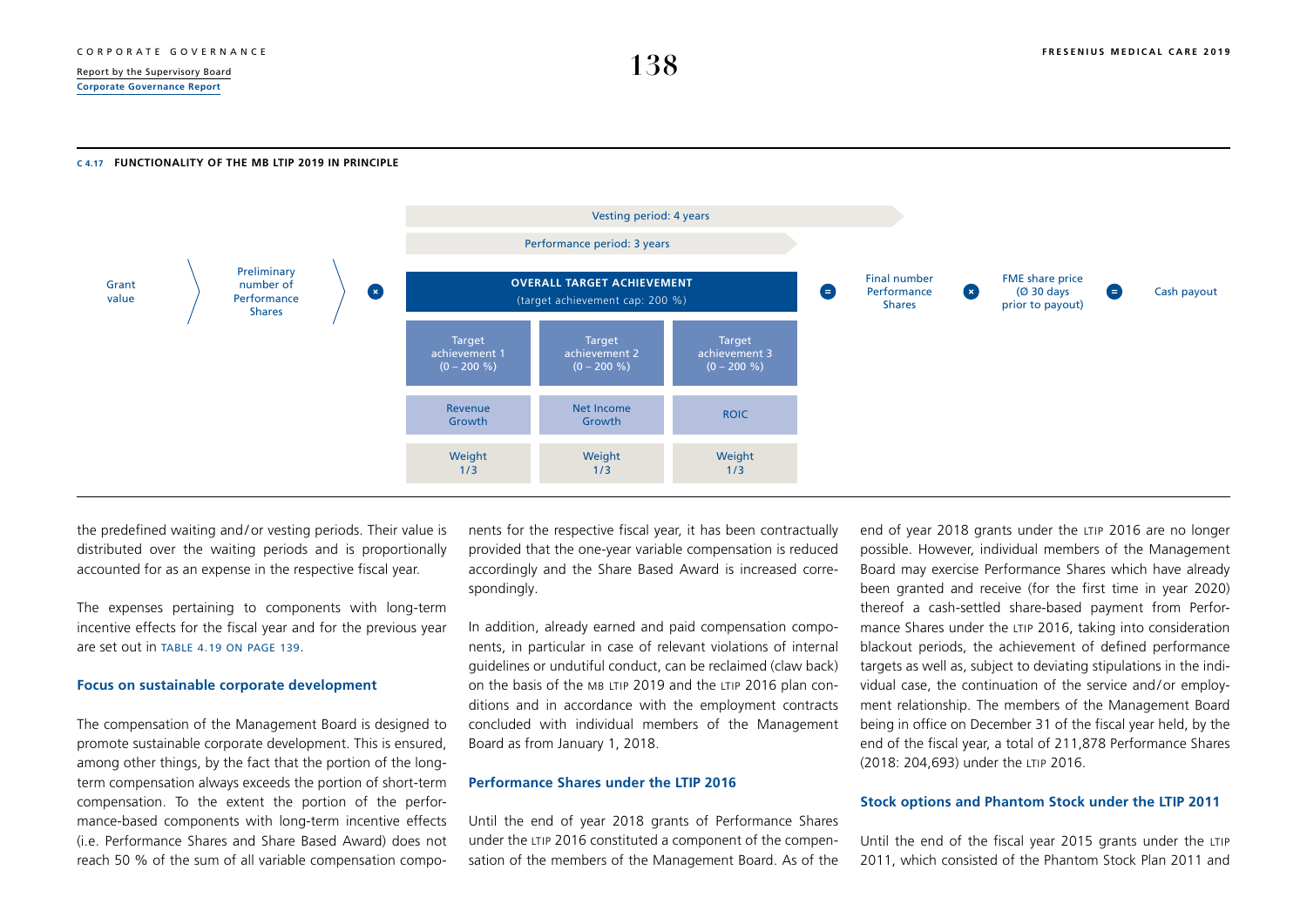<span id="page-22-0"></span>**[Corporate Governance Report](#page-1-0)**

| T4.18 LONG-TERM INCENTIVE COMPONENTS |
|--------------------------------------|
| IN $\epsilon$ THOUS                  |

#### **T 4.19 EXPENSES FOR LONG-TERM INCENTIVE COMPONENTS** IN  $\epsilon$  THOUS

|      | Share-based compensation with<br>cash settlement <sup>1</sup> |  |  |  |  |  |
|------|---------------------------------------------------------------|--|--|--|--|--|
| 2019 | 2018 <sup>2</sup>                                             |  |  |  |  |  |

|      | <b>Stock Options</b> |      | Share-based compensation<br>with cash settlement <sup>1</sup> |      | Share-based compensation |
|------|----------------------|------|---------------------------------------------------------------|------|--------------------------|
| 2019 | 2018                 | 2019 | 2018                                                          | 2019 | 2018                     |

### **Members of the Management Board serving as of December 31, 2019**

| Rice Powell                             | 2,232 | 2,391 |
|-----------------------------------------|-------|-------|
| Helen Giza <sup>3</sup>                 | 865   |       |
| Dr. Katarzyna Mazur-Hofsäß <sup>3</sup> | 1,180 | 858   |
| Dr. Olaf Schermeier                     | 1,053 | 1,081 |
| William Valle                           | 1.133 | 1,402 |
| Kent Wanzek                             | 1.076 | 1,084 |
| Harry de Wit                            | 1.083 | 1.074 |

### **Former member of the Management Board who resigned during the fiscal year 20194**

| Michael Brosnan | 1.160 | 1.307 |
|-----------------|-------|-------|
| <b>TOTAL</b>    | 9,782 | 9.197 |

1 This includes Performance Shares pursuant to the MB LTIP 2019 (for fiscal year 2019) and to the LTIP 2016 (for fiscal year 2018) as well as Share Based Awards granted to the members of the Management Board during the respective fiscal year. The share-based compensation amounts are based on the fair value on the grant date.

<sup>2</sup> Please note for purposes of comparison between the amounts indicated and those of the fiscal year that the compensation is subject to foreign exchange rate fluctuations depending on whether it is contractually denominated in euro (Mses. Helen Giza and Dr. Katarzyna Mazur-Hofsäß as well as Messrs. Dr. Olaf Schermeier and Harry de Wit) or U.S. dollar (Messrs. Rice Powell, William Valle, Kent Wanzek and Michael Brosnan).

3 Please note for purposes of comparison of the amounts indicated for the fiscal year that Ms. Helen Giza has been appointed as member of the Management Board only with effect as of November 1, 2019 and Dr. Katarzyna Mazur-Hofsäß with effect as of September 1, 2018 and, therefore, they have received compensation payments to be set out herein only in each case as of such date.

4 Mr. Michael Brosnan resigned from the Management Board with effect as of the end of October 31, 2019.

### **Members of the Management Board serving as of December 31, 2019**

| Rice Powell                             | 327                      | 659                      | 2,588 | 391                      | 2,915 | 1,050 |
|-----------------------------------------|--------------------------|--------------------------|-------|--------------------------|-------|-------|
| Helen Giza <sup>2</sup>                 | $\overline{\phantom{a}}$ | $\overline{\phantom{a}}$ | 10    | $\overline{\phantom{a}}$ | 10    |       |
| Dr. Katarzyna Mazur-Hofsäß <sup>2</sup> | $\overline{\phantom{0}}$ | $\overline{\phantom{a}}$ | 224   | 9                        | 224   | 9     |
| Dr. Olaf Schermeier                     | 109                      | 236                      | 1,226 | 229                      | 1,335 | 465   |
| William Valle <sup>3</sup>              | $\overline{\phantom{a}}$ | $\overline{\phantom{a}}$ | 731   | 114                      | 731   | 114   |
| Kent Wanzek                             | 153                      | 295                      | 1,272 | 128                      | 1,425 | 423   |
| Harry de Wit                            | -                        | $\overline{\phantom{a}}$ | 1,001 | 222                      | 1,001 | 222   |

### **Former member of the Management Board who resigned during the fiscal year 20194**

| $\cdot$ .<br>Michael<br>Brosnan | O           | 330   | $- - - -$<br>ے ت ر ت | 245<br>and the contract of the contract of | ιU<br>- -    | <b>CRE</b><br><i>- 1</i> - |
|---------------------------------|-------------|-------|----------------------|--------------------------------------------|--------------|----------------------------|
| <b>TOTAL</b>                    | フロ<br>, , , | 1,520 | 10,604               | 1,338                                      | 14. 257<br>. | 2,858                      |

1 This includes expenses for Performance Shares under the MB LTIP 2019 (for fiscal year 2019 only) and under the LTIP 2016, expenses for Phantom Stock under the LTIP 2011 and expenses for the Share Based Award.

2 Please note for purposes of comparison of the amounts indicated for the fiscal year that Ms. Helen Giza has been appointed as member of the Management Board only with effect as of November 1, 2019 and Dr. Katarzyna Mazur-Hofsäß with effect as of September 1, 2018 and, therefore, they have received compensation payments to be set out herein only in each case as of such date.

 $^{\rm 3}$  The amounts indicated for stock options do not include the expenses from stock options which have been granted to the member of the Management Board William Valle prior to his appointment to the Management Board.

4 Mr. Michael Brosnan resigned from the Management Board with effect as of the end of October 31, 2019. The expenses for long-term incentive components result from the compensation components granted to Mr. Michael Brosnan under the LTIP 2011, the LTIP 2016, the MB LTIP 2019 and the Share Based Award which are payable or can be exercised, as the case may be, on the relevant regular vesting date in accordance with the respective plan conditions.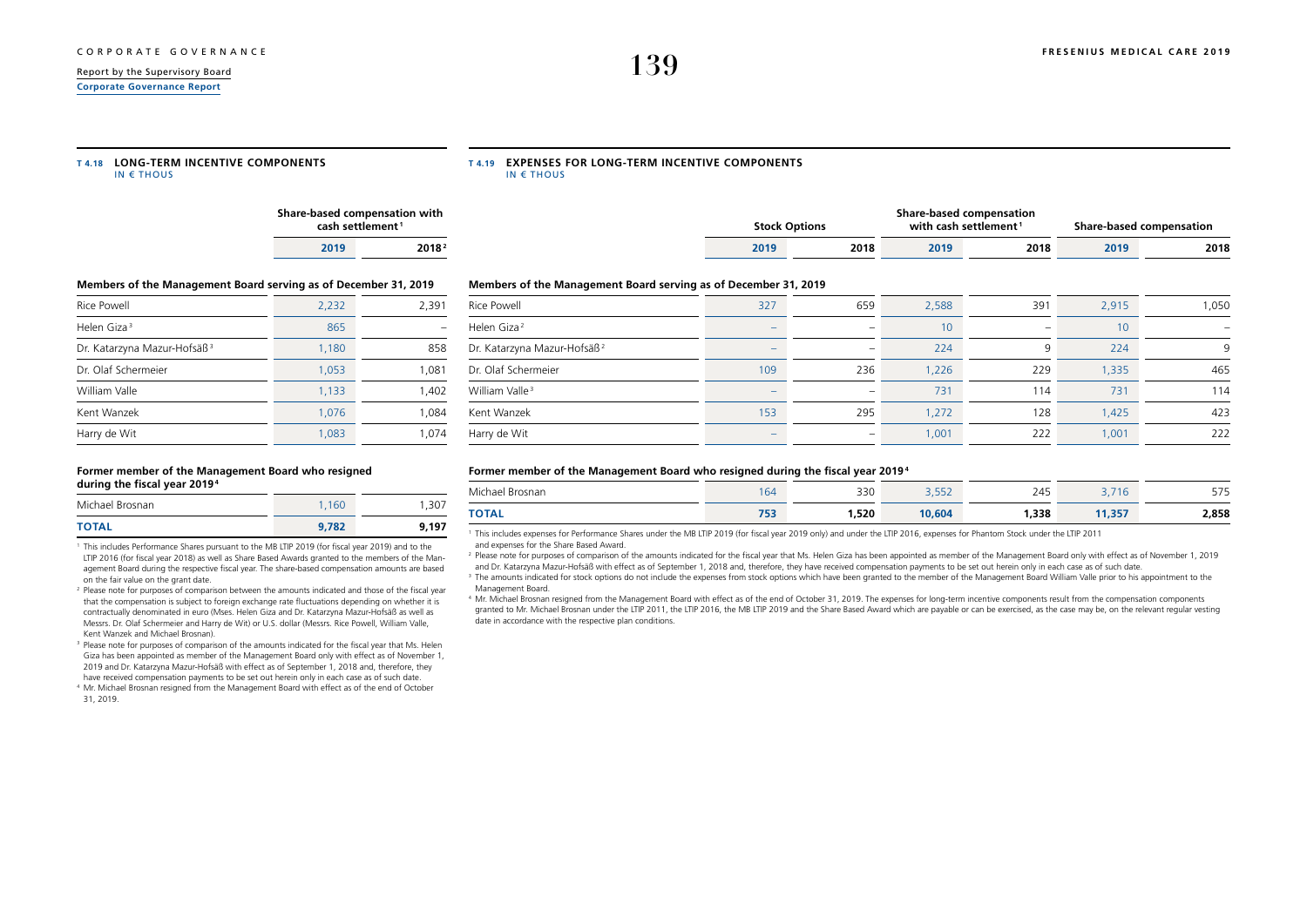the Stock Option Plan 2011, constituted an essential component of the compensation system for the members of the Management Board. As of the end of the fiscal year 2015 grants under the LTIP 2011 are no longer possible. However, individual members of the Management Board may exercise Phantom Stock or stock options which have already been granted, taking into consideration blackout periods, the achievement of defined performance targets as well as, subject to deviating stipulations in the individual case, the continuation of the service and / or employment relationship.

The members of the Management Board being in office on December 31 of the fiscal year held, by the end of the fiscal year, a total of 23,336 Phantom Stock (2018: 54,711) pursuant to the Phantom Stock Plan 2011. Moreover, at the end of the fiscal year the members of the Management Board being in office on December 31 of the fiscal year held a total of 452,989 stock options (2018: 602,389) originating from the Stock Option Plan 2011. For details regarding the conditional capital used to secure the Stock Option Plan 2011, please see the section "Conditional Capital" of the notes to the annual

### **T 4.20 DEVELOPMENT AND STATUS OF THE STOCK OPTIONS**

|                                                    |                                                            | <b>Rice Powell</b> | <b>Helen Giza</b> | Dr.<br>Katarzyna<br>Mazur-<br>Hofsäß | Dr. Olaf<br><b>Schermeier</b> | William<br>Valle | Kent<br>Wanzek | Harry<br>de Wit | Total       |
|----------------------------------------------------|------------------------------------------------------------|--------------------|-------------------|--------------------------------------|-------------------------------|------------------|----------------|-----------------|-------------|
| <b>Options</b>                                     | Number                                                     | 256,781            |                   |                                      | 96,488                        | 30,000           | 69,720         |                 | 452,989     |
| outstanding<br><b>January 1, 2019</b>              | Weighted average<br>exercise price in $\epsilon$           | 66.06              |                   |                                      | 63.88                         | 76.99            | 76.99          |                 | 68.00       |
|                                                    | Number                                                     |                    |                   |                                      |                               |                  |                |                 |             |
| <b>Options</b><br>exercised during                 | Weighted average<br>exercise price in $\epsilon$           |                    |                   |                                      |                               |                  |                |                 |             |
| the fiscal year                                    | Weighted average<br>share price in $\epsilon$              |                    |                   |                                      |                               |                  |                |                 |             |
|                                                    | Number                                                     | 256,781            |                   |                                      | 96,488                        | 30,000           | 69,720         |                 | 452,989     |
|                                                    | Weighted average<br>exercise price in $\epsilon$           | 66.06              |                   | -                                    | 63.88                         | 76.99            | 76.99          |                 | 68.00       |
| <b>Options</b><br>outstanding<br>December 31, 2019 | Weighted average<br>remaining contractual<br>life in years | 2.97               |                   |                                      | 2.99                          | 3.57             | 3.57           |                 | 3.11        |
|                                                    | Range of exercise<br>prices in $\epsilon$                  | $49.76 - 76.99$    |                   |                                      | $-49.76 - 76.99$              | 76.99            | 76.99          | -               | 49.76-76.99 |
| <b>Options</b>                                     | Number                                                     | 256,781            |                   |                                      | 96,488                        | 30,000           | 69,720         |                 | 452,989     |
| exercisable<br>December 31, 2019                   | Weighted average<br>exercise price in $\epsilon$           | 66.06              |                   |                                      | 63.88                         | 76.99            | 76.99          |                 | 68.00       |

financial statements and consolidated financial statements of the Company.

The development and status of stock options in the fiscal year of the members of the Management Board serving at December 31 of the fiscal year are shown in more detail in TABLE 4.20.

## III. Total Compensation

The amount of the total compensation of the Management Board for the fiscal year and for the previous year is shown in [table 4.21 on page 141](#page-24-0).

## IV. Commitments to members of the Management Board for the event of termination of their appointment

The following pension commitments and other benefits are also part of the compensation system for the members of the Management Board: Individual contractual pension commitments for the members of the Management Board Messrs. Rice Powell, Michael Brosnan (member of the Management Board until October 31, 2019), Dr. Olaf Schermeier, Mr. Kent Wanzek and Mr. Harry de Wit have been granted by Fresenius Medical Care Management AG. In addition, pension commitments from the participation in employee pension schemes of other Fresenius Medical Care companies exist for individual members of the Management Board.

Each of the pension commitments by Fresenius Medical Care Management AG provides for a pension and survivor benefit (Hinterbliebenenversorgung) as of the time of conclusively ending active work, at age 65 at the earliest or upon occurrence of disability or incapacity to work (Berufs- oder Erwerbsunfähigkeit) or of reduction of earning capacity (Erwerbsminderung), calculated by reference to the amount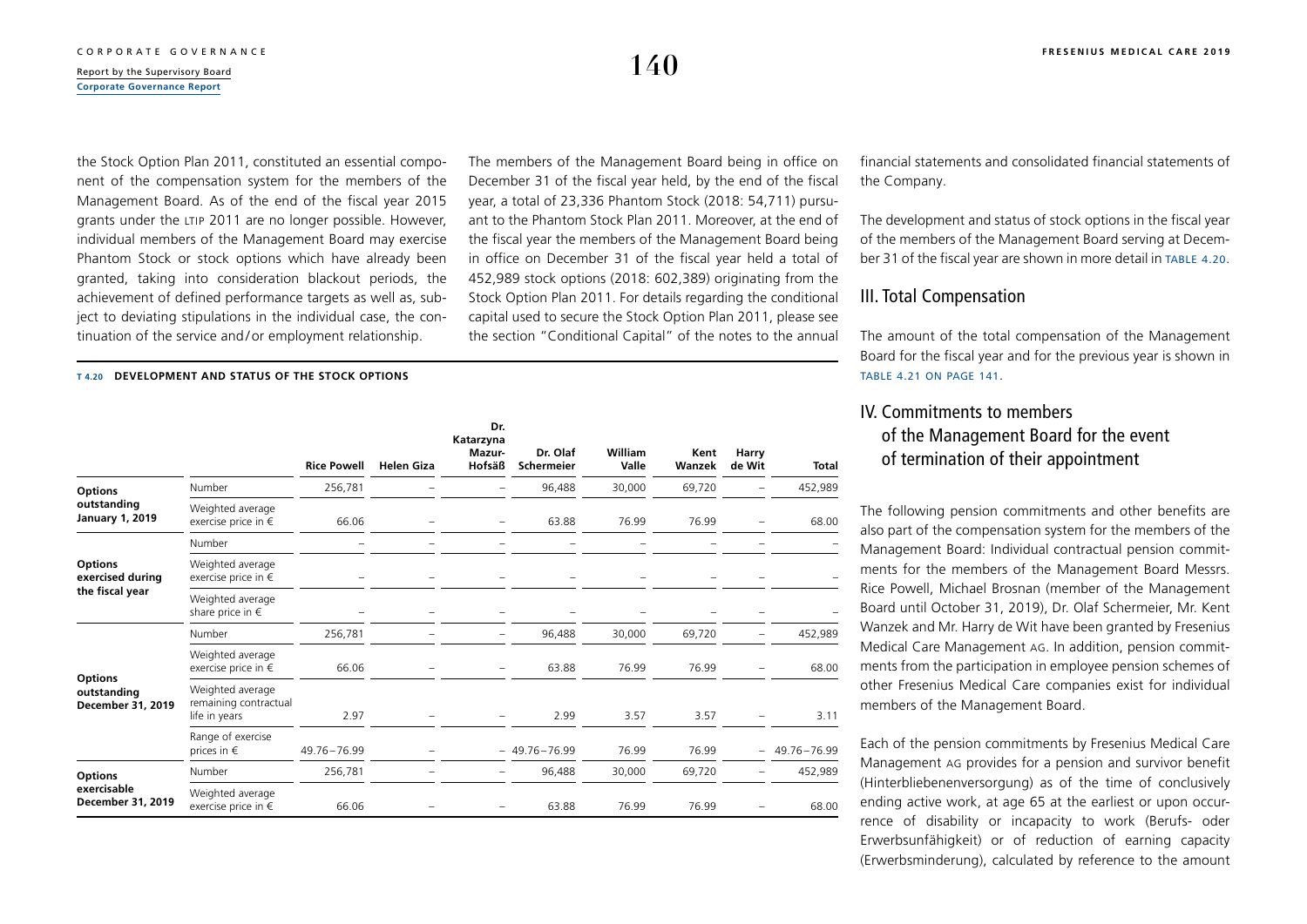## <span id="page-24-0"></span>[Report by the Supervisory Board](#page--1-0) **141 [Corporate Governance Report](#page-1-0)**

of the recipient's most recent base salary. In deviation from this, individual members of the Management Board (Messrs. Rice Powell and Kent Wanzek) have this entitlement already upon reaching the age of the 63 if they have been members of the Management Board of Fresenius Medical Care Management AG for at least ten years at the time of their final retirement from active employment (early retirement); in this case, the benefits are reduced by 0.5 % per calendar month that the member leaves active employment before reaching the age of 65.

The retirement pension will be based on 30 % of the last base salary or the 5-year average of the last base salaries and will increase for each complete year of service by 1.5 percentage points up to a maximum of 45 %. Current pensions increase according to legal requirements (Sec. 16 of the German Act to improve company pension plans, "BetrAVG"). 30 % of the gross amount of any post-retirement income from an activity of the Management Board member is offset against the pension. Any amounts to which the members of the Management Board or their surviving dependents, respectively, are entitled to from other company pension rights of the Management Board member, even from employment contracts with other companies, are also to be set off. If a Management Board member dies, the surviving spouse receives a pension amounting to 60 % of the resulting pension claim at that time. Furthermore, the deceased Management Board member's own legitimate children (leibliche eheliche Kinder) receive an orphan's pension amounting to 20 % of the resulting pension claim at that time, until the completion of their education or they reach 25 years of age, at the latest. All orphans' pensions and the surviving spouse's pension together reach a maximum of 90 % of the Management Board member's pension, however. If a Management Board member leaves the Management Board of Fresenius Medical Care Management AG before reaching the age of 65, the rights to the aforementioned benefits remain, however the

### **T 4.21 TOTAL COMPENSATION**

IN  $\epsilon$  THOUS

| <b>Cash compensation</b> |       | <b>Components</b> |       | Total compensation    |  |
|--------------------------|-------|-------------------|-------|-----------------------|--|
| (without long-term       |       | with long-term    |       | (including long-term) |  |
| incentive components)    |       | incentive effect  |       | incentive components) |  |
| 2019                     | 20181 | 2019              | 20181 | 2019                  |  |

### **Members of the Management Board serving as of December 31, 2019**

| 3,566 | 3,841                    | 2,232 | 2,391 | 5,798 | 6,232 |
|-------|--------------------------|-------|-------|-------|-------|
| 707   | $\overline{\phantom{0}}$ | 865   | -     | 1,572 |       |
| 1,925 | 1,447                    | 1,180 | 858   | 3,105 | 2,305 |
| 1,396 | 1.591                    | 1,053 | 1,081 | 2,449 | 2,672 |
| 2,138 | 2,517                    | 1,133 | 1,402 | 3,271 | 3,919 |
| 1,600 | 1,752                    | 1,076 | 1.084 | 2,676 | 2,836 |
| 1,698 | 1,745                    | 1,083 | 1.074 | 2,781 | 2,819 |
|       |                          |       |       |       |       |

### **Former member of the Management Board who resigned during the fiscal year 2019 <sup>3</sup>**

| Michael Brosnan | ,961   | 2,076  | ,160  | ,307  | 121<br><u>.</u> | 3,383  |
|-----------------|--------|--------|-------|-------|-----------------|--------|
| <b>TOTAL</b>    | 14,991 | 14,969 | 9,782 | 9,197 | 24,773          | 24,166 |

<sup>1</sup> Please note for purposes of comparison between the amounts indicated and those of the fiscal year that the compensation is subject to foreign exchange rate fluctuations depending on whether it is contractually denominated in euro (Mses. Helen Giza and Dr. Katarzyna Mazur-Hofsäß as well as Messrs. Dr. Olaf Schermeier and Harry de Wit) or U.S. dollar (Messrs. Rice Powell, William Valle, Kent Wanzek and Michael Brosnan).

2 Please note for purposes of comparison of the amounts indicated for the fiscal year that Ms. Helen Giza has been appointed as member of the Management Board only with effect as of November 1, 2019 and Dr. Katarzyna Mazur-Hofsäß with effect as of September 1, 2018 and, therefore, they have received compensation payments to be set out herein only in each case as of such date.

3 Mr. Michael Brosnan resigned from the Management Board with effect as of the end of October 31, 2019.

pension to be paid is reduced – unless the Management Board member is leaving because of the occurrence of an event insured against (occupational disability, incapacity to work, pension payments to surviving dependents in case of death or, if applicable, early retirement) – in proportion to the ratio of the actual years of service as a Management Board member to the potential years of service until reaching the age of 65.

Based on individual contractual commitments, the members of the Management Board Messrs. Rice Powell, Michael Brosnan (member of the Management Board until October 31, 2019), William Valle and Kent Wanzek additionally participated in the U.S.-based 401(k) savings plan in the fiscal year; in this regard, contributions in the amount of \$8,400 (2018: \$8,250) were earned in the fiscal year in each case and allocated in January 2020 to the members of the Management Board mentioned above. This plan generally allows employees in the U.S. to invest a limited portion of their gross salaries in retirement pension programs. The Company supports its employees at this with contributions of up to 50 % of the yearly made payments.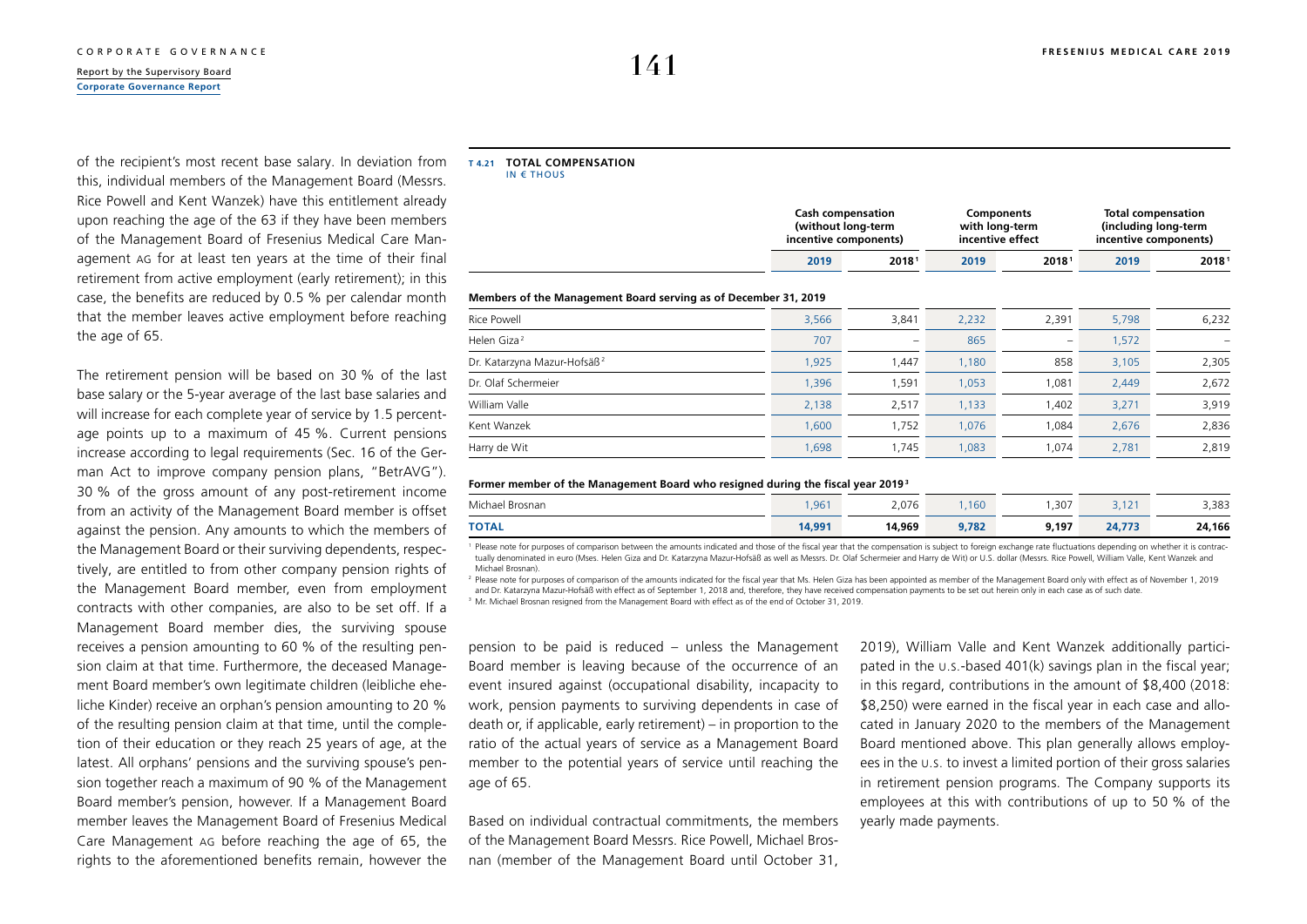Furthermore, the members of the Management Board Messrs. Rice Powell and Michael Brosnan (member of the Management Board until October 31, 2019) have acquired non-forfeitable benefits from participation in employee pension plans of Fresenius Medical Care North America, which provide payment of pensions as of the age of 65 and the payment of reduced benefits as of the age of 55. In March 2002, the rights to receive benefits from the pension plans were frozen at the level then applicable.

Based on an individual contractual commitment, the member of the Management Board Mr. Harry de Wit additionally participated in the Hong Kong-based "Mandatory Provident Fund Scheme" until December 31, 2018. In this regard, contributions in the amount of 0 HKD (2018: 18,000 HKD) were earned in the fiscal year. This scheme enables employees to contribute a limited portion of their gross salaries in programs for retirement planning.

Additions to pension provisions in the fiscal year for the members of the Management Board being in office on December 31 of the fiscal year amounted to €6,751 THOUS (2018: €5,071 THOUS). The pension commitments are shown in table 4.22.

A post-employment non-competition covenant was agreed upon with all members of the Management Board. If such covenant becomes applicable, the members of the Management Board for a period of up to two years receive compensation amounting to half of their respective annual base salary and an amount equivalent to half of 30 % of their respective base salary for each year of respective application of the non-competition covenant. The employment contracts of the members of the Management Board contain no express provisions that are triggered by a change of control.

The new or extended employment contracts concluded with individual members of the Management Board effective from or after January 1, 2018 provide for a severance payment cap. Under this cap, payments in connection with the early termination of a Management Board activity in the event of dismissal for cause (Abberufung aus wichtigem Grund) may not exceed the value of two years' compensation and may not compensate more than the remaining term of the contract. For the calculation of the relevant annual compensation, only the non-performance-based compensation components are applied. If there is good cause for the termination of the employment contract, no severance payments are made.

## V. Miscellaneous

All members of the Management Board have received individual contractual commitments for the continuation of their compensation in cases of sickness for a maximum of twelve months, although after six months of sick leave, insurance benefits may be set off against such payments. If a Management Board member dies, the surviving dependents will be paid three more monthly instalments after the month of death, not to exceed, however, the amount due between the

### **T 4.22 DEVELOPMENT AND STATUS OF PENSION COMMITMENTS** IN € THOUS

|                            | As of January 1, 2019    | Increase                 | As of December 31, 2019 |
|----------------------------|--------------------------|--------------------------|-------------------------|
| Rice Powell                | 12,940                   | 3,309                    | 16,249                  |
| Helen Giza                 | $\overline{\phantom{m}}$ | $\qquad \qquad$          | -                       |
| Dr. Katarzyna Mazur-Hofsäß | $\overline{\phantom{a}}$ | $\overline{\phantom{a}}$ | -                       |
| Dr. Olaf Schermeier        | 974                      | 549                      | 1,523                   |
| William Valle              | $\overline{\phantom{a}}$ | -                        | -                       |
| Kent Wanzek                | 3,587                    | 1,191                    | 4,778                   |
| Harry de Wit               | $\overline{\phantom{a}}$ | 1,702                    | 1,702                   |
| <b>TOTAL</b>               | 17,501                   | 6,751                    | 24,252                  |

time of death and the scheduled expiration of the respective employment contract.

Mr. Michael Brosnan was a member of the Management Board until the end of October 31, 2019. In his termination agreement, it was agreed with respect to the compensation components he is contractually entitled to for the period from November 1, 2019 to December 31, 2020 that he will receive a base salary of \$850 THOUS p.a. (pro rata for the period from November 1, 2019 to December 31, 2019). For the period from January 1, 2020 to December 31, 2020 Mr. Michael Brosnan has an entitlement to fringe benefits in the form of contributions to financial planning, insurance benefits, contributions to pension, accident, life and health insurances and housing, rent and relocation supplements as well as tax burden compensation due to varying tax rates in Germany and the U.S. (net compensation) and a car allowance in the total amount of approximately \$257 THOUS. For the period from November 1, 2019 to December 31, 2019 these fringe benefits amounted to \$17 THOUS. Additionally, Mr. Michael Brosnan will participate in the U.S.-based 401(k) savings plan until December 31, 2020. For the period from January 1, 2020 to December 31, 2020, Mr. Michael Brosnan will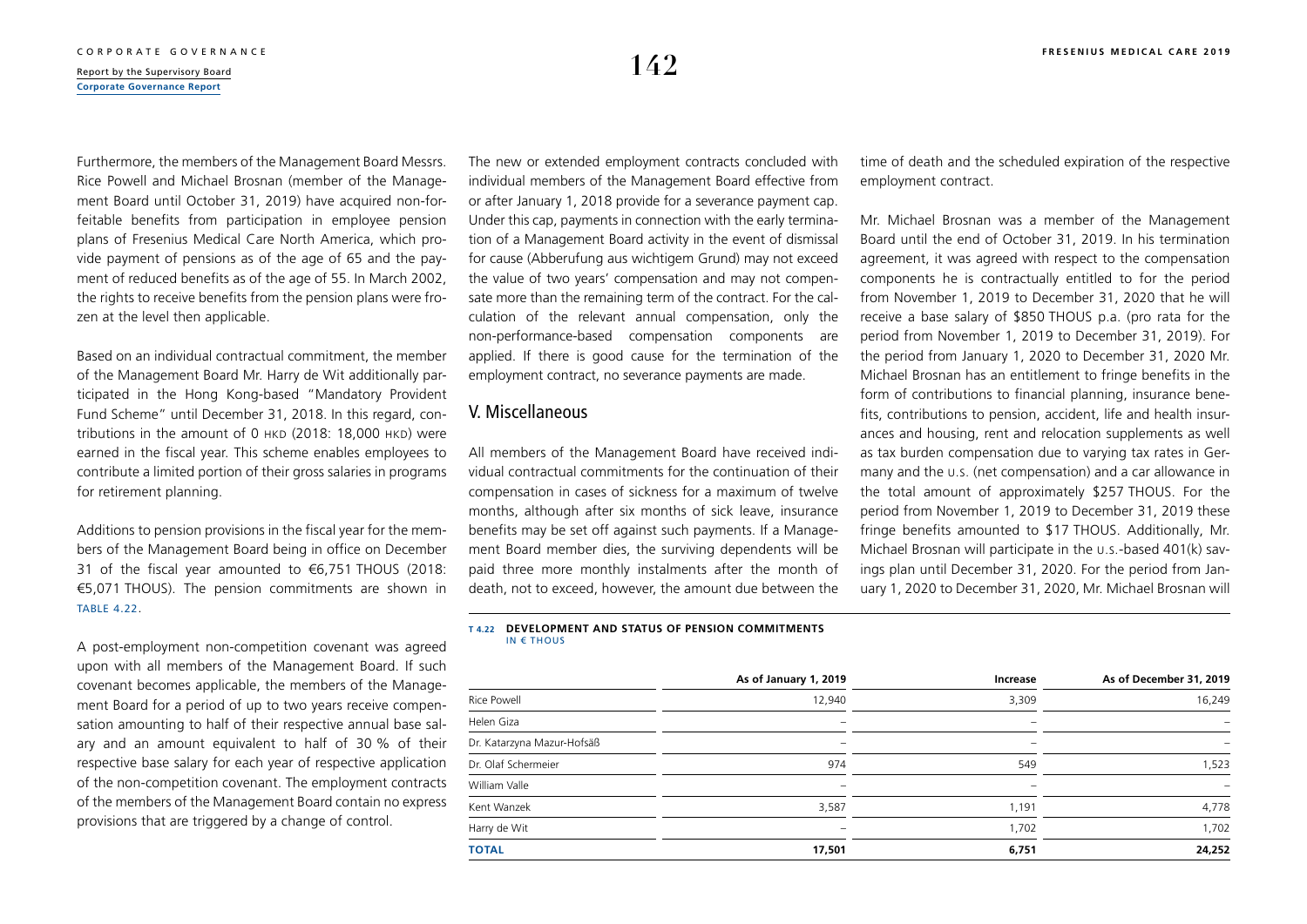**[Corporate Governance Report](#page-1-0)**

also receive an amount equivalent to 30 % of his base salary. The compensation components granted to Mr. Michael Brosnan under the LTIP 2016, the MB LTIP 2019 and in the form of Share Based Awards are payable or exercisable in accordance with the respective plan conditions. With the exception of the Share Based Award for 2019, Mr. Michael Brosnan will no longer be granted any further components with long-term incentive effects as from (and including) the year 2020. As of January 1, 2021, Mr. Michael Brosnan will receive an annual compensation for the agreed post-employment non-competition covenant in the amount of \$553 THOUS p.a. for a period of two years. It was agreed with Mr. Michael Brosnan that he is entitled to receive a company pension on the basis of the individual contractual pension commitment of Fresenius Medical Care Management AG in the annual amount of \$405 THOUS from January 1, 2021. The compensation for the agreed post-employment non-competition covenant is credited against the company pension.

Mr. Dominik Wehner was a member of the Management Board until the end of December 31, 2017. In his termination agreement, it was agreed with respect to the compensation components he is contractually entitled to for the period from January 1, 2018 to March 31, 2022 that he will annually receive a base salary of €425 THOUS and an amount of 30 % of his base salary. In addition, Mr. Dominik Wehner is entitled to fringe benefits such as the private use of his company car, contributions to financial planning, insurance benefits and contributions to pension and health insurance in a total amount of approximately €30 THOUS p.a. The compensation components granted to Mr. Dominik Wehner under the LTIP 2011, the LTIP 2016 and in form of Share Based Awards are payable or can be exercised, as the case may be, upon the relevant regular vesting date in accordance with the respective plan conditions. Except for the Share Based Award for 2017, Mr. Dominik Wehner is no longer eligible to be granted any components with long-term incentive effects since the year

2018 (including). As of the completion of the age of 65, Mr. Dominik Wehner will receive a Company-funded retirement pension in accordance with the individual contractual pension commitment by Fresenius Medical Care Management AG, as described before.

Mr. Ronald Kuerbitz, who was a member of the Management Board until February 17, 2017, received an annual non-compete compensation from February 17, 2017 for a period of two years; this compensation amounted in the fiscal year to €90 THOUS (2018: €515 THOUS). It was also agreed with him that, after the end of his employment contract, he would act as an advisor to National Medical Care, Inc. from August 14, 2017 until the end of August 13, 2019. The consideration to be granted for such services (including reimbursement of expenses) amounts to €167 THOUS (2018: €212 THOUS) for the fiscal year. As of the completion of the age of 65, Mr. Ronald Kuerbitz will receive a Company-funded retirement pension of €130 THOUS per year.

Mr. Roberto Fusté, who was a member of the Management Board until March 31, 2016, received pension payments in the amount of approximately €274 THOUS (2018: €261 THOUS) in the fiscal year. On the occasion of the termination of his employment contract with effect as of December 31, 2016 as a member of the Management Board, it was agreed with Mr. Roberto Fusté that he would be subject to a post-employment non-compete obligation lasting until the end of December 31, 2018 and that he would act as an advisor to the Chairman of the Management Board. For this, he did neither receive a non-compete compensation (2018: €377 THOUS) nor an advisory fee (2018: €377 THOUS) in the fiscal year.

Prof. Emanuele Gatti, who was a member of the Management Board until March 31, 2014, received pension payments in the amount of €355 THOUS in the fiscal year (2018: €338 THOUS).

A consulting agreement was entered into with Dr. Rainer Runte, who was a member of the Management Board until March 31, 2014, effective March 1, 2017, the term of which in the meantime was extended until December 31, 2018. Under this consulting agreement, Dr. Rainer Runte provided consulting services on certain fields. The consideration (including the reimbursement of expenses) to be granted by Fresenius Medical Care Management AG for such services amounts to €0 THOUS for the fiscal year (2018: €226 THOUS).

Instead of a pension provision, a consulting agreement was entered into with Dr. Ben Lipps, the Chairman of the Management Board until December 31, 2012, for the period January 1, 2013 to December 31, 2021. Under this consulting agreement, Dr. Ben Lipps will provide consulting services on certain fields and within a specified time frame and will be subject to a non-compete covenant. The consideration to be granted by Fresenius Medical Care Management AG for such services (including reimbursement of expenses) amounts for the fiscal year to €568 THOUS (2018: €522 THOUS). In 2019, an amendment to the agreement was made which provides for a one-off payment of  $\epsilon$ 1,129 THOUS for the remaining term of the agreement. This payment was also made in the fiscal year. All payments for services to be performed by him under the consulting agreement have thus been made.

In the fiscal year, no loans or advance payments for future compensation components were made to the members of the Management Board of Fresenius Medical Care Management AG.

The payments to U.S. members of the Management Board Messrs. Rice Powell, Michael Brosnan (member of the Management Board until October 31, 2019) and Kent Wanzek were paid in part in the U.S. (in U.S. dollar) and in part in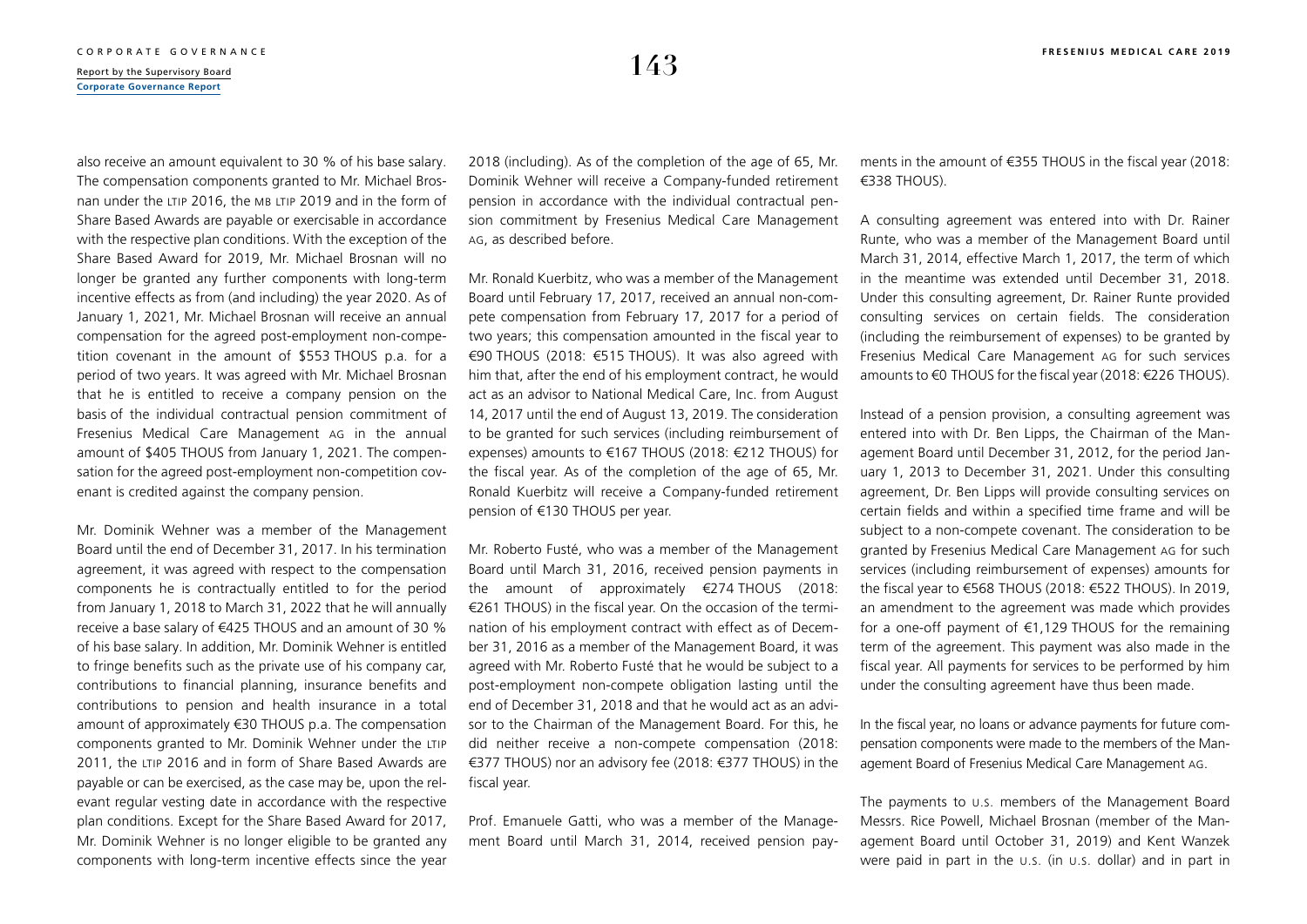Germany (in euro). For the part paid in Germany, the Company has agreed that due to varying tax rates in both countries, the increased tax burden to such members of the Management Board arising from German tax rates in comparison to U.S. tax rates will be balanced (net compensation). Pursuant to a modified net compensation agreement, these members of the Management Board will be treated as if they were taxed in their home country, the United States, only. Therefore, the gross amounts may be retroactively changed. Since the actual tax burden can only be calculated in connection with the preparation of the Management Board members' tax returns, subsequent adjustments may have to be made, which will then be retroactively covered in future compensation reports.

To the extent permitted by law, Fresenius Medical Care Management AG undertook to indemnify the members of the Management Board from claims against them arising out of their work for the Company and its affiliates, to the extent such claims exceed their liability under German law. To secure such obligations, a Directors & Officers liability insurance exists with a deductible that corresponds to the specifications according to the German Stock Corporation Act.

Former members of the Management Board did not receive any compensation in the fiscal year other than mentioned herein. As of December 31 of the fiscal year, pension obligations towards this group of persons exist in an amount of €37,373 THOUS (2018: €25,163 THOUS).

## VI. Revision of the compensation system for the Management Board

The Supervisory Board attaches great importance to good corporate governance – also in the area of the compensation of the Management Board. This includes ensuring an effective system of incentives that is in line with the market. Therefore, the Supervisory Board also in 2019 intensively dealt with the system for the compensation of the General Partner's Management Board and continuously and closely monitored the further development of the standards of good corporate governance and identified suitable measures to adjust the existing compensation regulations. On the basis of intensive discussions also with external stakeholders and the now established statutory changes resulting from the implementation of the Second Shareholders' Rights Directive in the German Stock Corporation Act and the publication of a new version of the German Corporate Governance Code, the compensation system for the members of the Management Board of the General Partner shall now be comprehensively revised.

The Supervisory Board is convinced that the changes to the system for compensation will significantly contribute to creating further incentives to bring the long-term strategic business orientation, with due consideration of the amended regulatory framework, even more in line with the further evolved interests of the Company's shareholders. This includes in particular the introduction of non-financial sustainable performance parameters for compensation, with which the Company's commitment to its social and environmental responsibility is also reflected in the Management Board compensation. In addition, it is intended to adjust the basic systematics of the system for compensation, to reduce its complexity, and to orient it even more strongly on the long term. The compensation component that has so far been paid out as part of the one-year variable compensation, but irrespective of the target achievement, will in future be determined as part of the base salary. Further, the one-year variable compensation shall no longer partially be converted into a long-term performance-related compensation element (Share Based Award). Instead, a larger portion of the performance-related compensation than so far shall be granted in the long term under the future long-term incentive plan. Such plan is also intended to provide for mandatory share retention rules to promote share ownership. Overall, this results in a shift in compensation to a longer-term composition with comparable total compensation. The hypothetical possibility of paying a discretionary compensation component shall be expressly excluded. Furthermore, maximum payout limits (caps) shall be introduced for all performancerelated compensation components granted in future.

The comprehensively revised compensation system for the members of the Management Board of the General Partner shall be submitted to the Annual General Meeting of the Company on May 19, 2020 for approval in accordance with the provisions of the Second Shareholders' Rights Directive as implemented in the German Stock Corporation Act.

## VII. Tables of the value of benefits granted and received

The German Corporate Governance Code in the version dated February 7, 2017 provides that the compensation report shall include information for each member of the Management Board on the benefits granted and received as well as on the pension expenses for the fiscal year. The model tables provided in the appendix to the German Corporate Governance Code shall be used to present this information. [Tables 4.23](#page-29-0) [to](#page-32-0) [4.25](#page-32-0) starting on [page 146](#page-29-0) include information on the value of benefits granted and received. They adhere to the structure and, to the greatest extent possible, the standards of the model tables of the German Corporate Governance Code.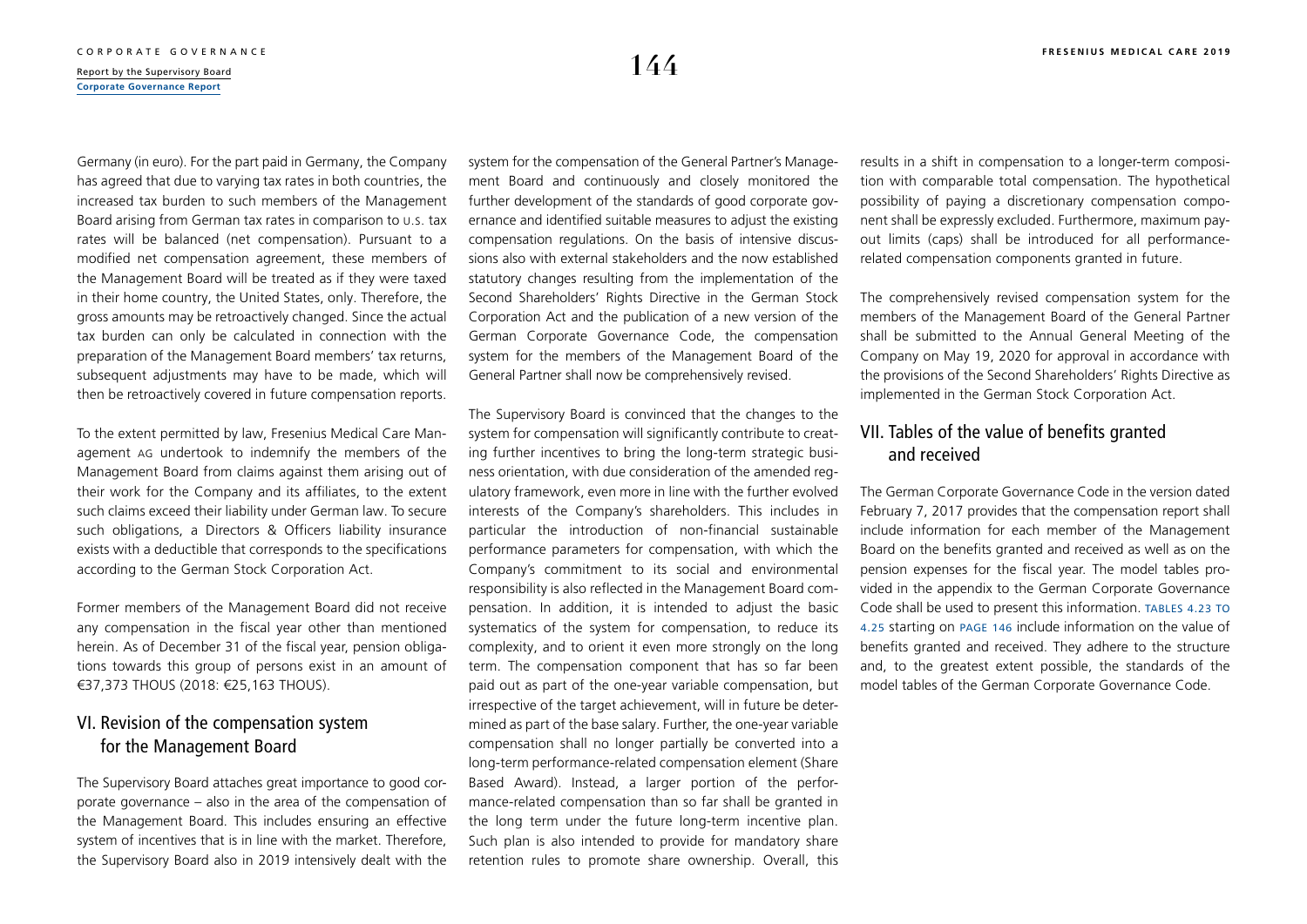## **COMPENSATION OF THE SUPERVISORY BOARD**

The compensation of the FMC AG & Co. KGaA Supervisory Board is set out in section 13 of the Articles of Association.

Each Supervisory Board member receives a base salary of \$88 THOUS (2018: \$88 THOUS) for each full fiscal year, payable in four equal instalments at the end of a calendar quarter. The Chairman of the Supervisory Board receives additional compensation of \$88 THOUS (2018: \$88 THOUS) and the Vice Chairman receives additional compensation of \$44 THOUS (2018: \$44 THOUS) per respective full fiscal year.

In addition, each member of the Supervisory Board receives as a variable performance-based compensation component (hereinafter also: "performance-based compensation") an additional remuneration which is based upon the respective average growth of earnings per share of the Company (EPS) during the period of the last three fiscal years prior to the payment date (3-year average EPS growth). The amount of the performance-based compensation is \$60 THOUS in case of achieving a 3-year average EPS growth corridor from 8.00 % to 8.99 %, \$70 THOUS in the corridor from 9.00 % to 9.99 % and \$80 THOUS in case of a 3-year average EPS growth of 10.00 % or more. If the aforementioned targets are reached, the respective variable remuneration amounts of the performance-based compensation are earned to their full extent, i.e., within these margins there is no pro rata remuneration. In any case, this component is capped at the maximum amount of \$80 THOUS per annum. Reciprocally, the members of the Supervisory Board are only entitled to the remuneration component if the 3-year average EPS growth of at least 8.00 % is reached. Provided that the relevant targets have been achieved, the remuneration is, in principle, disbursed on a yearly basis following approval of the Company's annual financial statements at the end of the calendar quarter in which the Company's annual financial statements are approved. For the fiscal year 2019, the 3-year average EPS growth for the years 2017, 2018 and 2019 was relevant.

In application of the principles above, for the fiscal year no entitlement to a payment of performance-based compensation was achieved (2018: \$641 THOUS).

As a member of a committee, a Supervisory Board member of FMC AG & Co. KGaA additionally annually receives \$44 THOUS (2018: \$44 THOUS). A member of a committee who serves as chairman or vice chairman of a committee additionally receives \$22 THOUS and \$11 THOUS a year, respectively (2018: \$22 THOUS and \$11 THOUS, respectively), payable in identical instalments at the end of a calendar quarter. For memberships in the Nomination Committee of the Supervisory Board and in the Joint Committee of the Company as well as in the capacity of their respective chairmen and vice chairmen, no separate remuneration shall be granted to the members of the Supervisory Board. In accordance with section 13e para. 3 of the Articles of Association of FMC AG & Co. KGaA, the members of the Joint Committee are, however, entitled to receive an attendance fee in the amount of \$3.5 THOUS.

Should a member of the FMC AG & Co. KGaA Supervisory Board at the same time be a member of the Supervisory Board of the General Partner Fresenius Medical Care Management AG and receive compensation for his/ her work on the Supervisory Board of Fresenius Medical Care Management AG, the compensation for the work as a FMC AG & Co. KGaA Supervisory Board member shall be reduced by half. The same applies to the additional compensation for the Chairman of the FMC AG & Co. KGaA Supervisory Board and the Vice Chairman, to the extent that they are at the same time chairman and vice chairman, respectively, of the Supervisory Board of Fresenius Medical Care Management AG. To the extent the vice chairman of the FMC AG & Co. KGaA Supervisory Board is at the same time chairman of the Supervisory Board at Fresenius Medical Care Management AG, he shall receive no additional compensation for his work as vice chairman of the FMC AG & Co. KGaA Supervisory Board.

The compensation of the members of the Supervisory Board of Fresenius Medical Care Management AG and the compensation of the members of its committees were charged to FMC AG & Co. KGaA in accordance with section 7 para. 3 of the Articles of Association of FMC AG & Co. KGaA.

The members of the Supervisory Board of FMC AG & Co. KGaA are to be reimbursed for the expenses incurred in the exercise of their office, which also include the applicable VAT.

For the benefit of the members of the Supervisory Board of FMC AG & CO. KGAA a Directors & Officers liability insurance exists with a deductible that corresponds to the specifications according to the German Stock Corporation Act.

The total compensation of the Supervisory Board of FMC AG & Co. KGaA, including the amount charged by Fresenius Medical Care Management AG to FMC AG & Co. KGaA, is stated in [table](#page-34-0) 4.26 starting on [page 151](#page-34-0).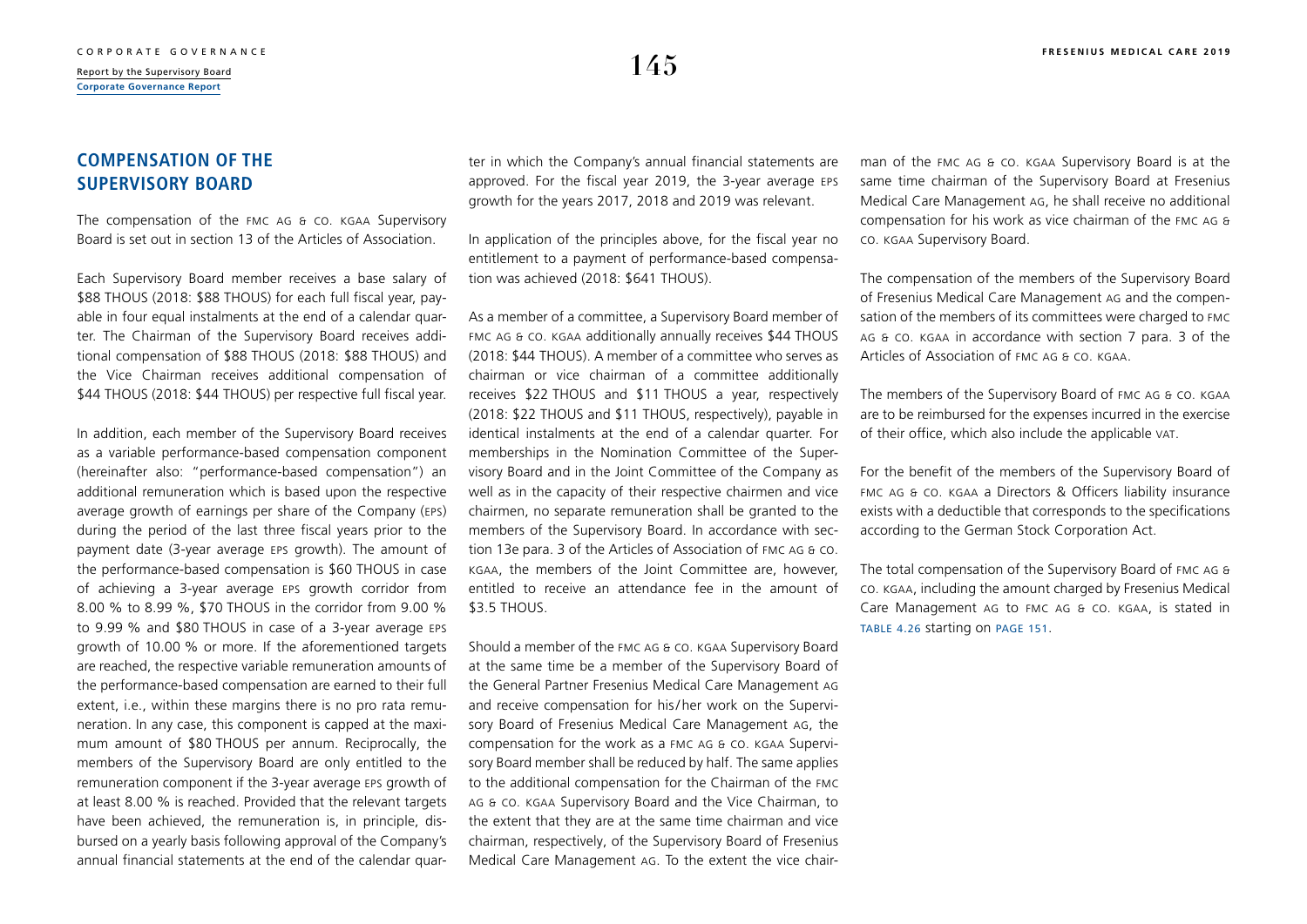<span id="page-29-0"></span>**[Corporate Governance Report](#page-1-0)**

## **T 4.23 BENEFITS GRANTED TO SERVING MEMBERS OF THE MANAGEMENT BOARD AS OF DECEMBER 31, 2019 (CONTINUATION SEE NEXT PAGE)**

IN € THOUS

|                                                                                                                             | <b>Rice Powell</b><br>Chairman of the Management Board<br>Member of the Management Board<br>since December 21, 2005 <sup>1</sup> |                 |                 | <b>Helen Giza</b><br>Chief Financial Officer<br>Member of the Management Board<br>since November 1, 2019 |                          |                          | Dr. Katarzyna Mazur-Hofsäß<br>Member of the Management Board for EMEA<br>Member of the Management Board<br>since September 1, 2018 |                          |       |                 | Dr. Olaf Schermeier<br>Member of the Management Board for<br>Global Research and Development Member<br>of the Management Board since March 1, 2013 |                   |       |                 |                 |                   |
|-----------------------------------------------------------------------------------------------------------------------------|----------------------------------------------------------------------------------------------------------------------------------|-----------------|-----------------|----------------------------------------------------------------------------------------------------------|--------------------------|--------------------------|------------------------------------------------------------------------------------------------------------------------------------|--------------------------|-------|-----------------|----------------------------------------------------------------------------------------------------------------------------------------------------|-------------------|-------|-----------------|-----------------|-------------------|
|                                                                                                                             | 2019                                                                                                                             | 2019<br>Minimum | 2019<br>Maximum | 2018 <sup>2</sup>                                                                                        | 2019                     | 2019<br>Minimum          | 2019<br>Maximum                                                                                                                    | 2018 <sup>2</sup>        | 2019  | 2019<br>Minimum | 2019<br>Maximum                                                                                                                                    | 2018 <sup>2</sup> | 2019  | 2019<br>Minimum | 2019<br>Maximum | 2018 <sup>2</sup> |
| Base salary                                                                                                                 | 1,340                                                                                                                            | 1,340           | 1,340           | 1,270                                                                                                    | 108                      | 108                      | 108                                                                                                                                | ÷                        | 700   | 700             | 700                                                                                                                                                | 233               | 510   | 510             | 510             | 490               |
| Fringe benefits                                                                                                             | 256                                                                                                                              | 256             | 256             | 195                                                                                                      | 440                      | 440                      | 440                                                                                                                                |                          | 94    | 94              | 94                                                                                                                                                 | 844               | 136   | 136             | 136             | 131               |
| <b>TOTAL NON-</b><br><b>PERFORMANCE-BASED</b><br><b>COMPENSATION</b>                                                        | 1,596                                                                                                                            | 1,596           | 1,596           | 1,465                                                                                                    | 548                      | 548                      | 548                                                                                                                                | $\equiv$                 | 794   | 794             | 794                                                                                                                                                | 1,077             | 646   | 646             | 646             | 621               |
| One-year variable<br>compensation                                                                                           | 2,211                                                                                                                            | 201             | 2,653           | 2,096                                                                                                    | 179                      | 98                       | 215                                                                                                                                | $\overline{\phantom{a}}$ | 1,155 | 105             | 1,386                                                                                                                                              | 386               | 842   | 77              | 1,010           | 809               |
| Multi-year variable<br>compensation /<br>components with long-<br>term incentive effects                                    | 2,232                                                                                                                            |                 | n.a.            | 2,390                                                                                                    | 865                      | $\overline{\phantom{a}}$ | n.a.                                                                                                                               | $\overline{\phantom{m}}$ | 1,180 |                 | n.a.                                                                                                                                               | 857               | 1,053 |                 | n.a.            | 1,080             |
| thereof Share Based<br>Award - New Incentive<br>Bonus Plan 2010<br>(3-year term/<br>3-year vesting period)                  | 657                                                                                                                              |                 | n.a.            | 977                                                                                                      | 53                       | $\overline{\phantom{0}}$ | n.a.                                                                                                                               |                          | 377   |                 | n.a.                                                                                                                                               | 123               | 250   |                 | n.a.            | 323               |
| thereof Performance<br>Shares - LTIP 2016<br>(4-year term/<br>4-year vesting period)                                        |                                                                                                                                  |                 | n.a.            | 1,413                                                                                                    |                          |                          | n.a.                                                                                                                               |                          |       |                 | n.a.                                                                                                                                               | 734               |       |                 | n.a.            | 757               |
| thereof Performance<br>Shares - MB LTIP 2019<br>(4-year term/<br>4-year vesting period)                                     | 1,575                                                                                                                            |                 | n.a.            | $\overline{\phantom{a}}$                                                                                 | 812                      | $\overline{\phantom{m}}$ | n.a.                                                                                                                               |                          | 803   |                 | n.a.                                                                                                                                               | ٠                 | 803   |                 | n.a.            |                   |
| <b>TOTAL NON-</b><br><b>PERFORMANCE-BASED</b><br><b>COMPENSATION AND</b><br><b>PERFORMANCE-BASED</b><br><b>COMPENSATION</b> | 6,039                                                                                                                            | 1,797           | n.a.            | 5,951                                                                                                    | 1,592                    | 646                      | n.a.                                                                                                                               | $\overline{\phantom{0}}$ | 3,129 | 899             | n.a.                                                                                                                                               | 2,320             | 2,541 | 723             | n.a.            | 2,510             |
| Pension expense                                                                                                             | 828                                                                                                                              | 828             | 828             | 674                                                                                                      | $\overline{\phantom{a}}$ |                          |                                                                                                                                    |                          |       |                 |                                                                                                                                                    |                   | 179   | 179             | 179             | 189               |
| <b>VALUE OF</b><br><b>BENEFITS GRANTED</b>                                                                                  | 6,867                                                                                                                            | 2,625           | n.a.            | 6,625                                                                                                    | 1,592                    | 646                      | n.a.                                                                                                                               | $\overline{\phantom{0}}$ | 3,129 | 899             | n.a.                                                                                                                                               | 2,320             | 2,720 | 902             | n.a.            | 2,699             |

1 The indicated date refers to the appointment as a member of the Management Board of the General Partner.

<sup>2</sup> Please note for purposes of comparison between the amounts indicated and those of the fiscal year that the compensation is subject to foreign exchange rate fluctuations depending on whether it is contractually denomina

(Mses. Helen Giza and Dr. Katarzyna Mazur-Hofsäß as well as Messrs. Dr. Olaf Schermeier and Harry de Wit) or U.S. dollar (Messrs. Rice Powell, William Valle, Kent Wanzek and Michael Brosnan).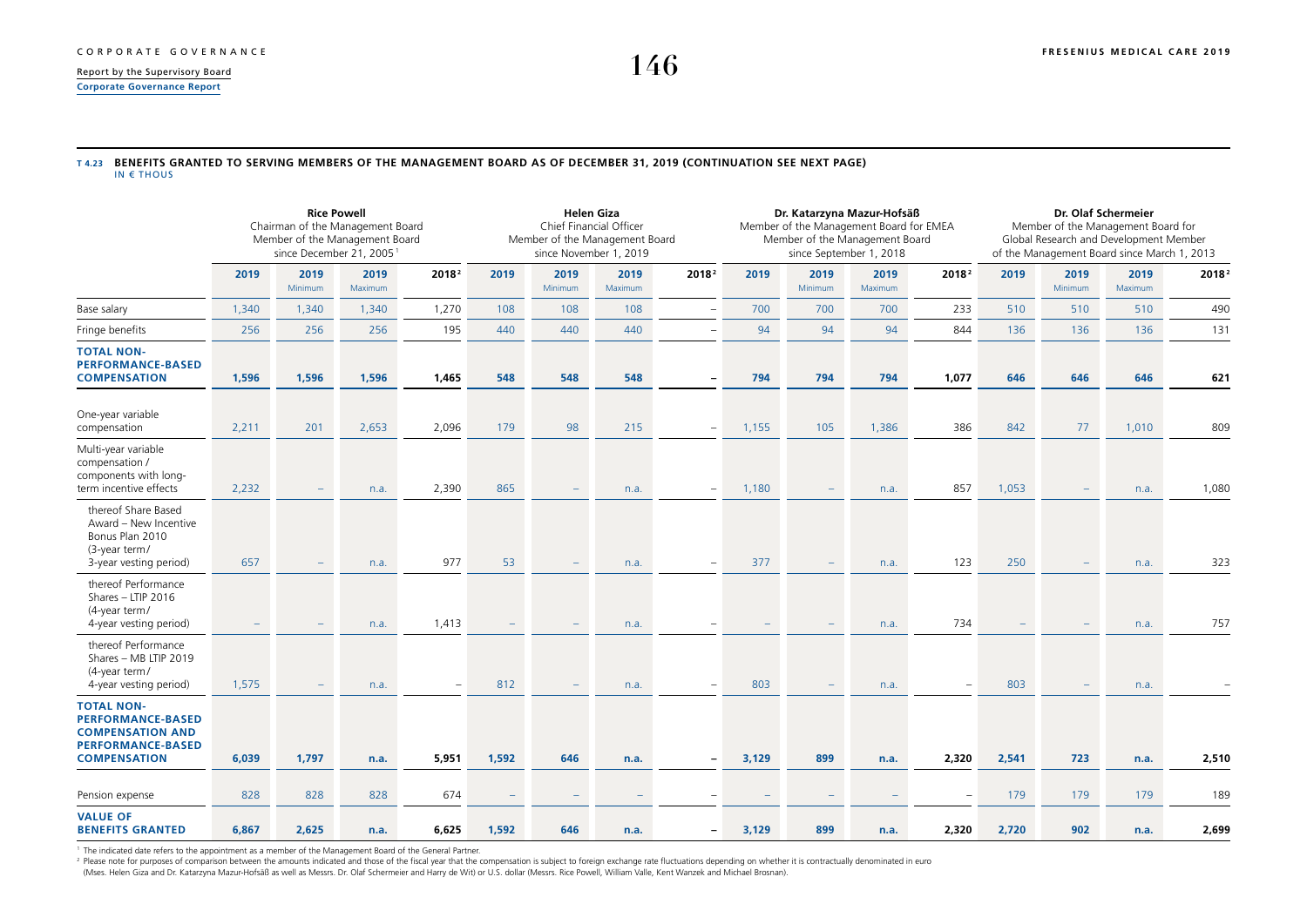**[Corporate Governance Report](#page-1-0)**

### **BENEFITS GRANTED TO SERVING MEMBERS OF THE MANAGEMENT BOARD AS OF DECEMBER 31, 2019 (CONTINUATION OF THE PREVIOUS PAGE)** IN € THOUS

|                                                                                                                             | <b>William Valle</b><br>Member of the Management Board<br>for North America<br>Member of the Management Board<br>since February 17, 2017 |                          |                 |                   |       |                 | <b>Kent Wanzek</b><br>Member of the Management Board for<br>Global Manufacturing, Quality and Supply<br>Member of the Management Board<br>since January 1, 2010 |                   | Harry de Wit<br>Member of the Management Board<br>for Asia-Pacific<br>Member of the Management Board<br>since April 1, 2016 |                          |                 |       |
|-----------------------------------------------------------------------------------------------------------------------------|------------------------------------------------------------------------------------------------------------------------------------------|--------------------------|-----------------|-------------------|-------|-----------------|-----------------------------------------------------------------------------------------------------------------------------------------------------------------|-------------------|-----------------------------------------------------------------------------------------------------------------------------|--------------------------|-----------------|-------|
|                                                                                                                             | 2019                                                                                                                                     | 2019<br>Minimum          | 2019<br>Maximum | 20181             | 2019  | 2019<br>Minimum | 2019<br>Maximum                                                                                                                                                 | 20181             | 2019                                                                                                                        | 2019<br>Minimum          | 2019<br>Maximum | 20181 |
| Base salary                                                                                                                 | 866                                                                                                                                      | 866                      | 866             | 792               | 607   | 607             | 607                                                                                                                                                             | 550               | 520                                                                                                                         | 520                      | 520             | 480   |
| Fringe benefits                                                                                                             | 237                                                                                                                                      | 237                      | 237             | 330               | 127   | 127             | 127                                                                                                                                                             | 126               | 337                                                                                                                         | 337                      | 337             | 315   |
| <b>TOTAL NON-</b><br><b>PERFORMANCE-BASED</b><br><b>COMPENSATION</b>                                                        | 1,103                                                                                                                                    | 1,103                    | 1,103           | 1,122             | 734   | 734             | 734                                                                                                                                                             | 676               | 857                                                                                                                         | 857                      | 857             | 795   |
| One-year variable<br>compensation                                                                                           | 1,430                                                                                                                                    | 130                      | 1,716           | 1,306             | 1,002 | 91              | 1,203                                                                                                                                                           | 908               | 858                                                                                                                         | 78                       | 1,030           | 792   |
| Multi-year variable<br>compensation /<br>components with long-<br>term incentive effects                                    | 1,133                                                                                                                                    | -                        | n.a.            | 1,403             | 1,077 |                 | n.a.                                                                                                                                                            | 1,084             | 1,083                                                                                                                       | ۳                        | n.a.            | 1,074 |
| thereof Share Based<br>Award - New Incentive<br>Bonus Plan 2010<br>(3-year term/<br>3-year vesting period)                  | 345                                                                                                                                      |                          | n.a.            | 696               | 289   |                 | n.a.                                                                                                                                                            | 377               | 280                                                                                                                         |                          | n.a.            | 317   |
| thereof Performance<br>Shares - LTIP 2016<br>(4-year term/<br>4-year vesting period)                                        |                                                                                                                                          | -                        | n.a.            | 707               |       | -               | n.a.                                                                                                                                                            | 707               |                                                                                                                             | $\overline{\phantom{0}}$ | n.a.            | 757   |
| thereof Performance<br>Shares - MB LTIP 2019<br>(4-year term/<br>4-year vesting period)                                     | 788                                                                                                                                      | $\overline{\phantom{a}}$ | n.a.            | $\qquad \qquad -$ | 788   |                 | n.a.                                                                                                                                                            | $\qquad \qquad -$ | 803                                                                                                                         |                          | n.a.            |       |
| <b>TOTAL NON-</b><br><b>PERFORMANCE-BASED</b><br><b>COMPENSATION AND</b><br><b>PERFORMANCE-BASED</b><br><b>COMPENSATION</b> | 3,666                                                                                                                                    | 1,233                    | n.a.            | 3,831             | 2,813 | 825             | n.a.                                                                                                                                                            | 2,668             | 2,798                                                                                                                       | 935                      | n.a.            | 2,661 |
| Pension expense                                                                                                             |                                                                                                                                          | $\overline{\phantom{a}}$ |                 | ۰                 | 379   | 379             | 379                                                                                                                                                             | 369               | 1,795                                                                                                                       | 1,795                    | 1,795           |       |
| <b>VALUE OF</b><br><b>BENEFITS GRANTED</b>                                                                                  | 3,666                                                                                                                                    | 1,233                    | n.a.            | 3,831             | 3,192 | 1,204           | n.a.                                                                                                                                                            | 3,037             | 4,593                                                                                                                       | 2,730                    | n.a.            | 2,661 |

<sup>1</sup> Please note for purposes of comparison between the amounts indicated and those of the fiscal year that the compensation is subject to foreign exchange rate fluctuations depending on whether it is contractually denomina (Mses. Helen Giza and Dr. Katarzyna Mazur-Hofsäß as well as Messrs. Dr. Olaf Schermeier and Harry de Wit) or U.S. dollar (Messrs. Rice Powell, William Valle, Kent Wanzek and Michael Brosnan).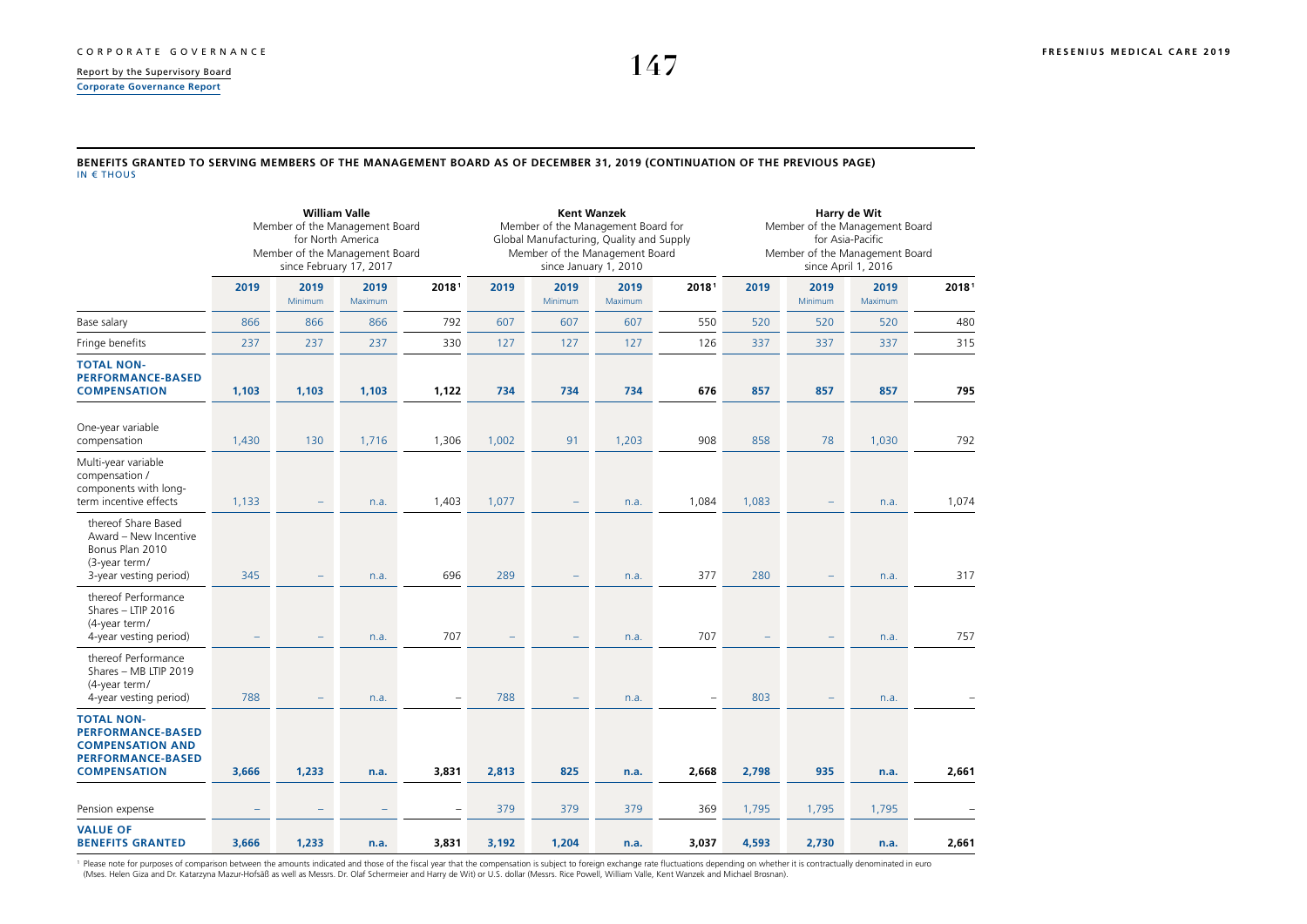**[Corporate Governance Report](#page-1-0)**

### **T 4.24 BENEFITS GRANTED TO A FORMER MEMBER OF THE MANAGEMENT BOARD WHO RETIRED IN FISCAL YEAR 2019** IN € THOUS

|                                                                                                  | <b>Michael Brosnan</b><br>Chief Financial Officer<br>Member of the Management Board<br>until October 31, 2019 |                  |                  |                   |  |  |  |  |
|--------------------------------------------------------------------------------------------------|---------------------------------------------------------------------------------------------------------------|------------------|------------------|-------------------|--|--|--|--|
|                                                                                                  | 20191                                                                                                         | 20191<br>Minimum | 20191<br>Maximum | 2018 <sup>2</sup> |  |  |  |  |
| Base salary                                                                                      | 633                                                                                                           | 633              | 633              | 720               |  |  |  |  |
| Fringe benefits                                                                                  | 211                                                                                                           | 211              | 211              | 56                |  |  |  |  |
| <b>TOTAL NON-PERFORMANCE-BASED COMPENSATION</b>                                                  | 844                                                                                                           | 844              | 844              | 776               |  |  |  |  |
| One-year variablecompensation                                                                    | 1,253                                                                                                         | 114              | 1,503            | 1,188             |  |  |  |  |
| Multi-year variable compensation/components<br>with long-term incentive effects                  | 1,160                                                                                                         |                  | n.a.             | 1,307             |  |  |  |  |
| thereof Share Based Award - New Incentive Bonus Plan 2010<br>(3-year term/3-year vesting period) | 372                                                                                                           |                  | n.a.             | 600               |  |  |  |  |
| thereof Performance Shares - LTIP 2016<br>(4-year term/4-year vesting period)                    |                                                                                                               |                  | n.a.             | 707               |  |  |  |  |
| thereof Performance Shares - MB LTIP 2019<br>(4-year term/4-year vesting period)                 | 788                                                                                                           |                  | n.a.             |                   |  |  |  |  |
| <b>TOTAL NON-PERFORMANCE-BASED COMPENSATION AND</b><br><b>PERFORMANCE-BASED COMPENSATION</b>     | 3,257                                                                                                         | 958              | n.a.             | 3,271             |  |  |  |  |
| Pension expense                                                                                  | 1,494                                                                                                         | 1,494            | 1,494            | 667               |  |  |  |  |
| <b>VALUE OF BENEFITS GRANTED</b>                                                                 | 4,751                                                                                                         | 2.452            | n.a.             | 3,938             |  |  |  |  |

1 The amounts for the base salary and the fringe benefits as set out herein for the fiscal year relate to the period until October 31, 2019.

<sup>2</sup> Please note for purposes of comparison between the amounts indicated and those of the fiscal year that the compensation is subject to foreign exchange<br>rate fluctuations depending on whether it is contractually denomina and Harry de Wit) or U.S. dollar (Messrs. Rice Powell, William Valle, Kent Wanzek and Michael Brosnan).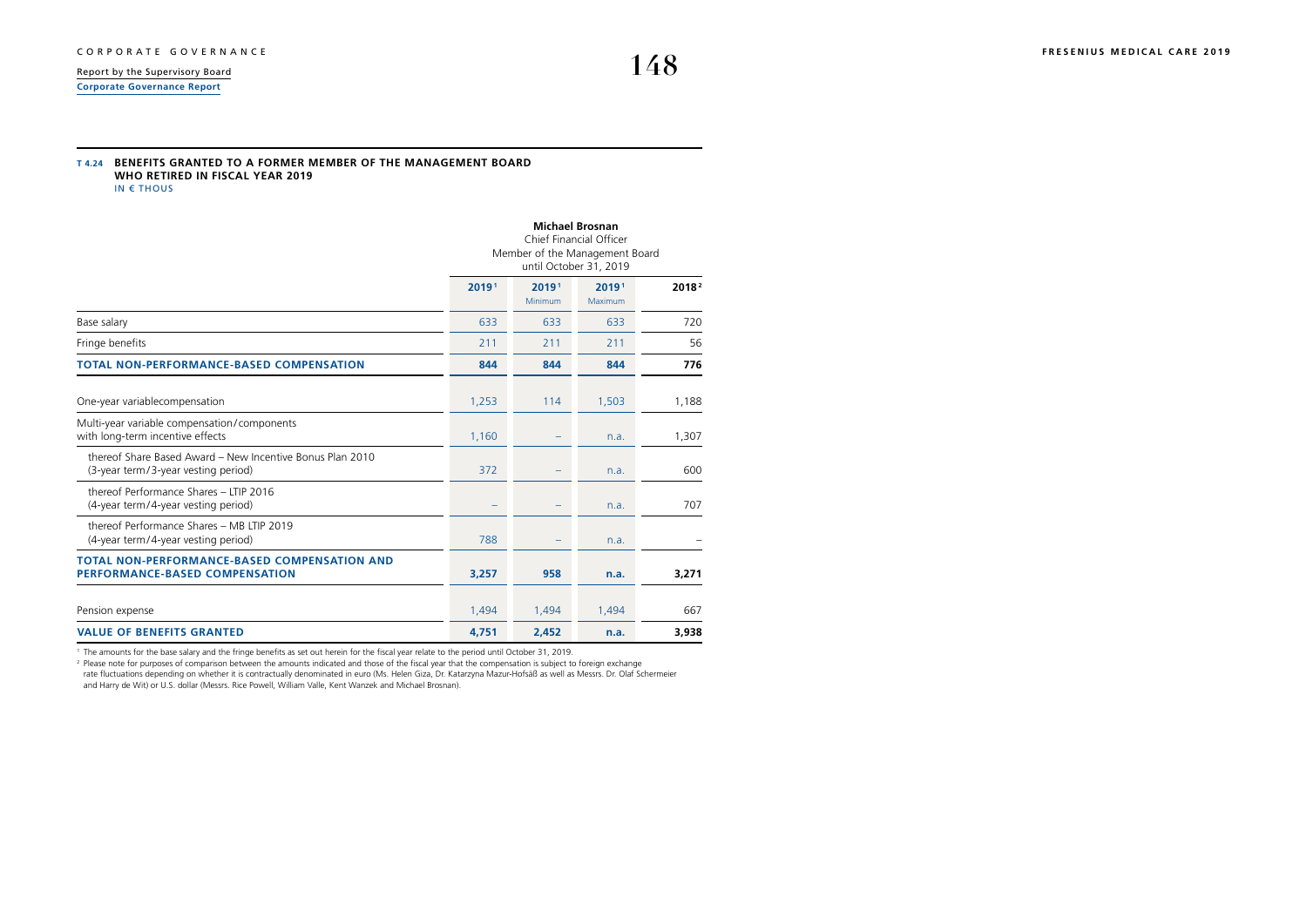### <span id="page-32-0"></span>[CORPORATE GOVERNANCE](#page--1-0) **[FRESENIUS MEDICAL CARE 2019](#page--1-0)**<br>Report by the Supervisory Board **FRESENIUS** MEDICAL CARE 2019 [Report by the Supervisory Board](#page--1-0)

**[Corporate Governance Report](#page-1-0)**

## **T 4.25 ALLOCATIONS (CONTINUATION SEE NEXT PAGE)**  IN € THOUS

|                                                                                                  | Serving members of the Management Board as of December 31, 2019                                                                  |                   |                                                                                                          |                          |                                                                                                                                       |                   |                                                                                                                                                       |       |  |  |  |
|--------------------------------------------------------------------------------------------------|----------------------------------------------------------------------------------------------------------------------------------|-------------------|----------------------------------------------------------------------------------------------------------|--------------------------|---------------------------------------------------------------------------------------------------------------------------------------|-------------------|-------------------------------------------------------------------------------------------------------------------------------------------------------|-------|--|--|--|
|                                                                                                  | <b>Rice Powell</b><br>Chairman of the Management Board<br>Member of the Management Board<br>since December 21, 2005 <sup>1</sup> |                   | <b>Helen Giza</b><br>Chief Financial Officer<br>Member of the Management Board<br>since November 1, 2019 |                          | Dr. Katarzyna Mazur-Hofsäß<br>Member of the Management Board<br>for EMEA<br>Member of the Management Board<br>since September 1, 2018 |                   | Dr. Olaf Schermeier<br>Member of the Management Board<br>for Global Research and Development<br>Member of the Management Board<br>since March 1, 2013 |       |  |  |  |
|                                                                                                  | 2019                                                                                                                             | 2018 <sup>2</sup> | 2019                                                                                                     | 2018 <sup>2</sup>        | 2019                                                                                                                                  | 2018 <sup>2</sup> | 2019                                                                                                                                                  | 2018  |  |  |  |
| Base salary                                                                                      | 1,340                                                                                                                            | 1,270             | 108                                                                                                      |                          | 700                                                                                                                                   | 233               | 510                                                                                                                                                   | 490   |  |  |  |
| Fringe benefits                                                                                  | 256                                                                                                                              | 195               | 440                                                                                                      |                          | 94                                                                                                                                    | 844               | 136                                                                                                                                                   | 131   |  |  |  |
| <b>TOTAL NON-PERFORMANCE BASED COMPENSATION</b>                                                  | 1,596                                                                                                                            | 1,465             | 548                                                                                                      | $\qquad \qquad -$        | 794                                                                                                                                   | 1,077             | 646                                                                                                                                                   | 621   |  |  |  |
| One-year variable compensation                                                                   | 1,970                                                                                                                            | 2,376             | 159                                                                                                      |                          | 1,131                                                                                                                                 | 370               | 750                                                                                                                                                   | 970   |  |  |  |
| Multi-year variable compensation/components<br>with long-term incentive effects                  | 494                                                                                                                              | 2,777             |                                                                                                          |                          |                                                                                                                                       |                   | 740                                                                                                                                                   | 277   |  |  |  |
| thereof Share Based Award - New Incentive Bonus Plan 2010<br>(3-year term/3-year vesting period) |                                                                                                                                  |                   |                                                                                                          |                          |                                                                                                                                       |                   |                                                                                                                                                       |       |  |  |  |
| Grant 2014                                                                                       |                                                                                                                                  | 131               |                                                                                                          |                          |                                                                                                                                       |                   |                                                                                                                                                       | 55    |  |  |  |
| <b>Grant 2015</b>                                                                                | 150                                                                                                                              |                   |                                                                                                          |                          |                                                                                                                                       |                   | 53                                                                                                                                                    |       |  |  |  |
| thereof LTIP 2011 - Stock Option Plan 2011<br>(8-year term/4-year vesting period)                |                                                                                                                                  |                   |                                                                                                          |                          |                                                                                                                                       |                   |                                                                                                                                                       |       |  |  |  |
| <b>Grant 2011</b>                                                                                |                                                                                                                                  | 2,536             |                                                                                                          |                          | $\equiv$                                                                                                                              |                   |                                                                                                                                                       |       |  |  |  |
| Grant 2012                                                                                       |                                                                                                                                  |                   |                                                                                                          |                          |                                                                                                                                       |                   |                                                                                                                                                       |       |  |  |  |
| Grant 2013                                                                                       |                                                                                                                                  |                   |                                                                                                          |                          |                                                                                                                                       |                   |                                                                                                                                                       |       |  |  |  |
| <b>Grant 2014</b>                                                                                |                                                                                                                                  |                   |                                                                                                          |                          |                                                                                                                                       |                   |                                                                                                                                                       |       |  |  |  |
| thereof LTIP 2011 - Phantom Stock Plan 2011<br>(5-year term/4-year vesting period)               |                                                                                                                                  |                   |                                                                                                          |                          |                                                                                                                                       |                   |                                                                                                                                                       |       |  |  |  |
| Grant 2013                                                                                       |                                                                                                                                  | 110               |                                                                                                          |                          |                                                                                                                                       |                   |                                                                                                                                                       |       |  |  |  |
| Grant 2014                                                                                       | 344                                                                                                                              |                   |                                                                                                          |                          |                                                                                                                                       |                   |                                                                                                                                                       | 222   |  |  |  |
| <b>Grant 2015</b>                                                                                |                                                                                                                                  |                   |                                                                                                          |                          |                                                                                                                                       |                   | 687                                                                                                                                                   |       |  |  |  |
| Total                                                                                            |                                                                                                                                  |                   |                                                                                                          |                          |                                                                                                                                       |                   |                                                                                                                                                       |       |  |  |  |
| <b>TOTAL NON-PERFORMANCE-BASED AND</b><br><b>PERFORMANCE-BASED COMPENSATION</b>                  | 4,060                                                                                                                            | 6,618             | 707                                                                                                      |                          | 1,925                                                                                                                                 | 1,447             | 2,136                                                                                                                                                 | 1,868 |  |  |  |
| Pension expense                                                                                  | 828                                                                                                                              | 674               |                                                                                                          |                          |                                                                                                                                       |                   | 179                                                                                                                                                   | 189   |  |  |  |
| <b>ALLOCATION</b>                                                                                | 4,888                                                                                                                            | 7,292             | 707                                                                                                      | $\overline{\phantom{0}}$ | 1,925                                                                                                                                 | 1,447             | 2,315                                                                                                                                                 | 2,057 |  |  |  |

Footer see next page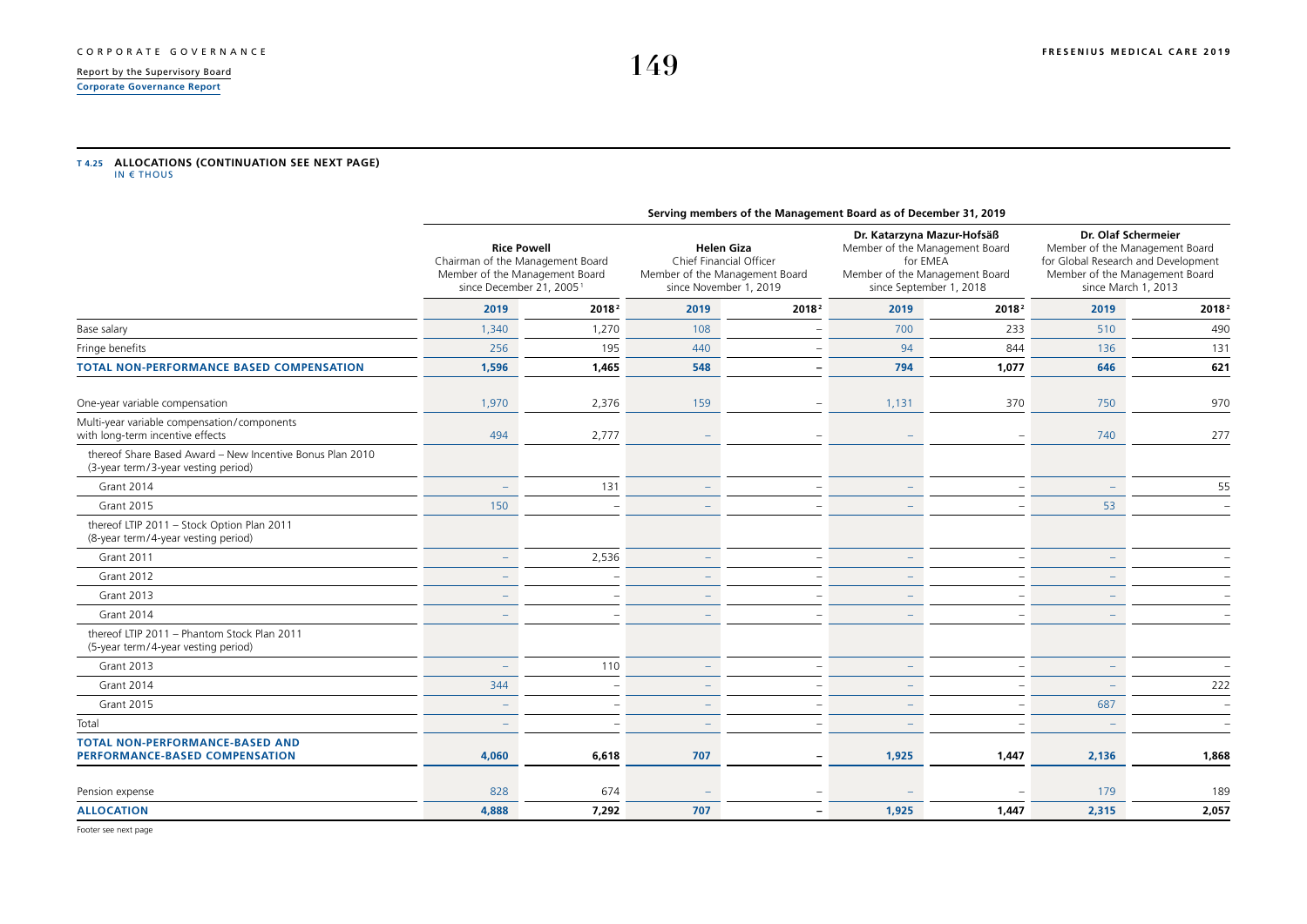### **[Report by the Supervisory Board](#page--1-0) [Corporate Governance Report](#page-1-0)**

#### **ALLOCATIONS (CONTINUATION OF THE PREVIOUS PAGE)** IN € THOUS

|                                                                                                  |                                                                                                                                          |                   | Serving members of the Management Board as of December 31, 2019                                                                                                 |                   |                                                                                                                             |                   | Former member of the Management<br>Board (retired in fiscal year)                                             |                   |
|--------------------------------------------------------------------------------------------------|------------------------------------------------------------------------------------------------------------------------------------------|-------------------|-----------------------------------------------------------------------------------------------------------------------------------------------------------------|-------------------|-----------------------------------------------------------------------------------------------------------------------------|-------------------|---------------------------------------------------------------------------------------------------------------|-------------------|
|                                                                                                  | <b>William Valle</b><br>Member of the Management Board<br>for North America<br>Member of the Management Board<br>since February 17, 2017 |                   | <b>Kent Wanzek</b><br>Member of the Management Board for<br>Global Manufacturing, Quality and Supply<br>Member of the Management Board<br>since January 1, 2010 |                   | Harry de Wit<br>Member of the Management Board<br>for Asia-Pacific<br>Member of the Management Board<br>since April 1, 2016 |                   | <b>Michael Brosnan</b><br>Chief Financial Officer<br>Member of the Management Board<br>until October 31, 2019 |                   |
|                                                                                                  | 2019                                                                                                                                     | 2018 <sup>2</sup> | 2019                                                                                                                                                            | 2018 <sup>2</sup> | 2019                                                                                                                        | 2018 <sup>2</sup> | 20193                                                                                                         | 2018 <sup>2</sup> |
| Base salary                                                                                      | 866                                                                                                                                      | 792               | 607                                                                                                                                                             | 550               | 520                                                                                                                         | 480               | 633                                                                                                           | 720               |
| Fringe benefits                                                                                  | 237                                                                                                                                      | 330               | 127                                                                                                                                                             | 126               | 337                                                                                                                         | 315               | 211                                                                                                           | 56                |
| <b>TOTAL NON-PERFORMANCE BASED COMPENSATION</b>                                                  | 1,103                                                                                                                                    | 1,122             | 734                                                                                                                                                             | 676               | 857                                                                                                                         | 795               | 844                                                                                                           | 776               |
| One-year variable compensation                                                                   | 1,035                                                                                                                                    | 1,395             | 866                                                                                                                                                             | 1,076             | 841                                                                                                                         | 950               | 1,117                                                                                                         | 1,300             |
| Multi-year variable compensation/components<br>with long-term incentive effects                  | 207                                                                                                                                      | 2,693             | 459                                                                                                                                                             | 5,401             |                                                                                                                             |                   | 1,505                                                                                                         | 131               |
| thereof Share Based Award - New Incentive Bonus Plan 2010<br>(3-year term/3-year vesting period) |                                                                                                                                          |                   |                                                                                                                                                                 |                   |                                                                                                                             |                   |                                                                                                               |                   |
| Grant 2014                                                                                       |                                                                                                                                          |                   |                                                                                                                                                                 | 104               |                                                                                                                             |                   |                                                                                                               | 76                |
| <b>Grant 2015</b>                                                                                |                                                                                                                                          |                   | 115                                                                                                                                                             |                   |                                                                                                                             |                   | 82                                                                                                            |                   |
| thereof LTIP 2011 - Stock Option Plan 2011<br>(8-year term/4-year vesting period)                |                                                                                                                                          |                   |                                                                                                                                                                 |                   |                                                                                                                             |                   |                                                                                                               |                   |
| <b>Grant 2011</b>                                                                                |                                                                                                                                          | 5324              | $\overline{\phantom{a}}$                                                                                                                                        | 1,573             | $\overline{\phantom{a}}$                                                                                                    |                   | 1,251                                                                                                         |                   |
| <b>Grant 2012</b>                                                                                |                                                                                                                                          | 3334              | $\sim$                                                                                                                                                          | 786               | $\overline{\phantom{a}}$                                                                                                    |                   |                                                                                                               |                   |
| <b>Grant 2013</b>                                                                                |                                                                                                                                          | 4664              |                                                                                                                                                                 | 786               |                                                                                                                             |                   |                                                                                                               |                   |
| Grant 2014                                                                                       |                                                                                                                                          | 1.3314            |                                                                                                                                                                 | 2.097             |                                                                                                                             |                   |                                                                                                               |                   |
| thereof LTIP 2011 - Phantom Stock Plan 2011<br>(5-year term/4-year vesting period)               |                                                                                                                                          |                   |                                                                                                                                                                 |                   |                                                                                                                             |                   |                                                                                                               |                   |
| <b>Grant 2013</b>                                                                                |                                                                                                                                          | 31                |                                                                                                                                                                 | 55                |                                                                                                                             |                   |                                                                                                               | 55                |
| Grant 2014                                                                                       | 207                                                                                                                                      |                   | 344                                                                                                                                                             |                   |                                                                                                                             |                   | 172                                                                                                           |                   |
| <b>Grant 2015</b>                                                                                |                                                                                                                                          |                   |                                                                                                                                                                 |                   |                                                                                                                             |                   |                                                                                                               |                   |
| Total                                                                                            |                                                                                                                                          |                   |                                                                                                                                                                 |                   |                                                                                                                             |                   |                                                                                                               |                   |
| <b>TOTAL NON-PERFORMANCE-BASED AND</b><br>PERFORMANCE-BASED COMPENSATION                         | 2,345                                                                                                                                    | 5,210             | 2,059                                                                                                                                                           | 7,153             | 1,698                                                                                                                       | 1,745             | 3,466                                                                                                         | 2,207             |
| Pension expense                                                                                  |                                                                                                                                          |                   | 379                                                                                                                                                             | 369               | 1,795                                                                                                                       |                   | 1,494                                                                                                         | 667               |
| <b>ALLOCATION</b>                                                                                | 2,345                                                                                                                                    | 5,210             | 2,438                                                                                                                                                           | 7,522             | 3,493                                                                                                                       | 1,745             | 4,960                                                                                                         | 2,874             |

1 The indicated date refers to the appointment as a member of the Management Board of the General Partner.

<sup>2</sup> Please note for purposes of comparison between the amounts indicated and those of the fiscal year that the compensation is subject to foreign exchange rate fluctuations depending on whether it is contractually denomina Schermeier and Harry de Wit) or U.S. dollar (Messrs. Rice Powell, William Valle, Kent Wanzek and Michael Brosnan).

<sup>3</sup> The amounts for the base salary and the fringe benefits as set out herein for the fiscal year relate to the period until October 31, 2019.

4 The indicated amounts are allocations from multi-year variable compensation which have been granted to the member of the Management Board William Valle prior to his appointment to the Management Board: LTIP 2011 - Phant Phantom Stock Plan 2011 - Grant 2012 - fair value at grant €48 THOUS. LTIP 2011 - Phantom Stock Plan 2011 - Grant 2013 - fair value at grant €47 THOUS. LTIP 2011 - Phantom Stock Plan 2014 - Grant 2014 - Grant 2014 - Grant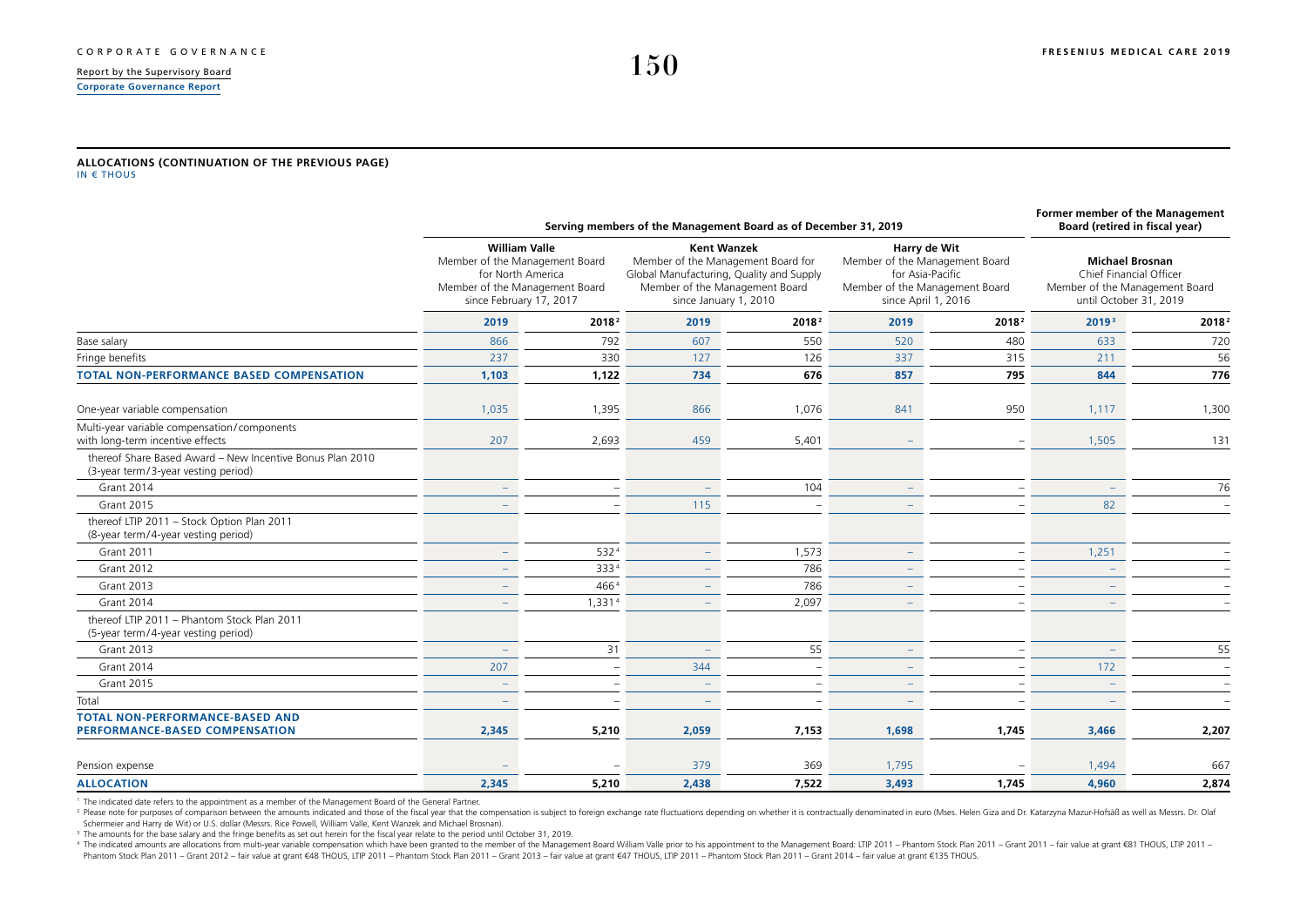## <span id="page-34-0"></span>[Report by the Supervisory Board](#page--1-0) **151 [Corporate Governance Report](#page-1-0)**

### **T 4.26 COMPENSATION OF THE SUPERVISORY BOARD (CONTINUATION SEE NEXT PAGE)** IN  $\in$  THOUS 1

|                                       | <b>Base salary</b><br>for Supervisory Board at<br><b>FMC Management AG</b> |      | <b>Base salary</b><br>for Supervisory Board at<br>FMC AG & Co. KGaA |                          |                          | <b>Compensation for</b><br>committee services at<br><b>FMC Management AG</b> |                          | <b>Compensation for</b><br>committee services at<br>FMC AG & Co. KGaA | Total amount of non-<br>performance-based<br>compensation |       |
|---------------------------------------|----------------------------------------------------------------------------|------|---------------------------------------------------------------------|--------------------------|--------------------------|------------------------------------------------------------------------------|--------------------------|-----------------------------------------------------------------------|-----------------------------------------------------------|-------|
|                                       | 2019                                                                       | 2018 | 2019                                                                | 2018                     | 2019                     | 2018                                                                         | 2019                     | 2018                                                                  | 2019                                                      | 2018  |
| Dr. Dieter Schenk <sup>2</sup>        | 39                                                                         | 44   | 118                                                                 | 91                       | 120                      | 93                                                                           | 19                       |                                                                       | 296                                                       | 228   |
| Stephan Sturm <sup>3</sup>            | 157                                                                        | 149  |                                                                     | $\overline{\phantom{a}}$ | 100                      | 65                                                                           |                          | -                                                                     | 257                                                       | 214   |
| Rolf A. Classon <sup>4</sup>          | 39                                                                         | 37   | 79                                                                  | 41                       | 118                      | 112                                                                          | 49                       | 47                                                                    | 285                                                       | 237   |
| Rachel Empey <sup>5</sup>             | 79                                                                         | 75   | <b>1999</b>                                                         |                          | $\overline{\phantom{a}}$ | -                                                                            | $\overline{\phantom{a}}$ |                                                                       | 79                                                        | 75    |
| William P. Johnston                   | 39                                                                         | 37   | 39                                                                  | 37                       | 108                      | 102                                                                          | 59                       | 56                                                                    | 245                                                       | 232   |
| Dr. Gerd Krick <sup>6</sup>           | 79                                                                         | 60   | <b>1999</b>                                                         | 42                       | 59                       | 56                                                                           | $\overline{\phantom{a}}$ | 14                                                                    | 138                                                       | 172   |
| Dr. Dorothea Wenzel <sup>7</sup>      |                                                                            | ۰    | 45                                                                  |                          | -                        | -                                                                            |                          |                                                                       | 45                                                        |       |
| Pascale Witz <sup>8</sup>             |                                                                            |      | 79                                                                  | 75                       | -                        | -                                                                            | 60                       |                                                                       | 139                                                       | 75    |
| Prof. Dr. Gregor Zünd <sup>9</sup>    |                                                                            |      | 79                                                                  | 13                       |                          |                                                                              |                          |                                                                       | 79                                                        | 13    |
| Deborah Doyle McWhinney <sup>10</sup> |                                                                            | ۰    | $\overline{\phantom{0}}$                                            | 62                       | $\overline{\phantom{0}}$ | -                                                                            |                          | 31                                                                    |                                                           | 93    |
| <b>TOTAL</b>                          | 432                                                                        | 402  | 439                                                                 | 361                      | 505                      | 428                                                                          | 187                      | 148                                                                   | 1,563                                                     | 1,339 |

<sup>1</sup> Shown without VAT and withholding tax; translation of U.S. dollar amounts at respective average exchange rates for the respective calendar year.

<sup>2</sup> Please note for purposes of comparison of the amounts indicated for the fiscal year that Dr. Dieter Schenk was appointed at the same time as vice chairman of the Supervisory Board of FMC AG & Co. KGaA until May 17, 201 <sup>3</sup> Chairman of the Supervisory Board of FMC Management AG, but not a member of the Supervisory Board of FMC AG & Co. KGaA; compensation paid by FMC Management AG.

<sup>4</sup> Please note for purposes of comparison of the amounts indicated for the fiscal year that Mr. Rolf A. Classon was appointed at the same time as vice chairman of the Supervisory Board of FMC AG & Co. KGaA since November

<sup>5</sup> Member of the Supervisory Board of FMC Management AG, but not a member of the Supervisory Board of FMC AG & Co. KGaA; compensation paid by FMC Management AG.

<sup>6</sup> Please note for purposes of comparison of the amounts indicated for the fiscal year that Dr. Gerd Krick was appointed as a member of the Supervisory Board of FMC AG & Co. KGaA until May 17, 2018, and, therefore, receiv of the Supervisory Board of FMC Management AG; compensation for this paid by FMC Management AG.

7 Member of the Supervisory Board of FMC AG & Co. KGaA, but not a member of the Supervisory Board of FMC Management AG; compensation paid by FMC AG & Co. KGaA. Please note for purposes of comparison of the amounts indicate of the Supervisory Board of FMC AG & Co. KGaA as of May 16, 2019, and, therefore, received compensation payments to be set out herein as of this date.

<sup>8</sup> Member of the Supervisory Board of FMC AG & Co. KGaA, but not a member of the Supervisory Board of FMC Management AG; compensation paid by FMC AG & Co. KGaA.

<sup>9</sup> Member of the Supervisory Board of FMC AG & Co. KGaA, but not a member of the Supervisory Board of FMC Management AG; compensation paid by FMC AG & Co. KGaA. Please note for purposes of comparison of the amounts indica of the Supervisory Board of FMC AG & Co. KGaA as of October 29, 2018, and, therefore, received compensation payments to be set out herein as of this date.

<sup>10</sup> Former member of the Supervisory Board of FMC AG & Co. KGaA, but not a member of the Supervisory Board of FMC Management AG; compensation paid by FMC AG & Co. KGaA. Please note for purposes of comparison of the amount as a member of the Supervisory Board of FMC AG & Co. KGaA effective November 1, 2018, and, therefore, received compensation payments to be set out herein until this date.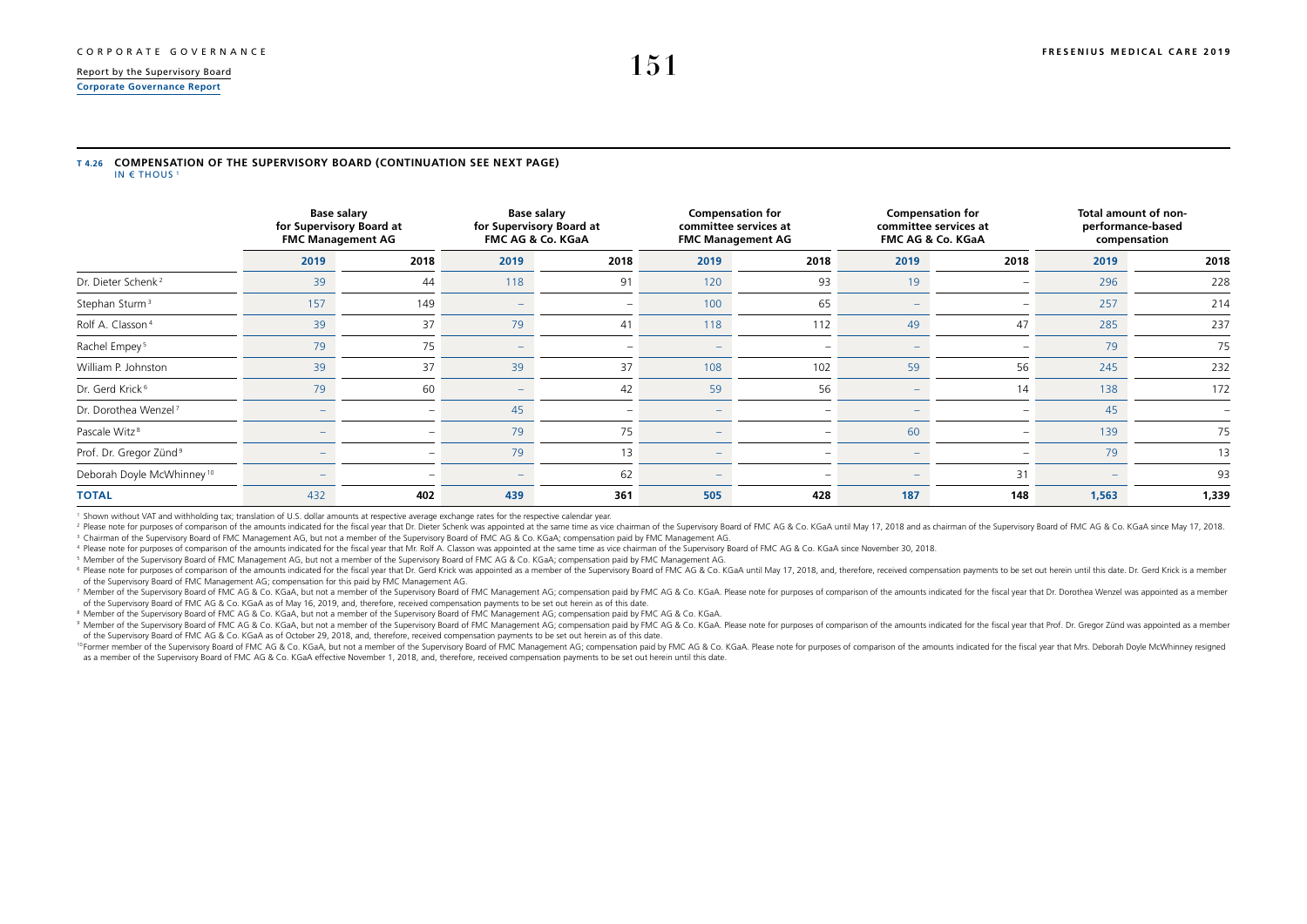## [Report by the Supervisory Board](#page--1-0)  $152$ **[Corporate Governance Report](#page-1-0)**

#### **COMPENSATION OF THE SUPERVISORY BOARD (CONTINUATION OF THE PREVIOUS PAGE)** IN  $\in$  THOUS<sup>1</sup>

|                                       | Performance-based<br>compensation in<br><b>FMC Management AG</b> |                          |                          | <b>Performance-based</b><br>compensation in<br>FMC AG & Co. KGaA |                          | Performance-based<br>compensation | <b>Total compensation</b> |       |  |
|---------------------------------------|------------------------------------------------------------------|--------------------------|--------------------------|------------------------------------------------------------------|--------------------------|-----------------------------------|---------------------------|-------|--|
|                                       | 2019                                                             | 2018                     | 2019                     | 2018                                                             | 2019                     | 2018                              | 2019                      | 2018  |  |
| Dr. Dieter Schenk <sup>2</sup>        |                                                                  | 34                       |                          | 34                                                               | $\overline{\phantom{a}}$ | 68                                | 296                       | 296   |  |
| Stephan Sturm <sup>3</sup>            |                                                                  | 68                       |                          | $\overline{\phantom{a}}$                                         |                          | 68                                | 257                       | 282   |  |
| Rolf A. Classon <sup>4</sup>          |                                                                  | 34                       | $\overline{\phantom{0}}$ | 34                                                               |                          | 68                                | 285                       | 305   |  |
| Rachel Empey <sup>5</sup>             |                                                                  | 68                       | $\overline{\phantom{a}}$ | $\overline{\phantom{a}}$                                         | $-$                      | 68                                | 79                        | 143   |  |
| William P. Johnston                   |                                                                  | 34                       |                          | 34                                                               |                          | 68                                | 245                       | 300   |  |
| Dr. Gerd Krick <sup>6</sup>           |                                                                  | 42                       |                          | 25                                                               |                          | 67                                | 138                       | 239   |  |
| Dr. Dorothea Wenzel <sup>7</sup>      |                                                                  |                          |                          | $\overline{\phantom{a}}$                                         |                          | -                                 | 45                        | -     |  |
| Pascale Witz <sup>8</sup>             |                                                                  | $\overline{\phantom{a}}$ | $\overline{\phantom{a}}$ | 68                                                               | $-$                      | 68                                | 139                       | 143   |  |
| Prof. Dr. Gregor Zünd <sup>9</sup>    |                                                                  |                          |                          | 12                                                               |                          | 12                                | 79                        | 25    |  |
| Deborah Doyle McWhinney <sup>10</sup> |                                                                  |                          |                          | 57                                                               | $\qquad \qquad$          | 57                                |                           | 150   |  |
| <b>TOTAL</b>                          |                                                                  | 280                      | $-$                      | 264                                                              | $-$                      | 544                               | 1,563                     | 1,883 |  |

1 Shown without VAT and withholding tax; translation of U.S. dollar amounts at respective average exchange rates for the respective calendar year.

<sup>2</sup> Please note for purposes of comparison of the amounts indicated for the fiscal year that Dr. Dieter Schenk was appointed at the same time as vice chairman of the Supervisory Board of FMC AG & Co. KGaA until May 17, 201 3 Chairman of the Supervisory Board of FMC Management AG, but not a member of the Supervisory Board of FMC AG & Co. KGaA; compensation paid by FMC Management AG.

4 Please note for purposes of comparison of the amounts indicated for the fiscal year that Mr. Rolf A. Classon was appointed at the same time as vice chairman of the Supervisory Board of FMC AG & Co. KGaA since November 30

5 Member of the Supervisory Board of FMC Management AG, but not a member of the Supervisory Board of FMC AG & Co. KGaA; compensation paid by FMC Management AG.

<sup>6</sup> Please note for purposes of comparison of the amounts indicated for the fiscal year that Dr. Gerd Krick was appointed as a member of the Supervisory Board of FMC AG & Co. KGaA until May 17, 2018, and, therefore, receiv of the Supervisory Board of FMC Management AG; compensation for this paid by FMC Management AG.

7 Member of the Supervisory Board of FMC AG & Co. KGaA, but not a member of the Supervisory Board of FMC Management AG; compensation paid by FMC AG & Co. KGaA. Please note for purposes of comparison of the amounts indicate of the Supervisory Board of FMC AG & Co. KGaA as of May 16, 2019, and, therefore, received compensation payments to be set out herein as of this date.

 $^{\rm 8}$  Member of the Supervisory Board of FMC AG & Co. KGaA, but not a member of the Supervisory Board of FMC Management AG; compensation paid by FMC AG & Co. KGaA.

<sup>9</sup> Member of the Supervisory Board of FMC AG & Co. KGaA, but not a member of the Supervisory Board of FMC Management AG; compensation paid by FMC AG & Co. KGaA. Please note for purposes of comparison of the amounts indica of the Supervisory Board of FMC AG & Co. KGaA as of October 29, 2018, and, therefore, received compensation payments to be set out herein as of this date.

<sup>10</sup> Former member of the Supervisory Board of FMC AG & Co. KGaA, but not a member of the Supervisory Board of FMC Management AG; compensation paid by FMC AG & Co. KGaA. Please note for purposes of comparison of the amount as a member of the Supervisory Board of FMC AG & Co. KGaA effective November 1, 2018, and, therefore, received compensation payments to be set out herein until this date.